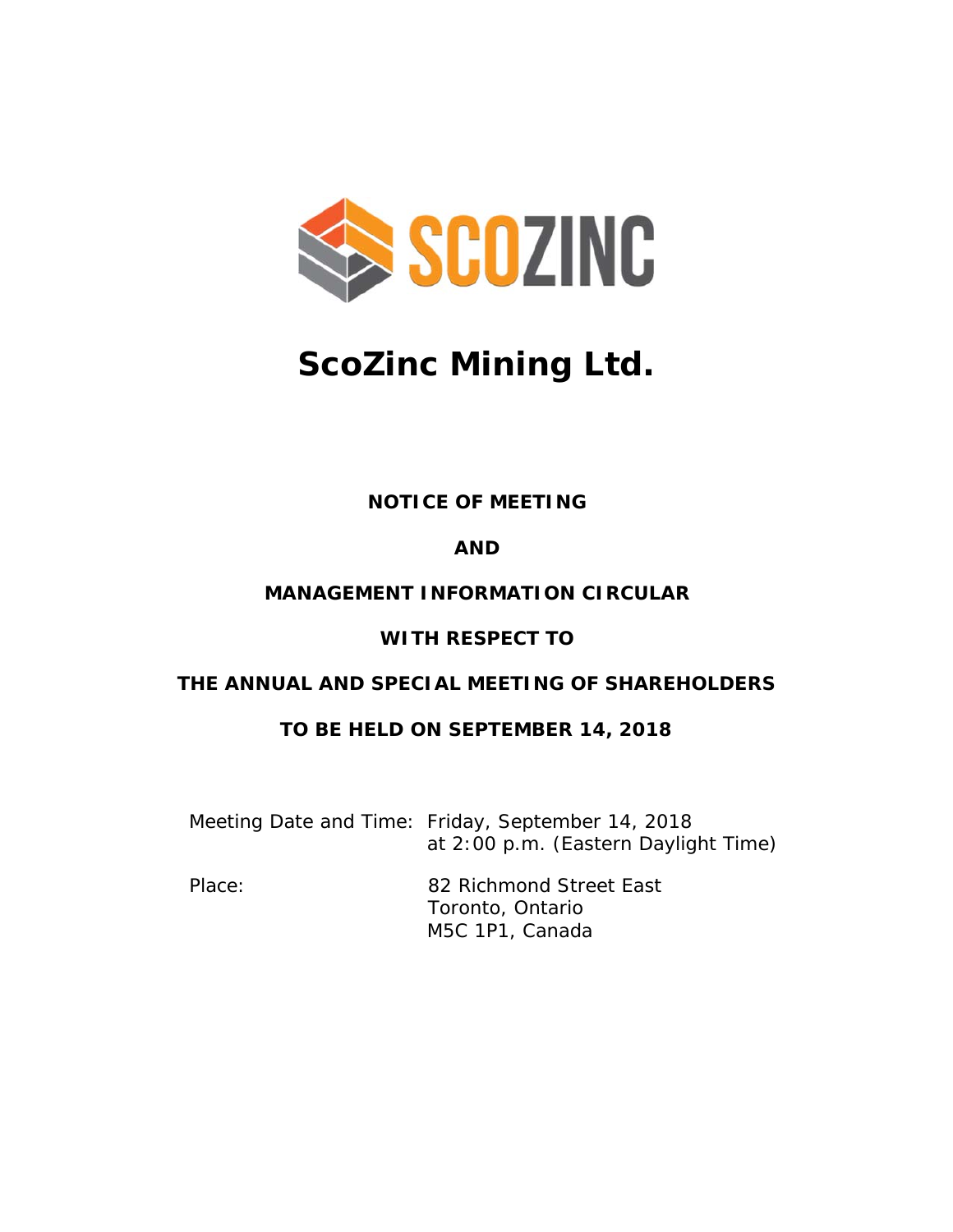# **TABLE OF CONTENTS**

| <b>GENERAL PROXY INFORMATION1</b>                          |
|------------------------------------------------------------|
| Solicitation of Proxies 1                                  |
| Appointment of Proxyholders2                               |
|                                                            |
| Registered Shareholders 2                                  |
| Beneficial Shareholders3                                   |
| Notice to Shareholders in the United                       |
|                                                            |
|                                                            |
| <b>FORWARD LOOKING STATEMENTS5</b>                         |
| <b>INTEREST OF CERTAIN PERSONS OR</b>                      |
| <b>COMPANIES IN MATTERS TO BE ACTED</b>                    |
|                                                            |
| <b>VOTING SECURITIES AND PRINCIPAL</b>                     |
| <b>HOLDERS OF VOTING SECURITIES  6</b>                     |
| <b>VOTES NECESSARY TO PASS</b>                             |
|                                                            |
| <b>RECEIPT OF FINANCIAL STATEMENTS  7</b>                  |
| ELECTION OF DIRECTORS 8                                    |
|                                                            |
| <b>APPOINTMENT OF AUDITORS AND</b>                         |
| REMUNERATION  11                                           |
| The Audit Committee's Charter 11                           |
| Composition of the Audit Committee 11                      |
| Relevant Education and Experience12                        |
| Audit Committee Oversight  13                              |
| Reliance on Certain Exemptions  13                         |
| Pre-Approval Policies and                                  |
|                                                            |
| <b>External Auditor Service Fees (By</b>                   |
|                                                            |
|                                                            |
| CORPORATE GOVERNANCE  14                                   |
|                                                            |
|                                                            |
|                                                            |
| Orientation and Continuing                                 |
|                                                            |
| Ethical Business Conduct 15<br>Nomination of Directors  16 |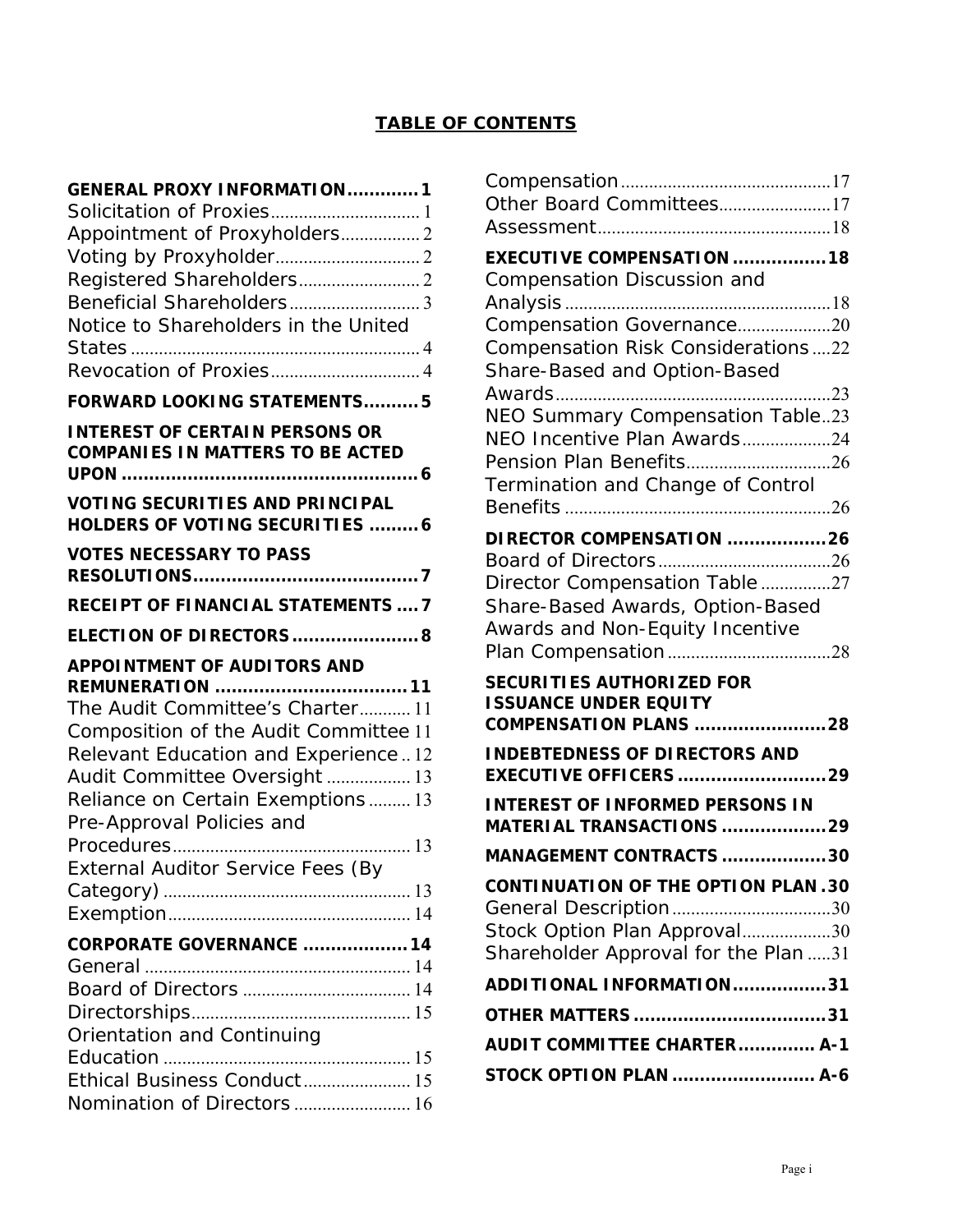## **NOTICE OF ANNUAL AND SPECIAL MEETING OF SHAREHOLDERS**

NOTICE IS HEREBY GIVEN THAT an annual and special meeting (the "**Meeting**") of the shareholders (the "**Shareholders**") of ScoZinc Mining Ltd. ("**ScoZinc**" or the "**Corporation**") will be held on Friday, September 14, 2018, at 2:00 p.m. (Eastern Daylight Time), at 82 Richmond Street East, Toronto, Ontario, M5C 1P1, Canada, for the following purposes:

- 1. to receive and consider the consolidated financial statements of the Corporation for the financial year ended December 31, 2017, together with the auditors' report thereon;
- 2. to elect the directors of the Corporation for the ensuing year;
- 3. to appoint KPMG LLP, Chartered Accountants, as auditors of the Corporation for the ensuing year and to authorize the directors of the Corporation to fix their remuneration;
- 4. to consider and, if deemed advisable, to pass, with or without variation, an ordinary resolution to approve, for the ensuing year, the Corporation's incentive stock option plan; and
- 5. To transact such further and other business as may be properly brought before the Meeting or any and all adjournments or postponements thereof.

The record date for the determination of Shareholders entitled to receive notice of, and to vote at, the Meeting or any adjournments or postponements thereof is August 14, 2018 (the "**Record Date**"). Shareholders whose names have been entered in the register of Shareholders at the close of business on the Record Date will be entitled to receive notice of, and to vote, at the Meeting or any adjournments or postponements thereof. This notice is accompanied by a form of proxy or voting instruction form (which includes reply card for use by Shareholders who wish to receive the Corporation's financial statements) and a management information circular (the "**Circular**"). The nature of the business to be transacted at the Meeting is described in further detail in the attached Circular of the Corporation.

**All Shareholders are invited to attend the Meeting and may attend in person or may be represented by proxy. A "Beneficial" or "Non-registered" Shareholder will not be recognized directly at the Meeting for the purposes of voting common shares registered in the name of their broker; however, a Beneficial Shareholder may attend the Meeting as proxyholder for the registered Shareholder and vote the common shares in that capacity. Only Shareholders as of the Record Date are entitled to receive notice of and vote at the Meeting. Shareholders who are unable to attend the Meeting in person, or any adjournments or postponements thereof, are requested to complete, date and sign the enclosed form of proxy (registered holders) or voting instruction form (beneficial holders) and return it in the envelope**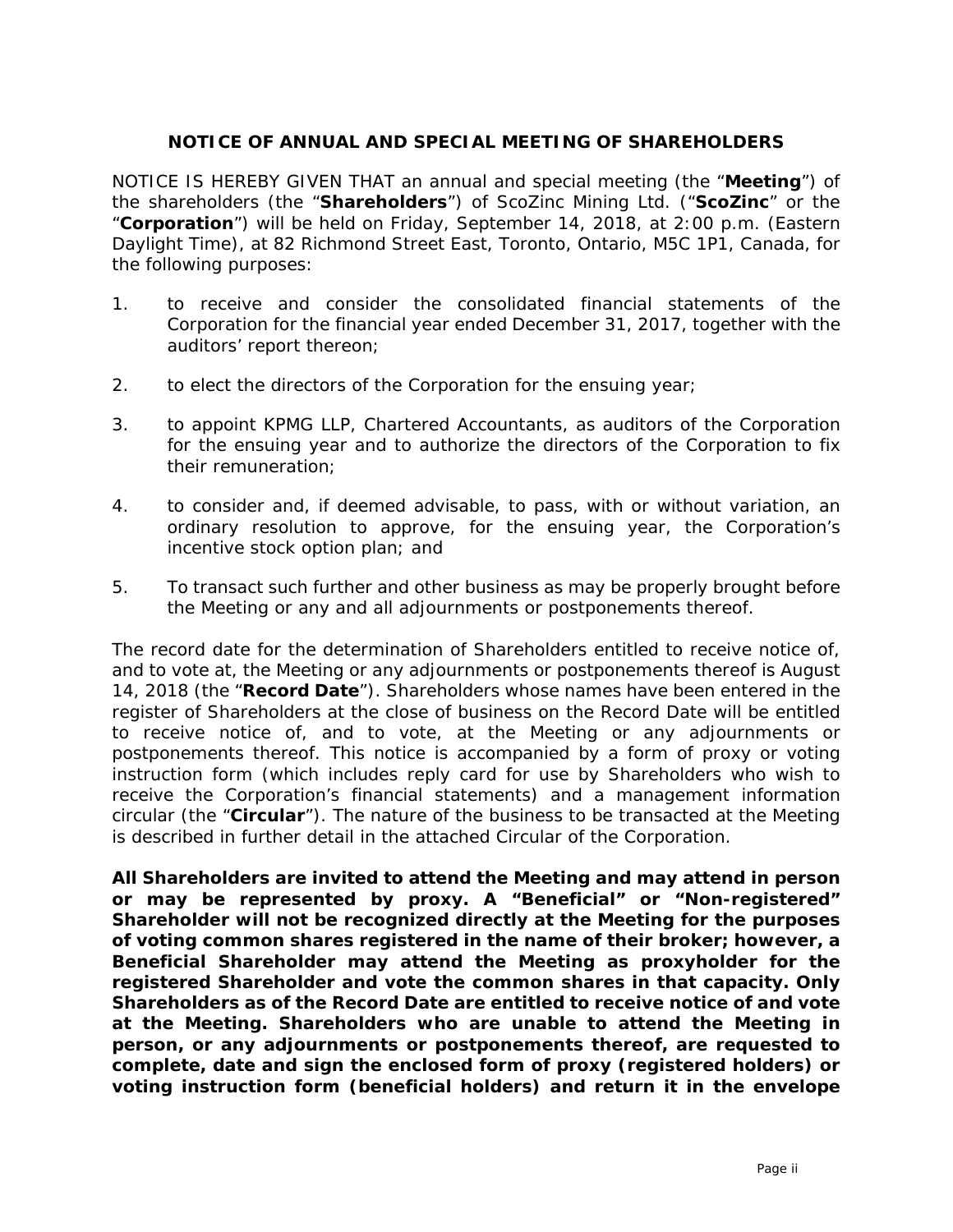#### **provided, so that as large a representation as possible may be had at the Meeting**.

To be effective, the enclosed form of proxy or voting instruction form must be mailed or faxed so as to reach or be deposited with Computershare Investor Services Inc., by mail: 100 University Avenue, 8<sup>th</sup> Floor, Toronto, Ontario M5J 2Y1; or by fax: 1.866.249.7775, not later than 2:00 p.m. (Eastern Daylight Time) on September 12, 2018 or 48 hours (other than a Saturday, Sunday or holiday) prior to the time to which the Meeting may be adjourned. Notwithstanding the foregoing, the Chair of the Meeting has the discretion to accept proxies received after such deadline. Alternatively, Shareholders may vote online at: www.investorvote.com using the control number found on the enclosed proxy.

**DATED** this 14<sup>th</sup> day of August, 2018 at Toronto, Ontario

## **BY ORDER OF THE BOARD OF DIRECTORS OF SCOZINC MINING LTD.**

"*Joseph P. Ringwald*"

Joseph P. Ringwald, P.Eng., FCIM President and Chief Executive Officer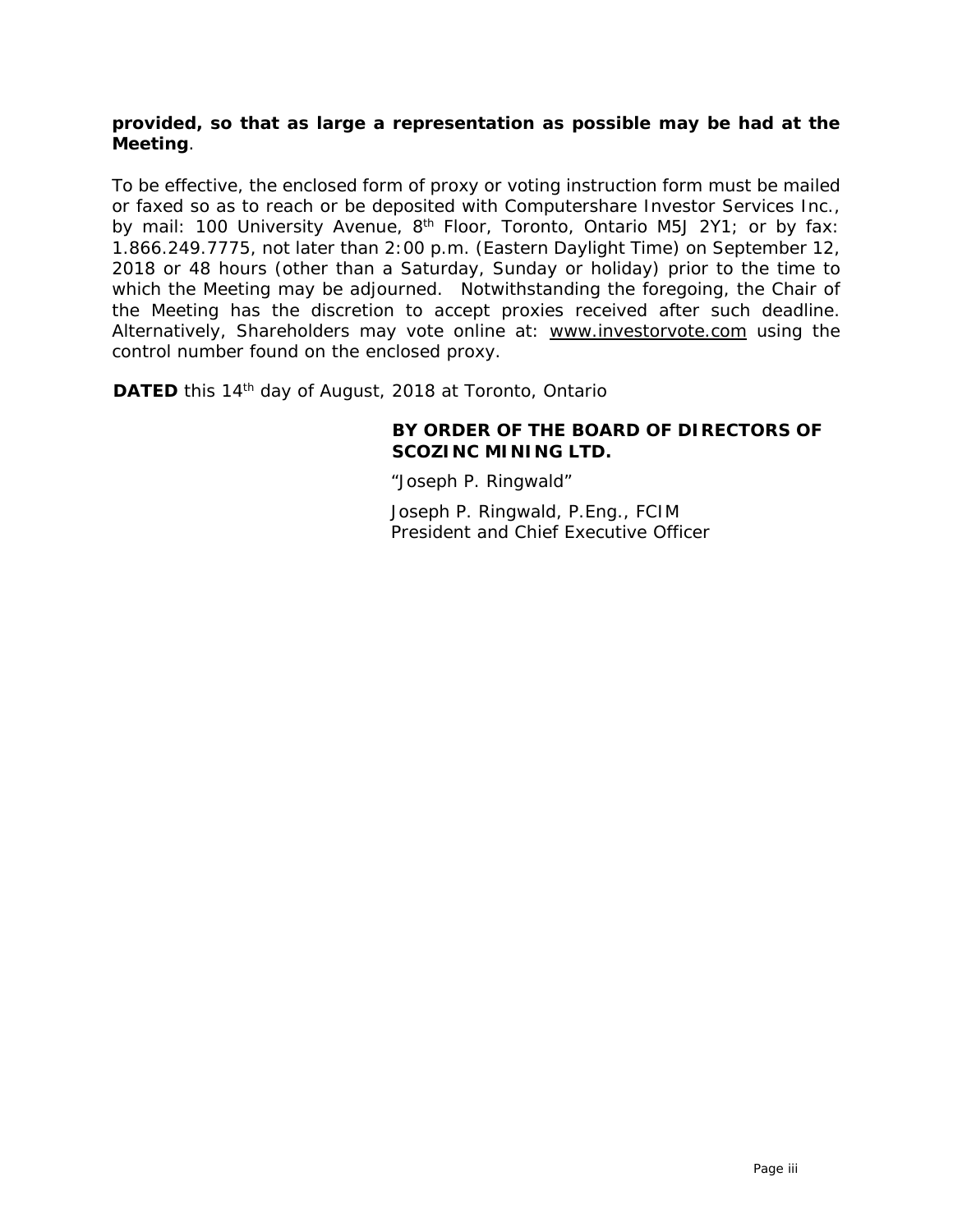

**#15601 Highway 224, Cooks Brook, Nova Scotia B0N 1Y0 tel: 902.758.1010, fax: 416.361.0923**  info@scozinc.com www.scozinc.com

#### **MANAGEMENT INFORMATION CIRCULAR**

as at August 14, 2018 (except as otherwise indicated)

**This management information circular (the "Circular") is furnished in connection with the solicitation of proxies by the management of ScoZinc Mining Ltd. ("ScoZinc" or the "Corporation") for use at the annual and special meeting of its shareholders (the "Shareholders") to be held on September 14, 2018, or any adjournment thereof (the "Meeting") at the time and place and for the purposes set forth in the accompanying Notice of the Meeting.**

In this Circular, references to the "Corporation" "ScoZinc" "we" and "our" refer to ScoZinc Mining Ltd. "Common Shares" or "Shares" means common shares without par value in the capital of the Corporation. "Beneficial Shareholders" means Shareholders who do not hold Common Shares in their own name and "intermediaries" refers to brokers, investment firms, clearing houses and similar entities that own securities on behalf of Beneficial Shareholders.

#### **GENERAL PROXY INFORMATION**

#### **Solicitation of Proxies**

The solicitation of proxies by the management of the Corporation for use at the Meeting will be primarily by mail, but proxies may be solicited personally or by telephone by directors, officers and regular employees of the Corporation. The Corporation will bear all costs of this solicitation.

The proxy materials are sent to our registered Shareholders through the Corporation's transfer agent, Computershare Investor Services Inc. ("**Computershare**"). The Corporation does not send the Circular and related proxy materials directly to non-registered Shareholders, and instead the Corporation uses the services of Broadridge Investor Communication Corporation ("**Broadridge**") who acts on behalf of intermediaries to send proxy materials. The Corporation intends to pay intermediaries to send proxy-related materials and voting instruction forms to objecting non-registered Shareholders.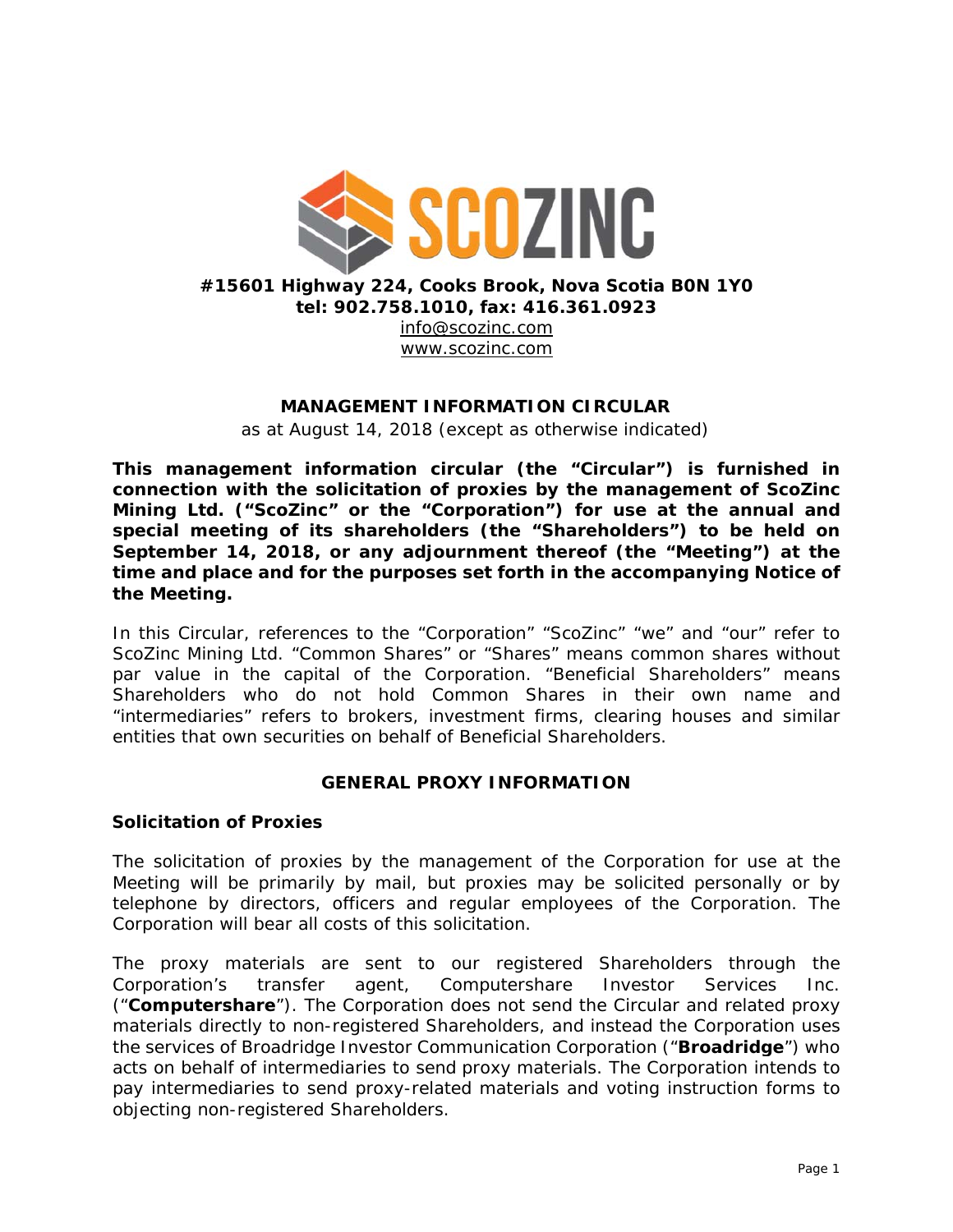## **Appointment of Proxyholders**

The individuals named in the accompanying form of proxy (the "**Proxy**") are directors or officers of the Corporation (the "**Management Nominees**"). **If you are a Shareholder entitled to vote at the Meeting, you have the right to appoint a person or company other than Management Nominees, who need not be a Shareholder, to attend, act and vote for you and on your behalf at the Meeting. You may do so either by inserting the name of that other person in the blank space provided in the Proxy or by completing and delivering another suitable form of proxy.**

In either case, the completed proxy must be delivered to the offices of Computershare, 100 University Avenue, 8th Floor, Toronto, Ontario, M5J 2Y1, not less than 48 hours (excluding Saturdays, Sundays and holidays) before the time fixed for the Meeting or any adjournment thereof at which the proxy is to be used.

Failure to properly complete or deposit a proxy may result in its invalidation. Late proxies may be accepted or rejected by the Chairman of the Meeting in his or her discretion; however, the Chairman is under no obligation to accept or reject any particular late proxy. The time limit for the deposit of proxies may be waived by the Chairman of the Meeting at his discretion, without notice.

## **Voting by Proxyholder**

The persons named in the Proxy will vote or withhold from voting the Common Shares represented thereby in accordance with your instructions on any ballot that may be called for. If you specify a choice with respect to any matter to be acted upon, your Common Shares will be voted accordingly. The Proxy when properly completed, executed and deposited and not revoked confers discretionary authority on the persons named therein with respect to:

- (a) each matter or group of matters identified therein for which a choice is not specified, other than the appointment of an auditor and the election of directors;
- (b) any amendment to or variation of any matter identified therein; and
- (c) any other matter that properly comes before the Meeting.

**In respect of a matter listed on the Proxy for which a choice is not specified in the Proxy, the Management Nominees will vote the Common Shares represented by the Proxy "IN FAVOUR OF" such matter.**

#### **Registered Shareholders**

Registered Shareholders may wish to vote by proxy whether or not they are able to attend the Meeting in person. Registered Shareholders electing to submit a proxy may do so by:

(a) completing, dating and signing the enclosed Proxy and returning it to Computershare, by fax within North America at 1.866.249.7775, outside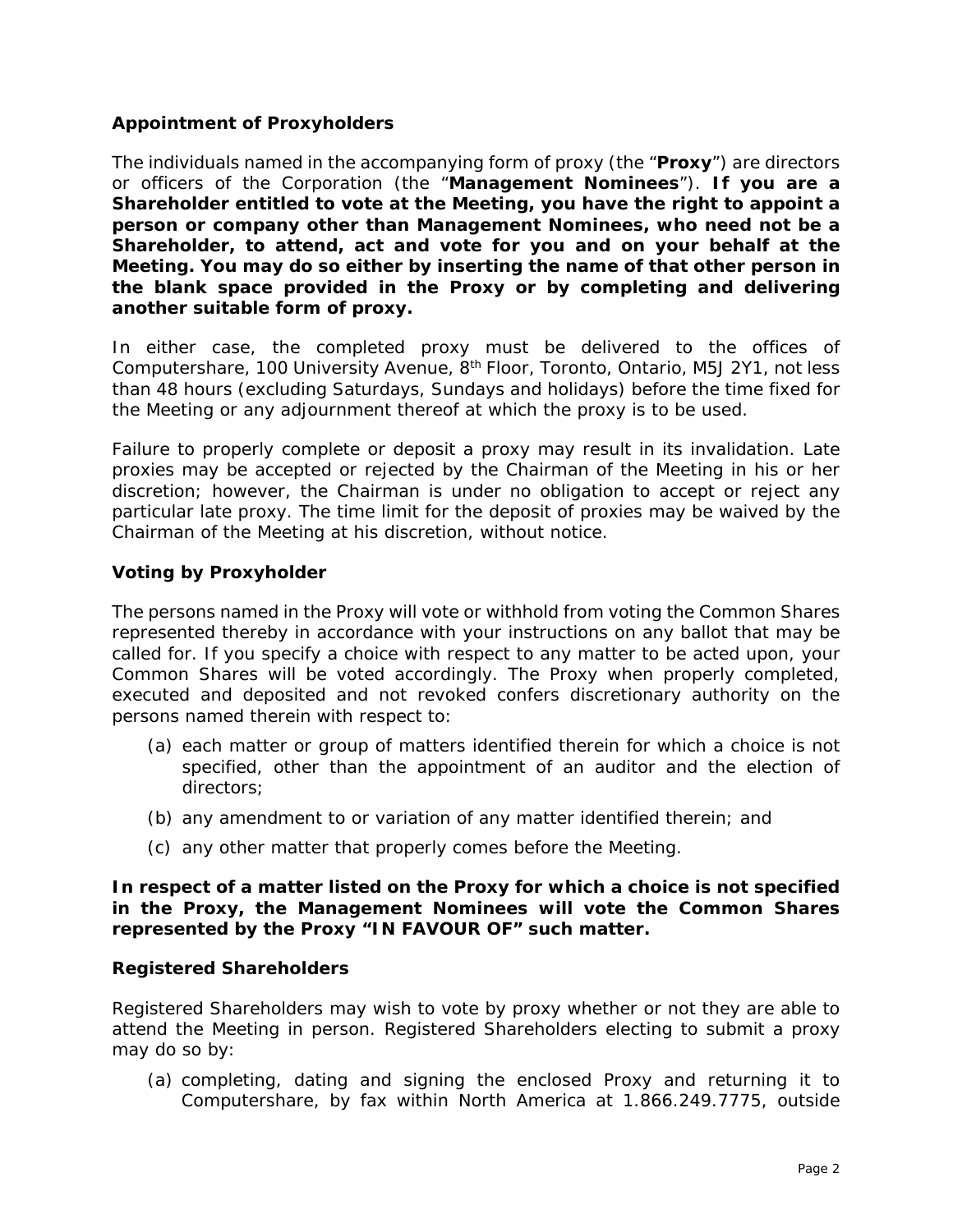North America at 416.263.9524, or by mail to  $8<sup>th</sup>$  Floor, 100 University Avenue, Toronto, Ontario, M5J 2Y1 or by hand delivery at 2<sup>nd</sup> Floor, 510 Burrard Street, Vancouver, British Columbia, Canada V6C 3B9; or

- (b) using a touch-tone phone to transmit voting choices to a toll free number. Registered Shareholders must follow the instructions of the voice response system and refer to the enclosed proxy form for the toll free number, the holder's control number and the proxy access number; or
- (c) using the internet through the website of the Corporation's transfer agent at www.investorvote.com. Registered Shareholders must follow the instructions that appear on the screen and refer to the enclosed Proxy for the holder's control number and the proxy access number;

in all cases ensuring that the proxy is received at least 48 hours (excluding Saturdays, Sundays and holidays) before the Meeting at which the proxy is to be used or the adjournment thereof.

## **Beneficial Shareholders**

**The following information is of significant importance to Shareholders who do not hold Common Shares in their own name.** Beneficial Shareholders should note that the only proxies that can be recognized and acted upon at the Meeting are those deposited by registered Shareholders (those whose names appear on the records of the Corporation as the registered holders of Common Shares) or by an intermediary on behalf of a Beneficial Shareholder as set out below.

If Common Shares are listed in an account statement provided to a Shareholder by a broker, then in almost all cases those Common Shares will not be registered in the Shareholder's name on the records of the Corporation and the holder would be considered a "Beneficial Shareholder". Such Common Shares will more likely be registered under the names of the Shareholder's intermediary. In the United States, the vast majority of such Common Shares are registered under the name of Cede & Co. as nominee for The Depository Trust Corporation (which acts as depository for many U.S. brokerage firms and custodian banks), and in Canada, under the name of CDS & Co. (the registration name for The Canadian Depository for Securities Limited, which acts as nominee for many Canadian brokerage firms).

Intermediaries are required to seek voting instructions from Beneficial Shareholders on whose behalf they hold Shares in advance of voting those Shares at any meeting of Shareholders. Every intermediary has its own procedures and provides its own return instructions to clients to seek voting instructions.

Beneficial Shareholders should follow the instructions of their intermediary carefully to ensure that their Common Shares are voted at the Meeting.

The form of voting instructions form ("**VIF**") supplied to you by your broker will be similar to the Proxy provided to Registered Shareholders by the Corporation. However, its purpose is limited to instructing the intermediary on how to vote your Common Shares on your behalf. Most brokers now delegate responsibility for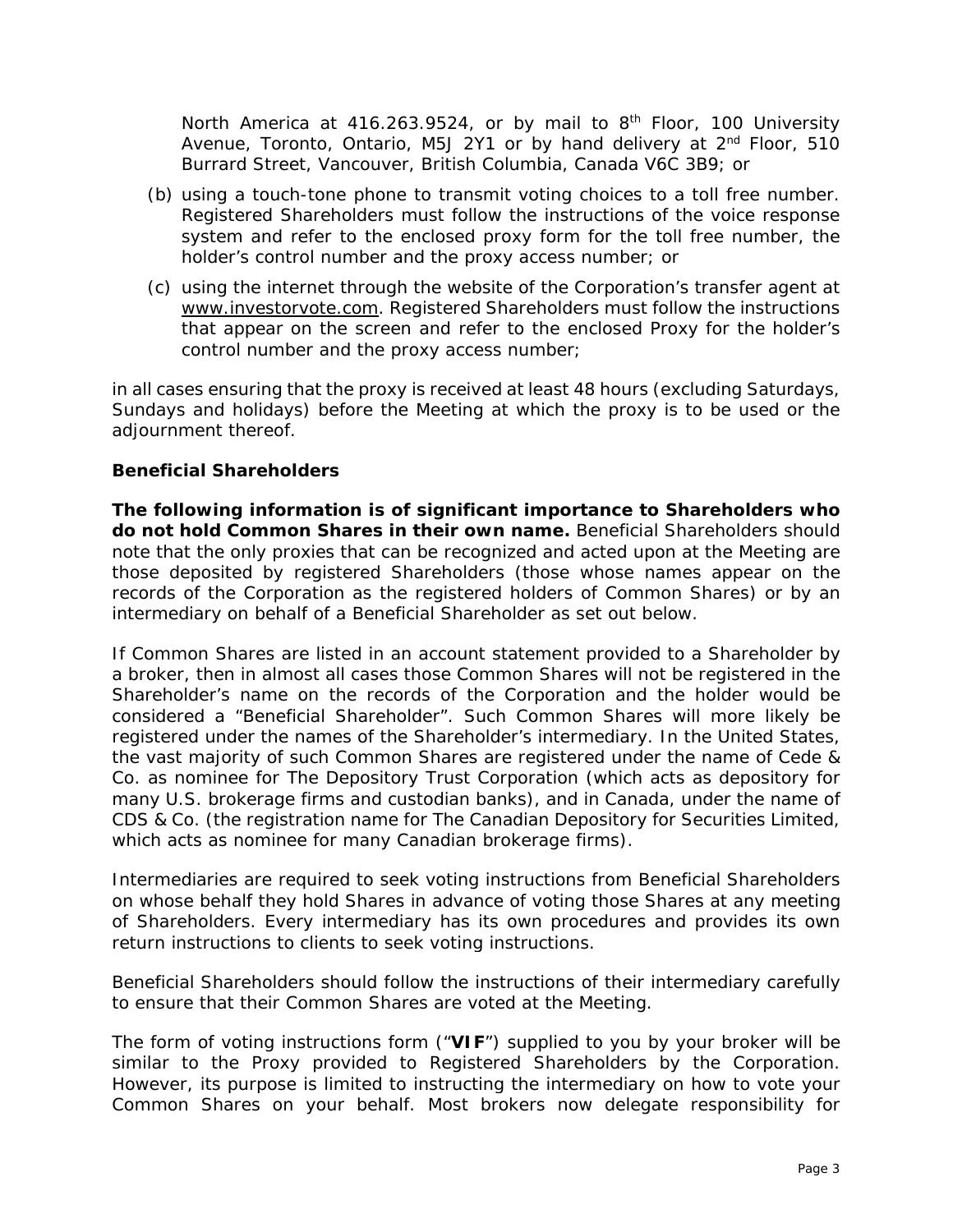obtaining instructions from Beneficial Shareholders to Broadridge in the United States and in Canada. Broadridge mails a VIF in lieu of a Proxy provided by the Corporation. The VIF will name the same persons as the Corporation's proxy to represent you at the Meeting. You have the right to appoint a person (who need not be a Beneficial Shareholder of the Corporation), other than any of the persons designated in the VIF, to represent you at the Meeting. You may appoint yourself on your VIF to attend and vote your Shares at the Meeting. To exercise this right, you should insert the name of the desired representative (which may be yourself) in the blank space provided in the VIF. The completed VIF must then be returned to Broadridge by mail or facsimile or given to Broadridge by phone or over the internet, in accordance with Broadridge's instructions. Broadridge then tabulates the results of all instructions received and provides appropriate instructions respecting the voting of Common Shares to be represented at the Meeting and the appointment of any Shareholder's representative. **If you receive a VIF from Broadridge, the VIF must be completed and returned to Broadridge, in accordance with its instructions, well in advance of the Meeting in order to have your Common Shares voted or to have an alternate representative duly appointed to attend and to vote your Common Shares at the Meeting.**

## **Notice to Shareholders in the United States**

The solicitation of proxies involve securities of an issuer located in Canada and is being effected in accordance with the corporate laws of the Province of British Columbia, Canada and securities laws of the provinces of Canada. The proxy solicitation rules under the United States *Securities Exchange Act of 1934*, as amended, are not applicable to the Corporation or this solicitation, and this solicitation has been prepared in accordance with the disclosure requirements of the securities laws of the provinces of Canada. Shareholders should be aware that disclosure requirements under the securities laws of the provinces of Canada differ from the disclosure requirements under United States securities laws.

The enforcement by Shareholders of civil liabilities under United States federal securities laws may be affected adversely by the fact that the Corporation is incorporated under the *Business Corporations Act* (British Columbia) (the "**BCBCA**"), as amended, certain of its directors and its executive officers are residents of Canada and a substantial portion of its assets and the assets of such persons are located outside the United States. Shareholders may not be able to sue a foreign Corporation or its officers or directors in a foreign court for violations of United States federal securities laws. It may be difficult to compel a foreign Corporation and its officers and directors to subject themselves to a judgment by a United States court.

#### **Revocation of Proxies**

In addition to revocation in any other manner permitted by law, a registered Shareholder who has given a proxy may revoke it by:

- (a) executing a Proxy bearing a later date and depositing it as provided above;
- (b) executing a valid notice of revocation, and delivering it to the address of the registered office of the Corporation at #15601 Highway 224, Cooks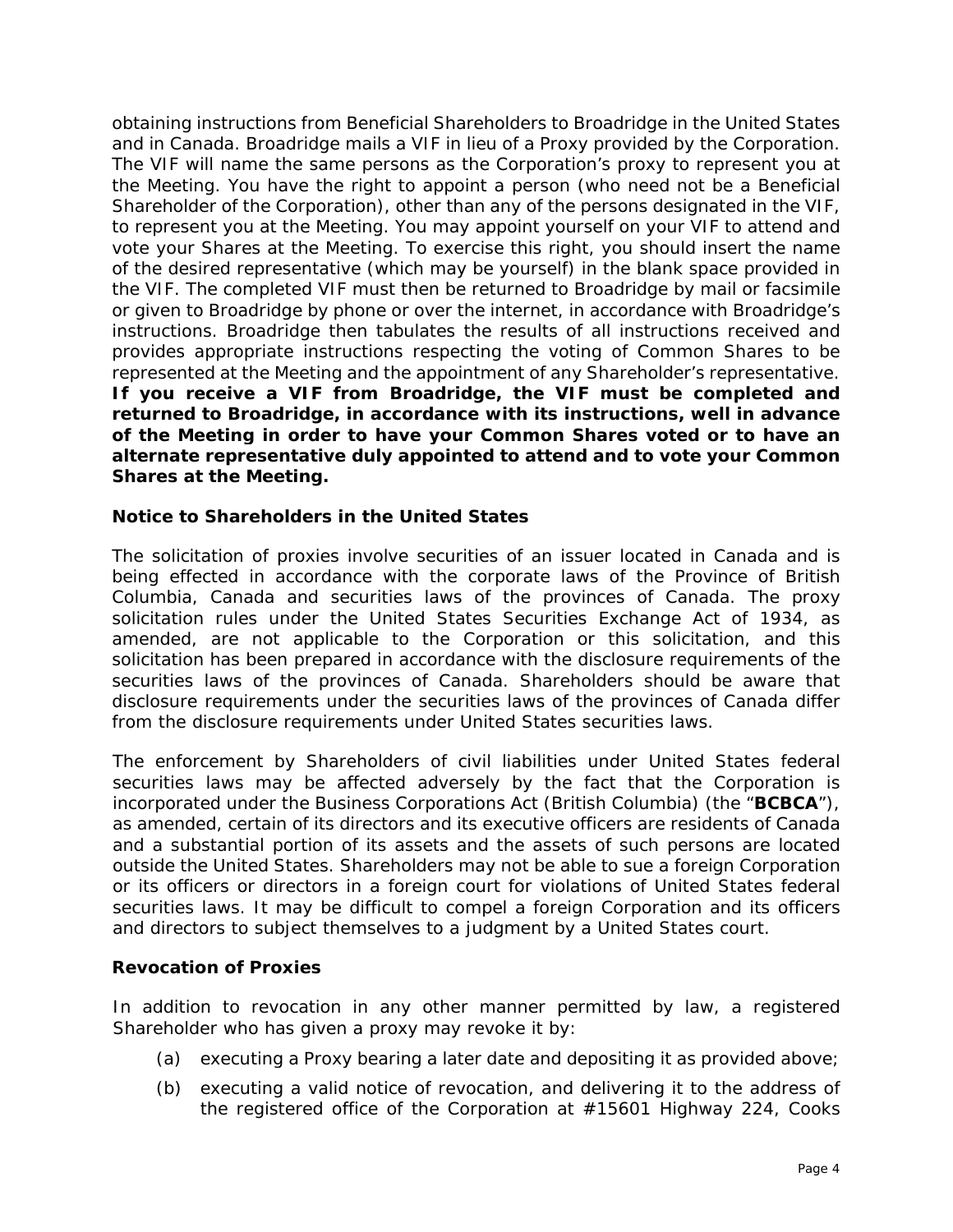Brook, Nova Scotia, B0N 1Y0, at any time up to and including the last business day that precedes the day of the Meeting, or to the chairman of the Meeting on the day of the Meeting;

- (c) personally attending the Meeting and voting the registered Shareholder's Common Shares; or
- (d) in any other manner provided by law.

Beneficial Shareholders who wish to change their vote must arrange for their respective intermediaries to revoke a proxy on their behalf. A revocation of a proxy will not affect a matter on which a vote has already been taken before the revocation.

#### **FORWARD LOOKING STATEMENTS**

This Circular includes certain "forward-looking statements". All statements other than statements of historical fact included in this Circular, including without limitation statements regarding the future plans and objectives of the Corporation, are forwardlooking statements that involve various risks and uncertainties. These forwardlooking statements include, but are not limited to other information that is based on forecasts of future operational or financial results, estimates of amounts not yet determinable and assumptions of management.

Any statements that express or involve discussions with respect to predictions, expectations, beliefs, plans, projections, objectives, assumptions or future events or performance (often, but not always, using words or phrases such as "expects" or "does not expect", "is expected", "anticipates" or "does not anticipate", "plans", "estimates" or "intends", or stating that certain actions, events or results "may", "could", "would", "might" or "will" be taken, occur or be achieved) are not statements of historical fact and may be "forward-looking statements." Forward-looking statements are subject to a variety of risks and uncertainties that could cause actual events or results to differ from those reflected in the forward-looking statements.

There can be no assurance that forward-looking statements will prove to be accurate and actual results and future events could differ materially from those anticipated in such statements. Important factors that could cause actual results to differ materially from the Corporation's expectations include, among others, risks related to international operations, the actual results of current exploration activities, conclusions of economic evaluations and changes in project parameters as plans continue to be refined as well as future prices of gold and silver.

Although the Corporation has attempted to identify important factors that could cause actual results to differ materially, there may be other factors that cause results not to be as anticipated, estimated or intended. There can be no assurance that such statements will prove to be accurate as actual results and future events could differ materially from those anticipated in such statements. Accordingly, Shareholders should not place undue reliance on forward-looking statements. The Corporation does not undertake to update any forward-looking statements, except as, and to the extent required by, applicable securities laws. For more information about the risks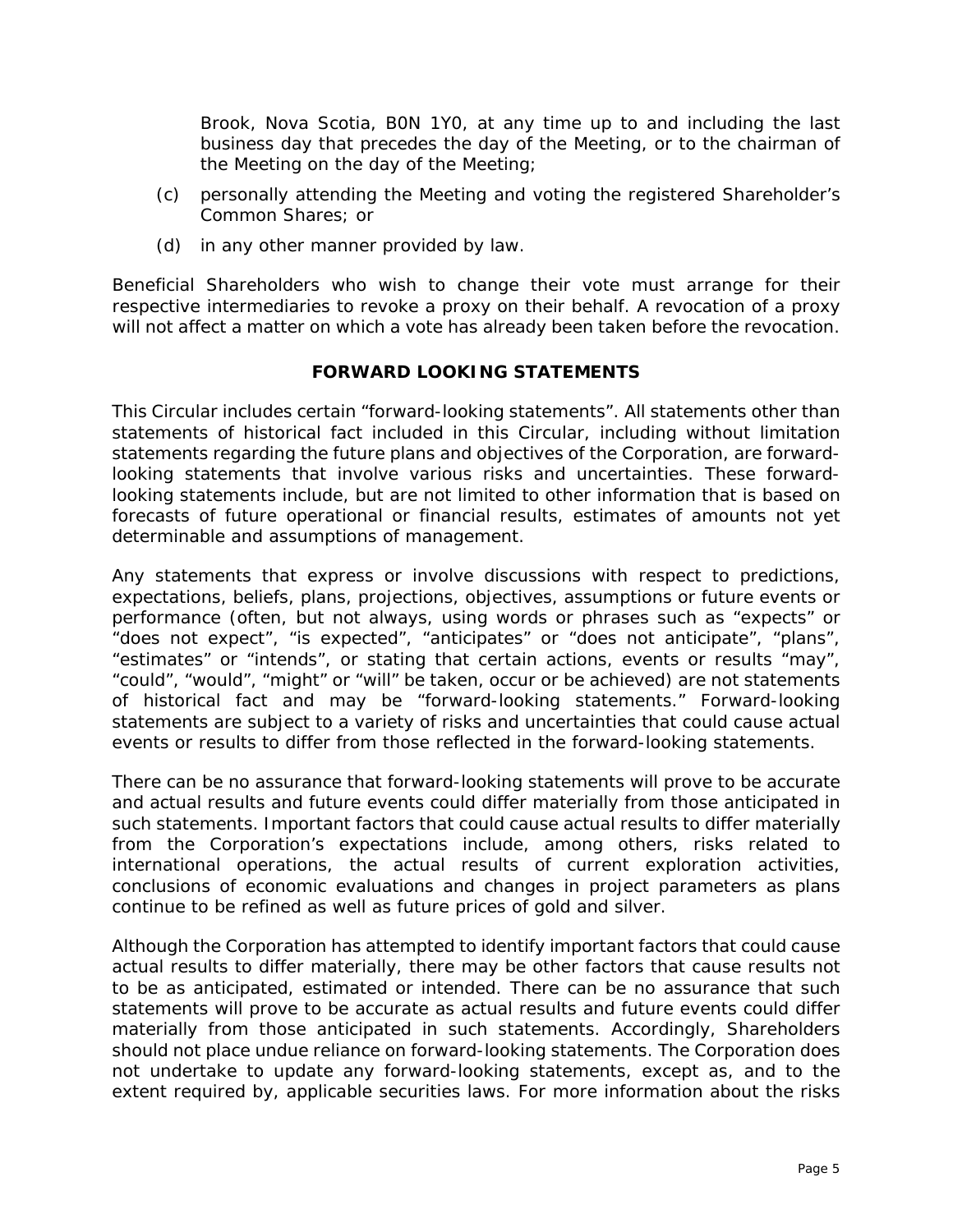and challenges of ScoZinc's business, Shareholders should review this Circular, ScoZinc's annual filings for the year ended December 31, 2017, and its management's discussion and analysis available at www.sedar.com.

## **INTEREST OF CERTAIN PERSONS OR COMPANIES IN MATTERS TO BE ACTED UPON**

No director or executive officer of the Corporation, or any person who has held such a position since the beginning of the last completed financial year end of the Corporation, nor any nominee for election as a director of the Corporation, nor any associate or affiliate of the foregoing persons, has any substantial or material interest, direct or indirect, by way of beneficial ownership of securities or otherwise, in any matter to be acted on at the Meeting other than the election of directors or the appointment of auditors.

## **VOTING SECURITIES AND PRINCIPAL HOLDERS OF VOTING SECURITIES**

The board of directors of the Corporation (the "**Board**" or "**Board of Directors**") has fixed August 14, 2018, as the record date (the "**Record Date**") for determination of persons entitled to receive notice of and to vote at the Meeting. Only Shareholders of record at the close of business on the Record Date who either attend the Meeting personally or complete, sign and deliver a Proxy in the manner and subject to the provisions described above will be entitled to vote or to have their Common Shares voted at the Meeting. A quorum for the Meeting is two persons who are, or who represent by proxy, Shareholders who, in the aggregate, hold at least 5% of the issued Common Shares entitled to be voted at the Meeting.

The Common Shares are listed for trading on the TSX Venture Exchange ("**TSXV**"). The Corporation is authorized to issue an unlimited number of Common Shares without par value. As of the Record Date, there were 5,266,045 Common Shares issued and outstanding, each carrying the right to one vote. The Corporation is also authorized to issue an unlimited number of non-voting Class "A" Preferred Shares without par value, of which none are outstanding, and an unlimited number of nonvoting Class "B" Preferred Shares with a par value of C\$10.00 each, of which none are outstanding.

To the knowledge of the directors and executive officers of the Corporation, the only persons or corporations that beneficially own, or control or direct, directly or indirectly, Common Shares carrying 10% or more of the voting rights attached to all outstanding Common Shares as at the Record Date are: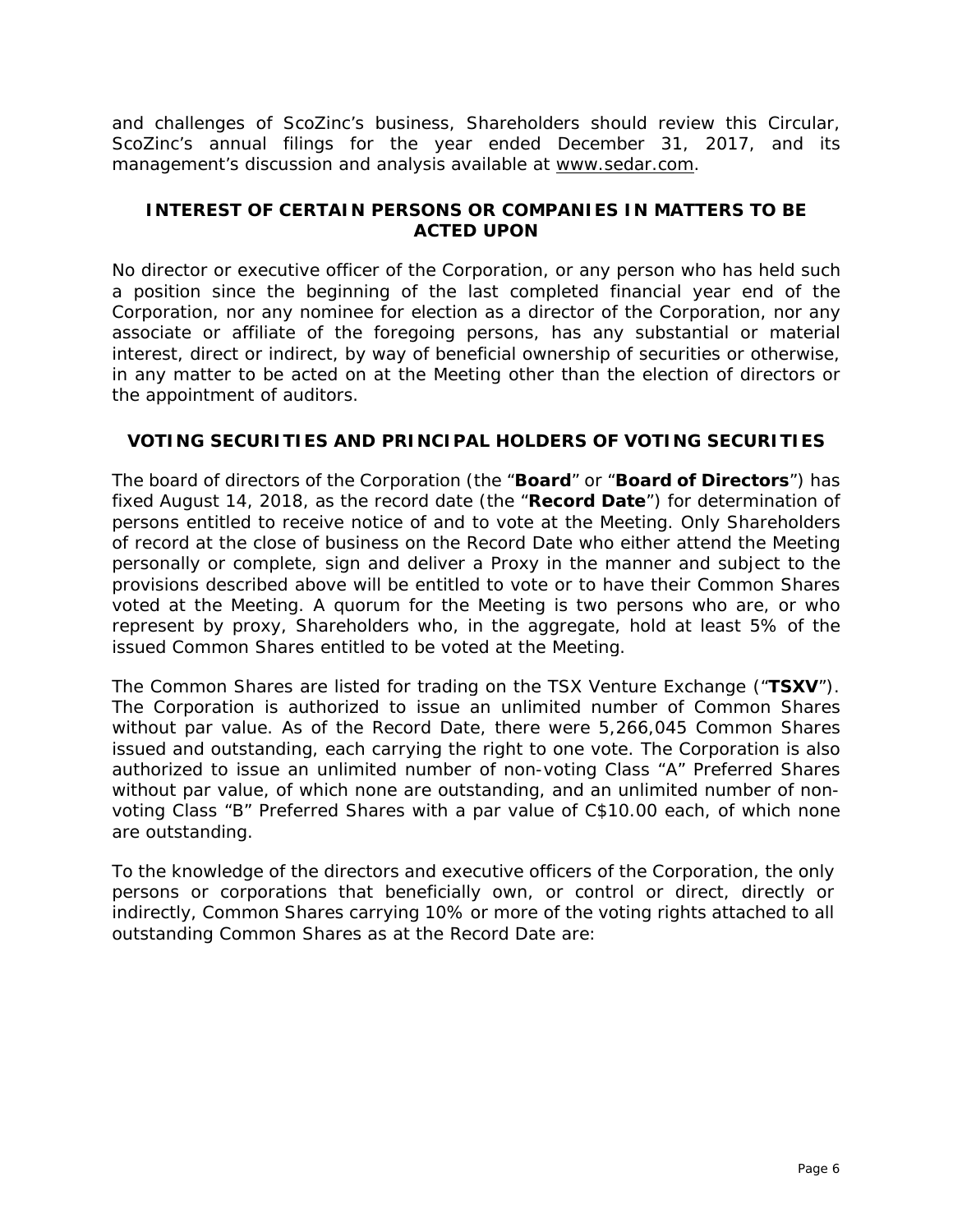| <b>Shareholder Name</b> | <b>Number of Common</b><br>Shares Held <sup>(1)</sup> | Percentage of<br><b>Issued</b><br>Common<br><b>Shares</b> |
|-------------------------|-------------------------------------------------------|-----------------------------------------------------------|
| Neil S. Subin $(2)$     | 742,000                                               | $14.1\%$                                                  |

#### **Notes**:

- (1) The information as to Common Shares beneficially owned, controlled or directed, not being within the knowledge of the Corporation, has been obtained by the Corporation from publicly disclosed information and/or furnished by the Shareholder listed above.
- (2) Mr. Subin controls such Common Shares through a number of trusts, partnerships and other entities.

## **VOTES NECESSARY TO PASS RESOLUTIONS**

At the Meeting, Shareholders will be asked to pass the resolutions described herein. A simple majority of affirmative votes cast at the Meeting in person or by proxy is required to pass the resolutions described herein. If there are more nominees for election as directors than there are vacancies to fill, those nominees receiving the greatest number of votes will be elected or appointed, as the case may be, until all such vacancies have been filled. If the number of nominees for election or appointment is equal to the number of vacancies to be filled, all such nominees will be declared elected or appointed by acclamation.

## **RECEIPT OF FINANCIAL STATEMENTS**

The consolidated financial statements of the Corporation for the financial year ended December 31, 2017, and the accompanying auditors' report thereon will be presented at the Meeting. Copies of the consolidated financial statements and the accompanying auditors' report have been mailed to the Shareholders who have requested these documents.

Copies are also available online at www.sedar.com or upon request, without charge and will be available at the Meeting.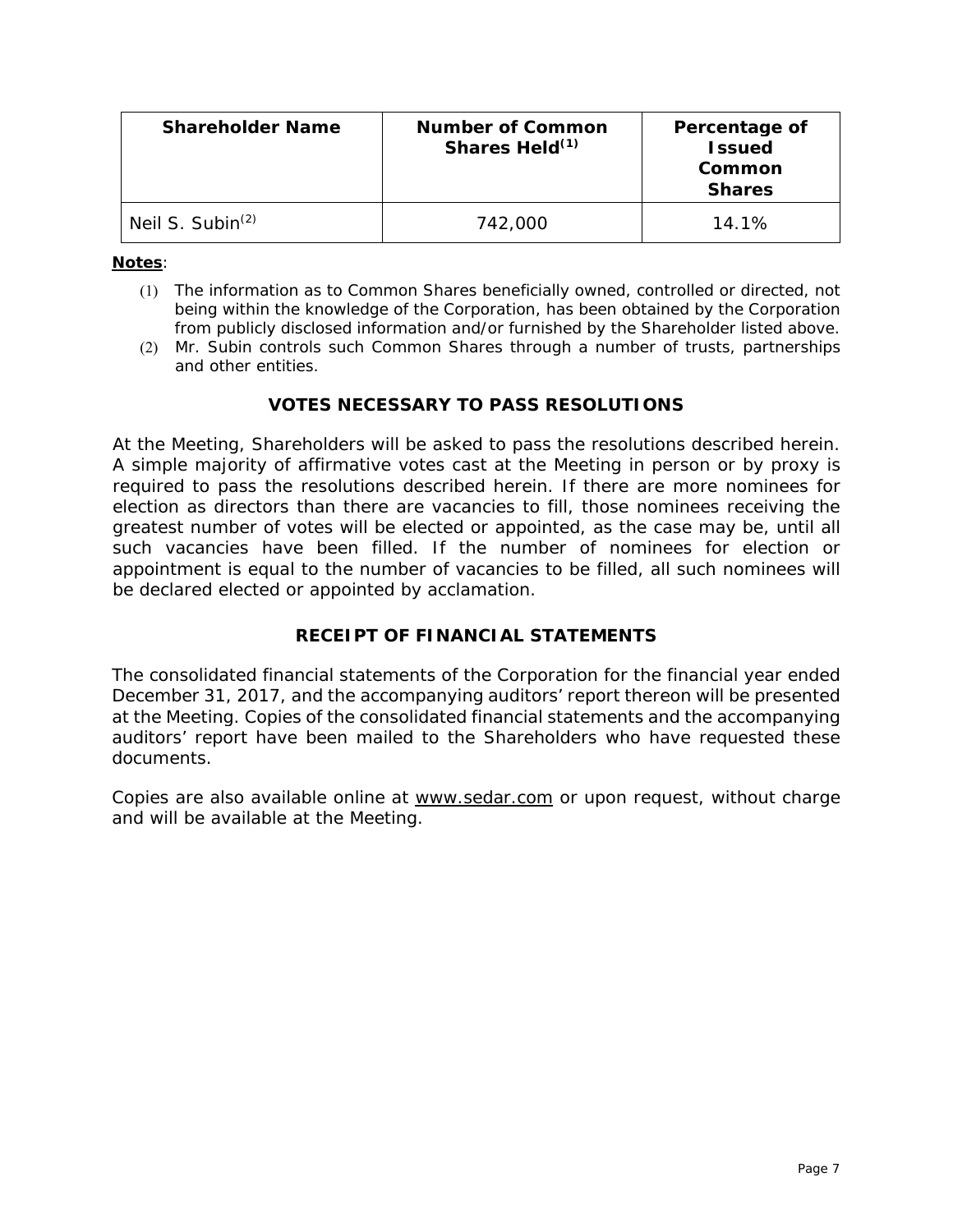## **ELECTION OF DIRECTORS**

#### **Election of Directors**

At the Meeting, the following four (4) persons named hereunder will be proposed for election as directors of the Corporation. Management does not contemplate that any of the nominees will be unable to serve as a director, but if that should occur for any reason prior to the Meeting, it is intended that discretionary authority shall be exercised by the persons named in the accompanying proxy to vote the proxy for the election of any other person or persons in place of any nominee or nominees unable to serve. Each director elected will hold office until the close of the next annual meeting of Shareholders of the Corporation, or until his successor is duly elected unless prior thereto he resigns or his office becomes vacant by reason of death or other cause.

**Shareholders have the option to (i) vote for all of the directors of the Corporation listed in the table below; (ii) vote for some of the directors and withhold for others; or (iii) withhold for all of the directors. Unless the Shareholder has specifically instructed in the form of proxy or voting instruction form that the Common Shares represented by such proxy or voting instruction form are to be withheld or voted otherwise, the persons named in the proxy or voting instruction form will vote FOR the election of each of the proposed nominees set forth below as directors of the Corporation.** 

The following table, among other things, sets forth the name of all persons proposed to be nominated for election as directors, their place of residence, position held, and periods of service with, the Corporation, or any of its affiliates, their principal occupations and the approximate number of Common Shares of the Corporation beneficially owned, controlled or directed, directly or indirectly, by them, as at the Record Date: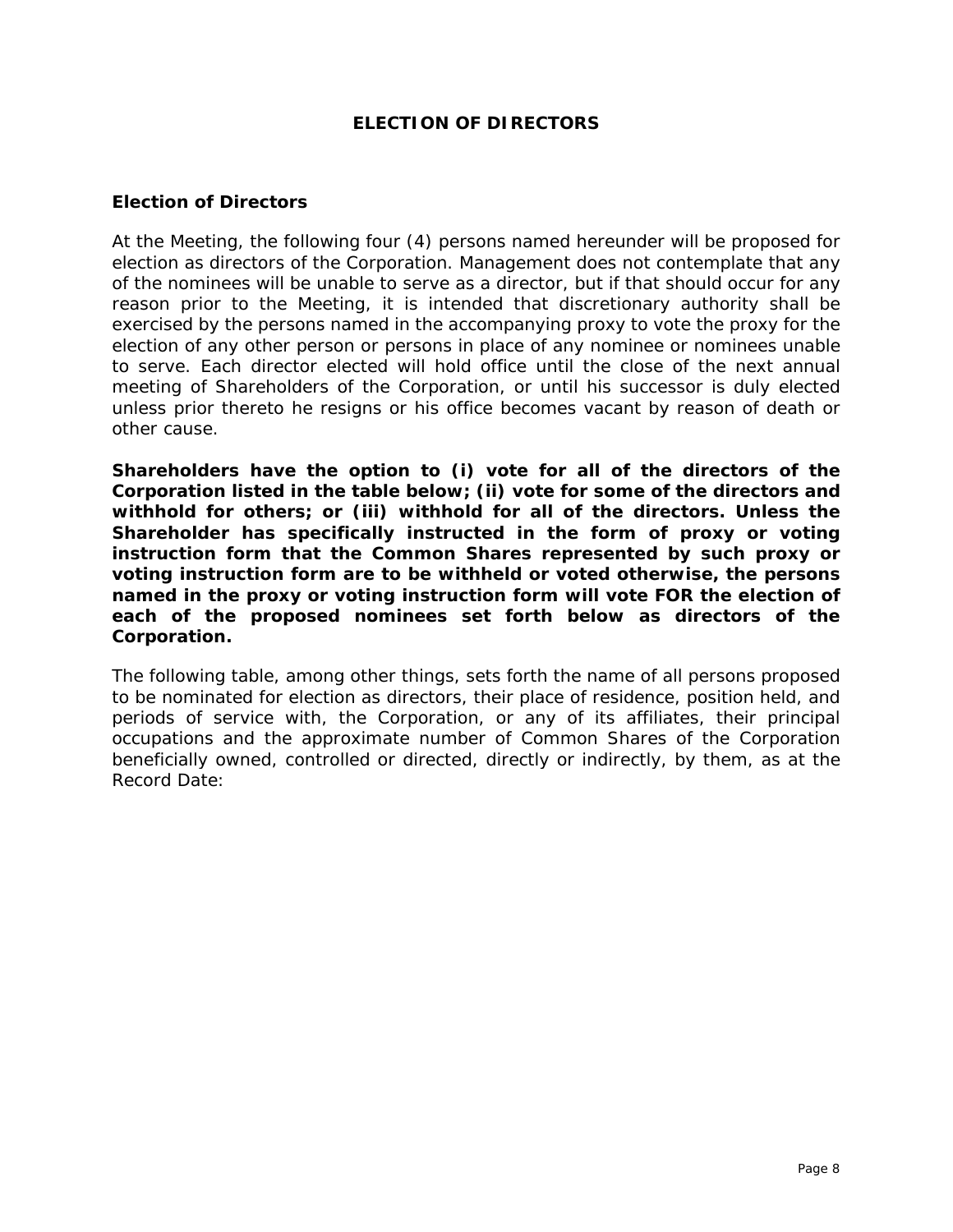| Name of Nominee,<br><b>Current Position</b><br>with<br>the Corporation and<br><b>Province and</b><br><b>Country of</b><br><b>Residence</b> | <b>Present Principal</b><br>Occupation and/or<br><b>Positions Held During</b><br>the Preceding Five<br>Years <sup>(1)</sup>                                                                                                                                                 | Director of<br>the<br>Corporation<br><b>Since</b> | <b>Common Shares</b><br>of the Corporation<br>or Voting<br>Securities of any of<br>its Subsidiaries<br><b>Beneficially</b><br><b>Owned, Controlled</b><br>or Directed |
|--------------------------------------------------------------------------------------------------------------------------------------------|-----------------------------------------------------------------------------------------------------------------------------------------------------------------------------------------------------------------------------------------------------------------------------|---------------------------------------------------|-----------------------------------------------------------------------------------------------------------------------------------------------------------------------|
| Victor Lazarovici <sup>(2)(3)</sup><br>South Carolina, USA<br>- Director and<br>Chairman                                                   | Retired, former Director<br>of Abacus Mining &<br><b>Exploration Corporation</b><br>(TSXV); former Director<br>of Minera Andes; former<br>Director of Jaguar<br>Financial Corp.                                                                                             | June 17, 2013                                     | 50,000                                                                                                                                                                |
| Louis Montpellier <sup>(1)</sup><br>(2)<br>British Columbia,<br>Canada - Director                                                          | Retired Mining Lawyer;<br>formerly director and<br>senior officer of Extorre<br>Gold Mines Limited and<br><b>Exeter Resource</b><br>Corporation; Partner,<br><b>Gowling WLG</b>                                                                                             | August 25,<br>2015                                | 0                                                                                                                                                                     |
| <b>Christopher Hopkins</b><br>(1)(2)<br>Toronto, Ontario -<br><b>Director</b>                                                              | Chief Financial Officer of<br>Cobalt Power Group Inc.<br>(TSXV)<br>Chief Financial Officer of<br>ChroMedX Corp (CSE)<br>Former President & CEO<br>Takara Resources Inc.<br>(TSXV)<br>Former Chief Financial<br>Officer Kerr Mines Inc.,<br>& US Silver Corporation<br>(TSX) | June 14, 2017                                     | 0                                                                                                                                                                     |
| Michael Surratt(1)(3)<br>Nevada, USA -<br><b>Director</b>                                                                                  | Retired former<br>President, CEO and<br>Director of Mercator<br>Minerals; former Vice<br><b>President Operations</b><br>and Director of Miramar<br>Mining; former Vice<br>President of Santa Fe<br>Mining                                                                   | June 14, 2017                                     | 6,000                                                                                                                                                                 |

**Notes**: The information as to principal occupation, business or employment and Common Shares and voting securities of any of its subsidiaries beneficially owned, or controlled or directed, directly or indirectly, is not within the knowledge of the management of the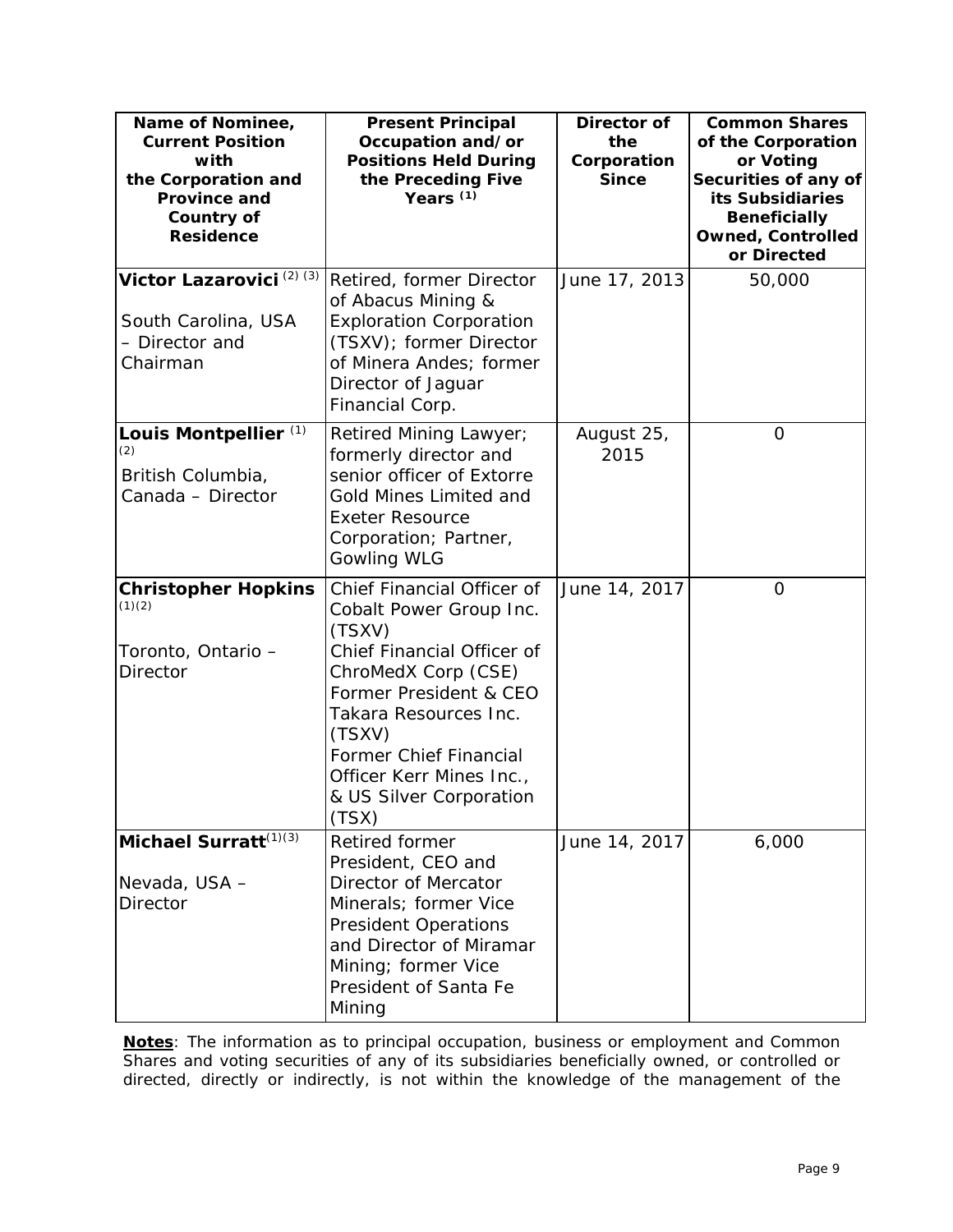Corporation and has been furnished by the respective nominees.

- (1) Member of the Audit Committee.
- (2) Member of the Corporate Governance, Compensation and Nomination Committee.
- (3) Member of the Technical Committee.

#### *Corporate Cease Trade Orders, Bankruptcies, Penalties or Sanctions*

No individual set forth in the above table is, as at the date of this Circular, or has been, within 10 years before the date of this Circular, a director, chief executive officer or chief financial officer of any company (including the Corporation) that:

- (a)was subject to a cease trade order, an order similar to a cease trade order or an order that denied the relevant company access to any exemption under securities legislation, that was in effect for a period of more than 30 consecutive days that was issued while such individual was acting in the capacity as director, chief executive officer or chief financial officer; or
- (b)was subject to a cease trade order, an order similar to a cease trade order or an order that denied the relevant company access to any exemption under securities legislation, that was in effect for a period of more than 30 consecutive days, that was issued after such individual ceased to be a director, chief executive officer or chief financial officer and which resulted from an event that occurred while such proposed director was acting in the capacity as director, chief executive officer or chief financial officer.

No individual set forth in the above table (or any personal holding company of any such individual) is, as of the date of this Circular, or has been within 10 years before the date of this Circular, a director or executive officer of any company (including the Corporation) that, while such individual was acting in that capacity, or within a year of that person ceasing to act in that capacity, became bankrupt, made a proposal under any legislation relating to bankruptcy or insolvency or was subject to or instituted any proceedings, arrangement or compromise with creditors or had a receiver, receiver manager or trustee appointed to hold its assets.

No individual as set forth in the above table (or any personal holding company of any such individual) has, within the 10 years before the date of this Circular, become bankrupt, made a proposal under any legislation relating to bankruptcy or insolvency, or become subject to or instituted any proceedings, arrangement or compromise with creditors, or had a receiver, receiver manager or trustee appointed to hold the assets of such individual.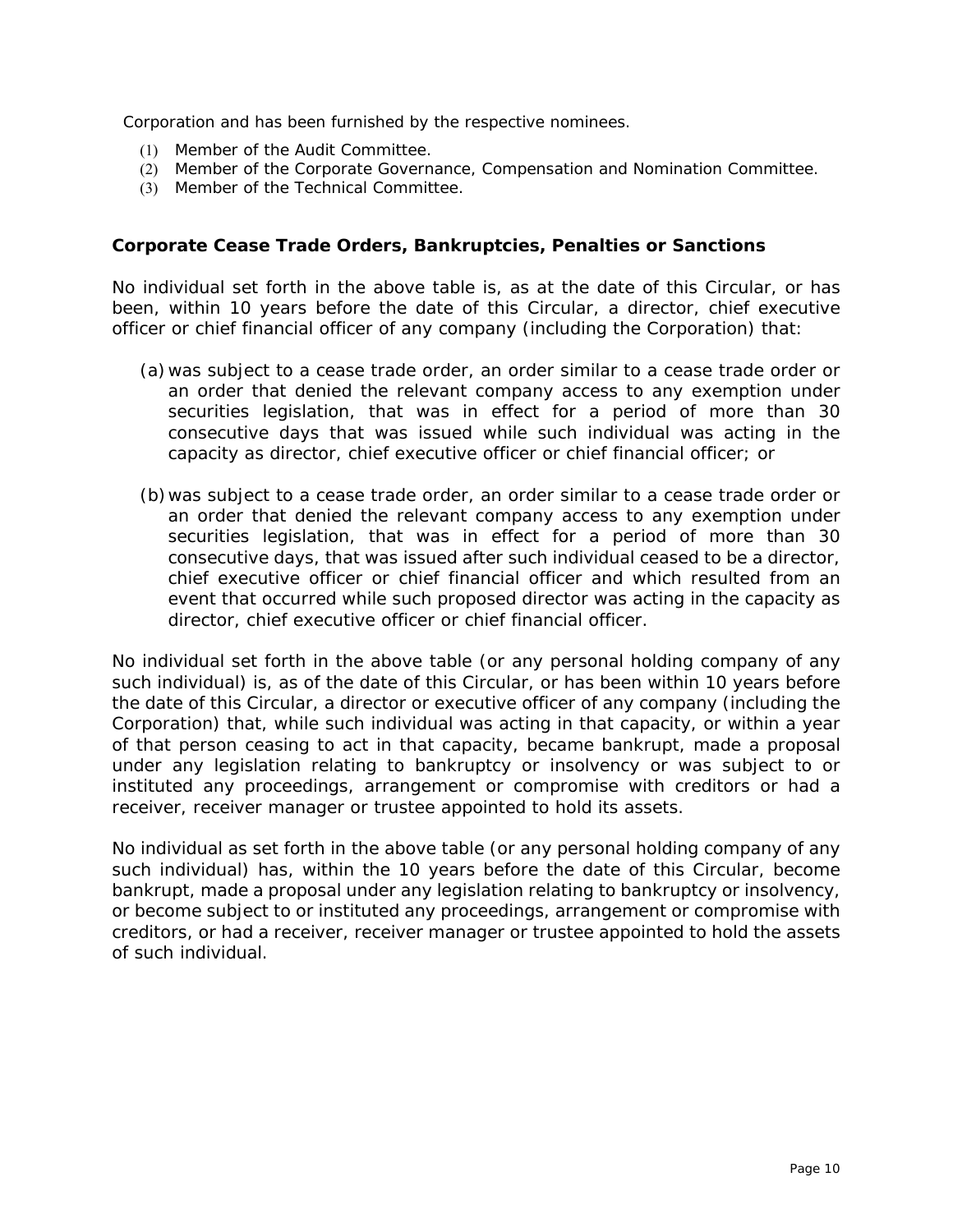No individual set forth in the above table (or any personal holding company of any such individual) has been subject to:

- (a) any penalties or sanctions imposed by a court relating to securities legislation or by a securities regulatory authority or has entered into a settlement agreement with a securities regulatory authority; or
- (b) any other penalties or sanctions imposed by a court or regulatory body that would likely be considered important to a reasonable investor in making an investment decision.

## **APPOINTMENT OF AUDITORS AND REMUNERATION**

KPMG LLP, Chartered Accountants ("**KPMG**") are the independent registered certified auditors of the Corporation.

**Unless the Shareholder has specifically instructed in the form of proxy or voting instruction form that the Common Shares represented by such proxy or voting instruction form are to be withheld or voted otherwise, the persons named in the proxy or voting instruction form will vote FOR the appointment of KPMG as auditors of the Corporation to hold office until the next annual meeting of Shareholders or until a successor is appointed and to authorize the Board of Directors to fix the remuneration of the auditors.** 

#### **AUDIT COMMITTEE AND RELATIONSHIP WITH AUDITORS**

National Instrument 52-110 – *Audit Committees* of the Canadian Securities Administrators ("**NI 52-110**") requires the Corporation, as a venture issuer, to disclose annually in its Circular certain information concerning the constitution of its audit committee and its relationship with its independent auditors.

#### **The Audit Committee's Charter**

The Corporation's Audit Committee is governed by an Audit Committee Charter, a copy of which is attached as Schedule "A" to this Circular.

#### **Composition of the Audit Committee**

The Corporation's current Audit Committee is comprised of three directors: Christopher Hopkins (Chairperson), Michael Surratt, and Louis Montpellier. All directors on the Audit Committee are "independent" and "financially literate," as such terms are defined in NI 52-110.

The Audit Committee has been established to fulfil applicable reporting issuer obligations respecting audit committees and to assist the Board in fulfilling its oversight responsibilities with respect to financial reporting. The Audit Committee's responsibilities include, but are not limited to, overseeing the integrity of the Corporation's financial statements and financial reporting process, including the audit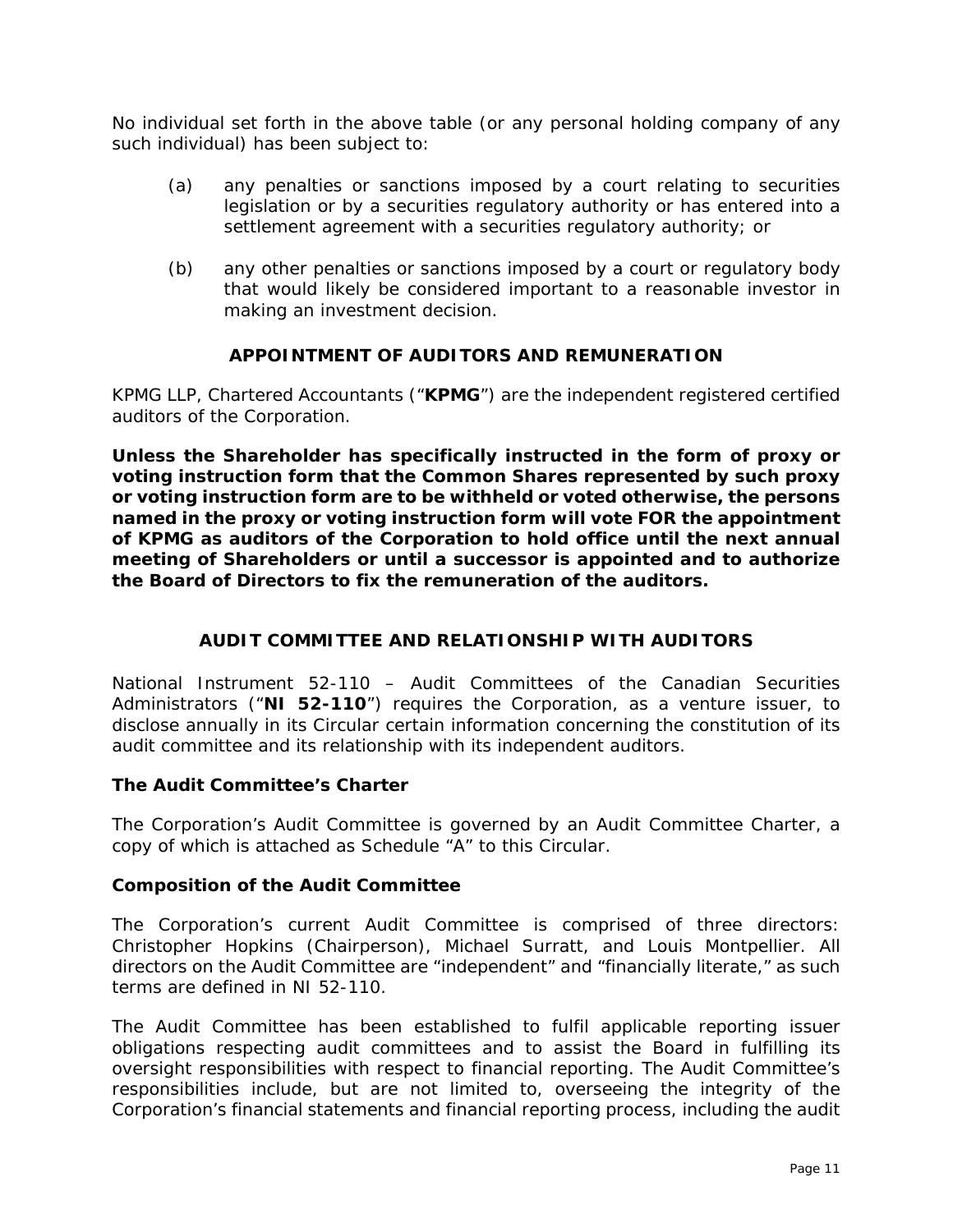process and the Corporation's internal accounting controls and procedures and compliance with related legal and regulatory requirements, overseeing the qualifications and independence of the external auditors, overseeing the work of the Corporation's financial management and external auditors in these areas, and providing an open avenue of communication between the external auditors, the Board and senior officers.

## **Relevant Education and Experience**

Each Audit Committee member has the education and experience that is relevant to the performance of his responsibilities as an Audit Committee member. Their education and experience are set forth below:

(a) Louis Montpellier

Mr. Montpellier is a lawyer by training and worked primarily in the capital markets as counsel to emerging issuers and listed public companies engaged in mineral exploration and mining. Mr. Montpellier has assisted a wide range of businesses in the entire spectrum of corporate finance activities, from accessing seed capital for private companies through to IPOs and subsequent public and private financings and has worked extensively in the field of mergers and acquisitions, hostile and friendly take-over bids, proxy contests, corporate reorganizations, and arrangements. Mr. Montpellier also has experience in debt and project financing for mineral projects, acting both for lenders and borrowers. He served as Vice-President, Corporate Development and General Counsel for Extorre Gold Mines Limited from its creation in 2010 until its acquisition by Yamana Gold Inc. in 2012.

(b) Christopher Hopkins

Mr. Hopkins has broad junior resource experience in the areas of corporate finance, capital markets, mergers and acquisitions, investor relations, financial and management reporting. He has a Bachelor of Commerce from the University of Toronto, and a Chartered Accountant designation and MBA from the Schulich School of Business at York University. He currently serves as the Chief Financial Officer of Cobalt Power Group Inc. and as Chief Financial Officer of ChroMedX Corp. Mr. Hopkins is the former President & CEO Takara Resources Inc. and the former Chief Financial Officer of Kerr Mines Inc. & US Silver Corporation.

(c) Michael Surratt

Mr. Surratt is a geologist and holds a B.Sc. Geology from Sul Ross State University in Texas. He is a retired former President, CEO and Director of Mercator Minerals Ltd. He served as Vice President Operations and Director of Miramar Mining Corporation from November 1992 to October 1996, where he was responsible for all operations at the Con Mine. Mr. Surratt also served as Vice President Operations for the Rabbit Creek Mine owned by Santa Fe Gold Corp.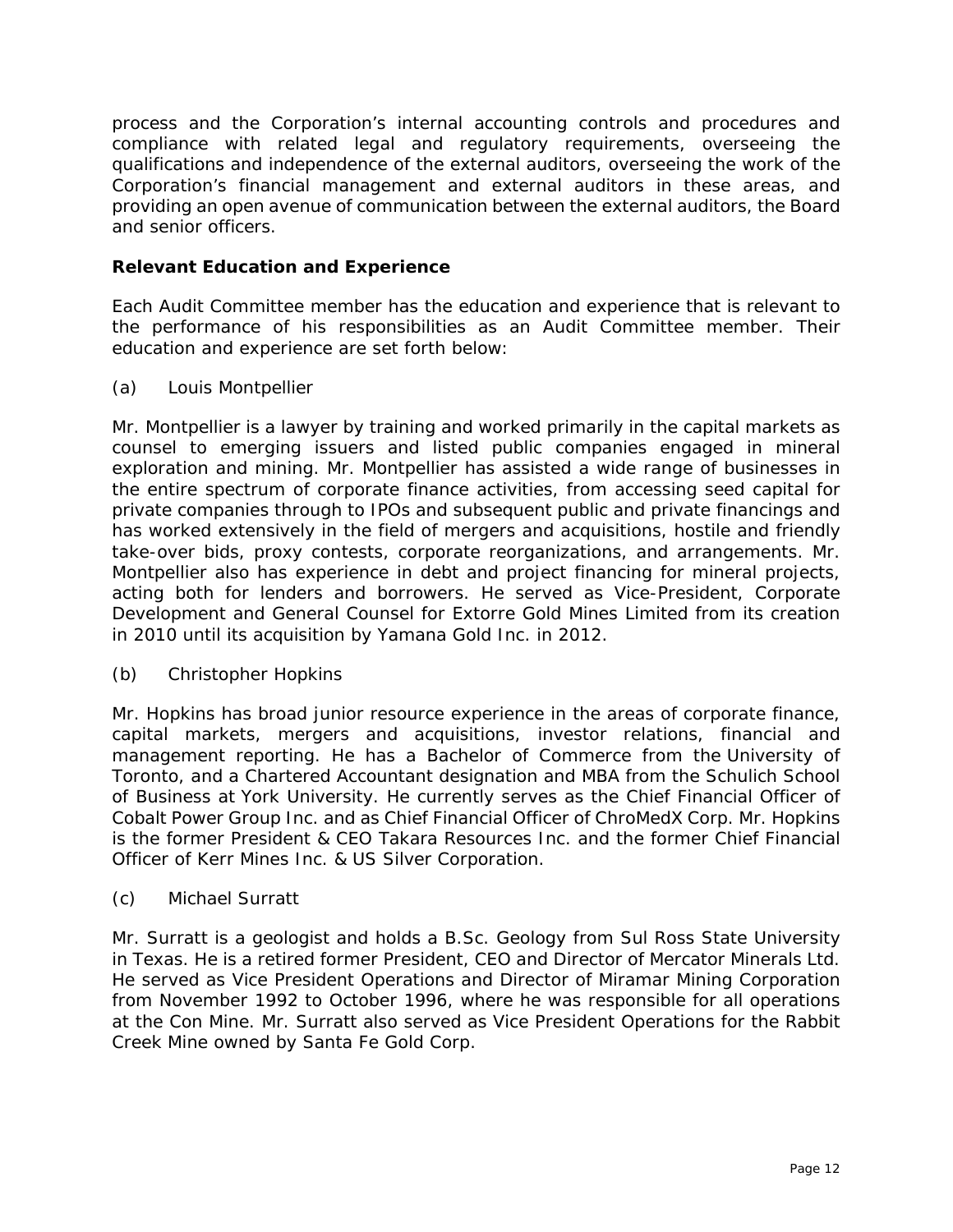## **Audit Committee Oversight**

Since the commencement of the Corporation's most recently completed financial year, the Board has not failed to adopt a recommendation of the Audit Committee to nominate or compensate an external auditor.

#### **Reliance on Certain Exemptions**

Since the effective date of NI 52-110, the Corporation has not relied on the exemptions contained in sections 2.4 or 8 of NI 52-110. Section 2.4 provides an exemption from the requirement that the audit committee must pre-approve all nonaudit services to be provided by the auditors, where the total amount of fees related to the non-audit services are not expected to exceed 5% of the total fees payable to the auditors in the fiscal year in which the non-audit services were provided. Section 8 permits a company to apply to a securities regulatory authority for an exemption from the requirements of NI 52-110, in whole or in part.

#### **Pre-Approval Policies and Procedures**

The Audit Committee must pre-approve any engagement of the external auditors for any non-audit services to the Corporation in accordance with applicable law and policies and procedures to be approved by the Board. The engagement of non-audit services will be considered by the Board on a case-by-case basis.

#### **External Auditor Service Fees (By Category)**

In the following table, "Audit Fees" include fees necessary to perform the annual audit and quarterly reviews of the Corporation's financial statements. Audit Fees include fees for review of tax provisions and for accounting consultations on matters reflected in the financial statements. Audit Fees also include audit or other attest services if required by legislation or regulation, such as comfort letters, consents, reviews of securities filings and statutory audits. "Audit-Related Fees" include services that are traditionally performed by the auditor. These audit-related services include employee benefit audits, due diligence assistance, accounting consultations on proposed transactions, internal control reviews and audit or attest services not required by legislation or regulation. "Tax Fees" includes fees for tax compliance, tax planning and tax advice. Tax planning and tax advice may include assistance with tax audits and appeals, tax advice related to mergers and acquisitions, and requests for rulings or technical advice from tax authorities. "All Other Fees" are all other non-audit services.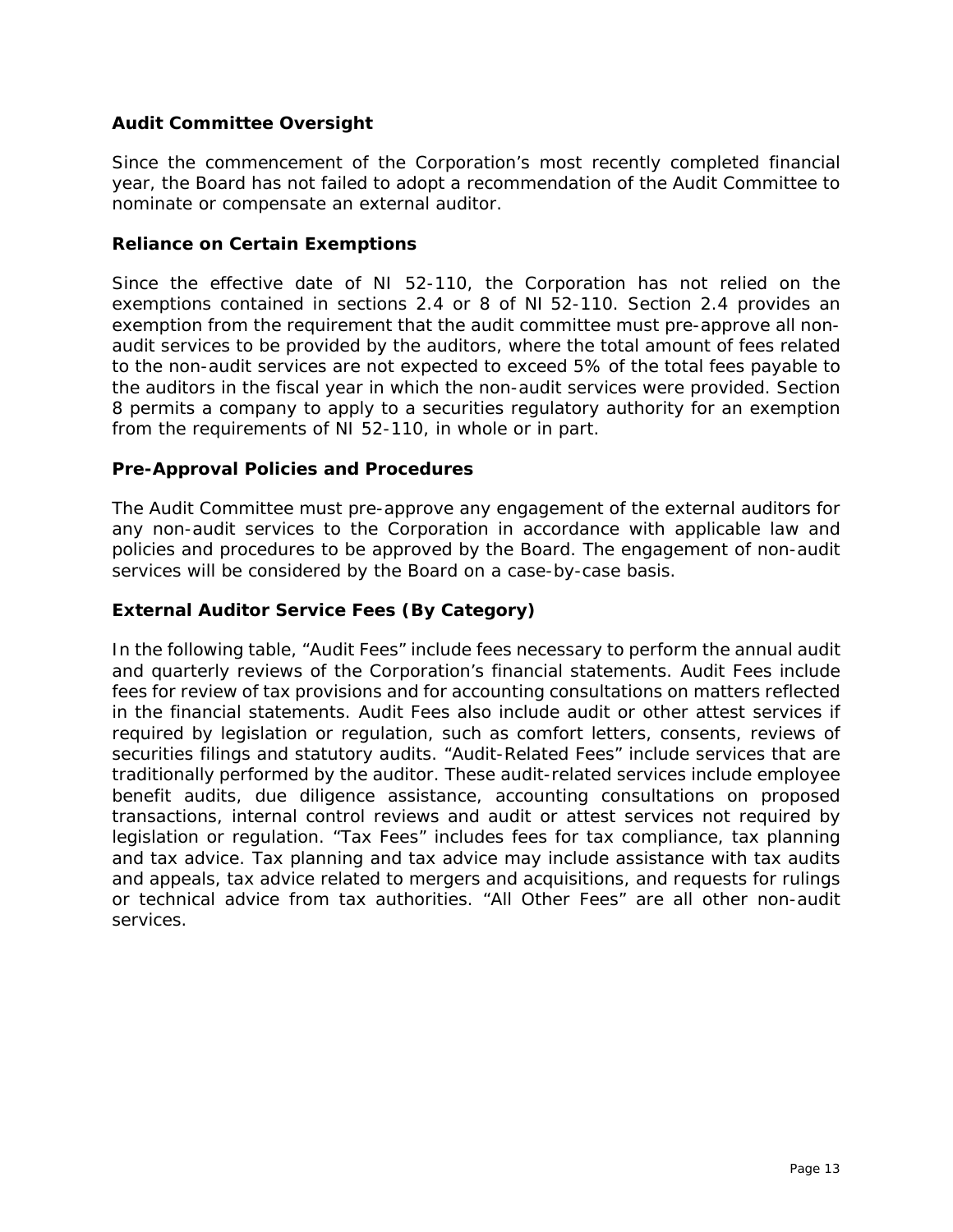The fees paid by the Corporation to its auditors in each of the last two fiscal years, by category, are as follows:

| <b>Financial Year</b><br>Ending | <b>Audit Fees</b> | Audit-Related <sup>(1)</sup><br>Fees | Tax Fees $(2)$ | <b>All Other Fees</b> |
|---------------------------------|-------------------|--------------------------------------|----------------|-----------------------|
| December 31,<br>2017            | C\$28,500         | C\$2,565                             | C\$8,750       | Nil                   |
| December 31<br>2016             | C\$28,500         | C\$2,565                             | Nil            | Nil                   |

#### **Notes**:

- (1) Fees are for services in connection with the review of the Corporation's unaudited condensed interim consolidated financial statements.
- (2) Fees are for tax advisory and compliance services.

#### **Exemption**

The Corporation is relying on the exemption provided by section 6.1 of NI 52-110, which provides that the Corporation, as a venture issuer, is not required to comply with Part 3 (*Composition of the Audit Committee*) and Part 5 (*Reporting Obligations*) of NI 52-110.

#### **CORPORATE GOVERNANCE**

#### **General**

National Instrument 58-101 *Corporate Governance Practices* ("**NI 58-101**") sets out required disclosure of corporate governance practices for a Corporation. Corporate governance refers to the policies and structure of the Board, whose members are elected by and are accountable to Shareholders of the Corporation. Corporate governance encourages establishing a reasonable degree of independence of the Board from executive management and the adoption of policies to ensure the Board recognizes the principles of good management. The Board is committed to sound corporate governance practices, as such practices are both in the interests of Shareholders and help to contribute to effective and efficient decision-making.

The Corporation is a "venture issuer" within the meaning of NI 58-101. A discussion of the Corporation's governance practices within the context of NI 58-101 is set out below:

#### **Board of Directors**

The Board is currently comprised of four directors, none of whom is an employee or executive officer of the Corporation nor is any of them a party, either directly or indirectly, to any material contract with the Corporation, and none of them receives remuneration from the Corporation in excess of directors' fees and grants of stock options and awards of Common Shares or have any business with the Corporation. The Board believes that there are no relationships that would interfere with their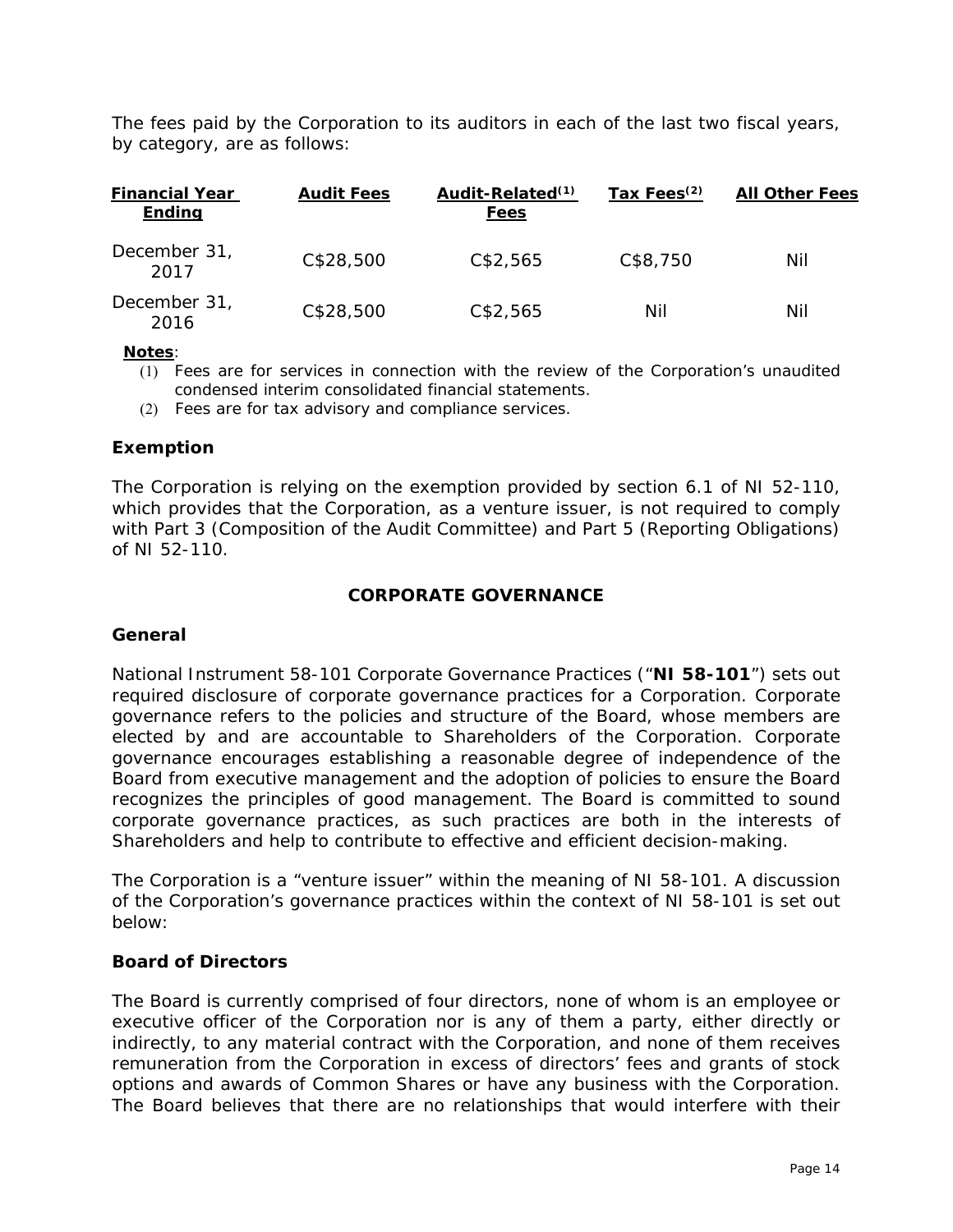independent judgment as directors of the Corporation and that all directors are "independent directors" within the meaning of NI 58-101 and as such are free from any interest and any business or other relationship which could reasonably be perceived to materially interfere with their ability to act independently from management or to act as a director with a view to the best interests of the Corporation, other than interests and relationships arising from shareholdings. These directors are considered as "independent" as such term is defined under NI 52-110.

## **Directorships**

The following director is also a director of another reporting issuer, the details of which are as follows:

| Name of Director    | <b>Name of Reporting Issuer</b>                                                                                                                                                                                                                       |
|---------------------|-------------------------------------------------------------------------------------------------------------------------------------------------------------------------------------------------------------------------------------------------------|
| Louis Montpellier   | InZinc Mining Ltd. (TSXV)<br>Independence Gold Corp. (TSXV)                                                                                                                                                                                           |
| Christopher Hopkins | Pedro Resources Ltd. (TSXV)<br>CellCube Energy Storage Systems Inc.<br>(CSE)<br>Cobalt Power Group Inc. (TSXV)<br>Gold Rush Cariboo Corp. (formerly Cava<br>Resources Inc.) (TSXV)<br>SBD Capital Corp. (formerly White Pine<br>Resources Inc.) (CSE) |

#### **Orientation and Continuing Education**

The Corporation's Board Mandate and Corporate Governance Guidelines provide that the Chief Financial Officer ("CFO") of the Corporation is responsible for providing new directors with orientation material and for periodically providing materials for all directors on subjects relevant to their duties as directors. Director's orientation and ongoing training includes presentations by senior management to familiarize directors with the Corporation's strategic plans, its significant financial, accounting and risk management issues, its compliance programs, its Code of Conduct and Ethics and other Corporation policies, its principal officers and its independent auditors.

#### **Ethical Business Conduct**

The Board has found that the fiduciary duties placed on individual directors by the Corporation's governing corporate legislation and the common law and the restrictions placed by applicable corporate legislation on an individual director's participation in decisions of the Board in which the director has an interest, as well as a number of codes and policies adopted by the Board from time to time, have been sufficient to ensure that the Board operates ethically, independently of management and in the best interests of the Corporation.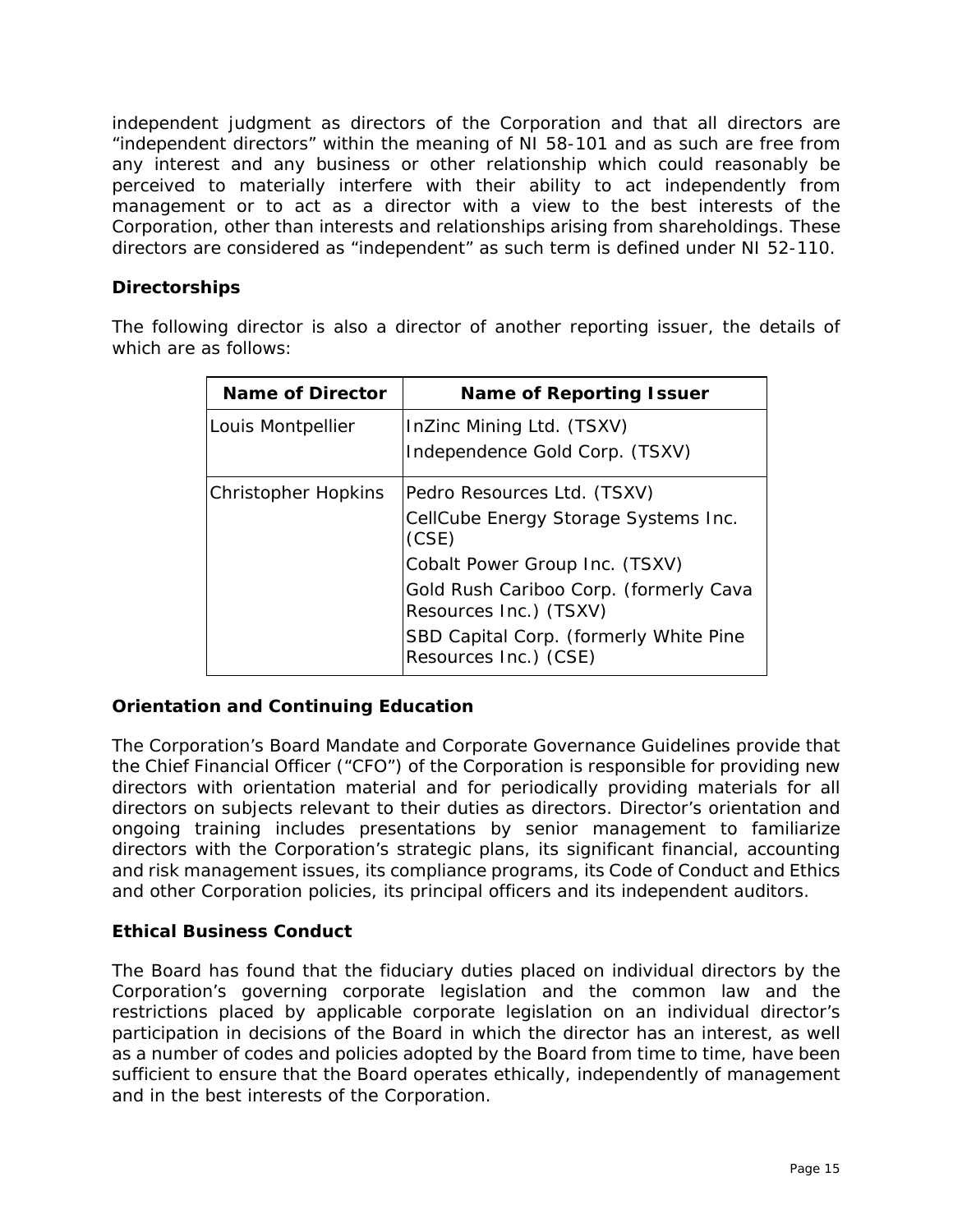In addition, the Board has instructed the Corporation to circulate the Corporation's Corporate Disclosure Policy, Insider Trading Policy, Whistleblower Policy and the Code of Business Conduct and Ethics to all directors, officers and employees of the Corporation.

## **Nomination of Directors**

The Corporate Governance, Compensation and Nomination Committee is responsible for identifying new candidates for Board nomination. It currently consists of three independent directors, namely: Christopher Hopkins, Victor Lazarovici and Louis Montpellier, with Mr. Montpellier serving as Chairman.

With respect to its nominating function, the Corporate Governance, Compensation and Nomination Committee is to, amongst other things:

- establish, subject to approval by the full Board and review on an annual basis, criteria and personal qualifications to be used in making selections of candidates for the Board. Such criteria and qualifications may include business and financial experience and acumen, integrity, willingness to devote the necessary time and energy to fulfil the duties and responsibilities of a Director, independence and such other criteria and qualifications as the Corporate Governance, Compensation and Nomination Committee determines to be appropriate under the circumstances;
- identify individuals qualified as candidates to serve on the Board consistent with the criteria approved by the Board, for recommendation to the Board; and
- review the composition and performance of all Directors annually and recommend to the Board a slate of Directors for submission to the Shareholders at the Corporation's annual general meeting. Such slate may or may not include nominees who are current members of the Board.

The Board considers its size each year when it considers the number of directors to recommend to the Shareholders for election at the annual meeting of Shareholders, taking into account the number required to carry out the Board's duties effectively and to maintain a diversity of views and experience.

The Corporation maintains a directors' and officers' liability insurance policy. The policy provides coverage for costs incurred to defend and settle claims against directors and officers of the Corporation to an annual limit of C\$5,000,000 with a C\$25,000 deductible per claim. The annual cost of coverage for the current policy is C\$11,000. The Corporation also offers its directors and senior officers indemnification against any liability that may be incurred by reason of his being or having been a director or officer. The indemnification, in compliance with the BCBCA, is intended to protect the indemnitees from corporate litigation risks. The Corporation concluded that to attract and retain competent and experienced individuals to serve as directors or officers of the Corporation, it was reasonable and prudent to document the indemnitees' right to indemnification for serving the Corporation.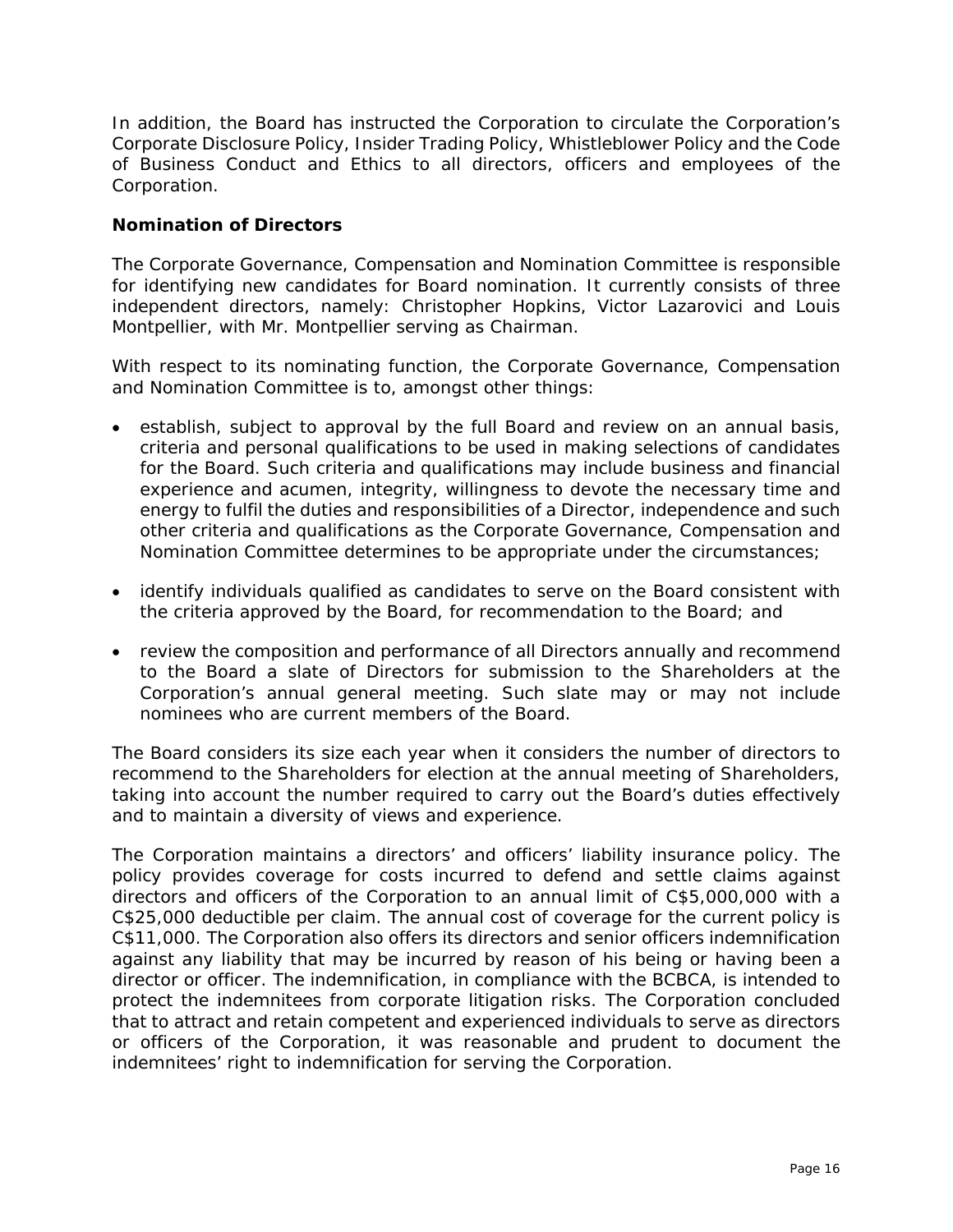#### **Compensation**

Compensation of the directors and Chief Executive Officer of the Corporation (the "CEO") is reviewed on an annual basis by the Compensation, Governance and Nomination Committee, which makes recommendations to the Board.

The function of the Compensation, Governance and Nomination Committee in determining the CEO's compensation is to, amongst other things, annually:

- review and approve corporate goals and objectives relating to CEO compensation, evaluate the performance of the CEO in light of those goals and review and establish the CEO's annual compensation and incentive or equity plan participation levels and bases of participation. In determining the long-term incentive component of CEO compensation, the Compensation, Governance and Nomination Committee is to consider the Corporation's performance and relative Shareholder return, the values of similar incentive awards to chief executive officers at comparable companies and the awards given to the CEO in past years;
- based upon input and recommendations from the CEO, review and approve on an annual basis the evaluation process and compensation structure for the Corporation's senior officers. The Corporate Governance, Compensation and Nomination Committee is to evaluate the performance of the Corporation's senior officers and approve the annual compensation, including salary, bonus, incentive and equity compensation, for such executive officers. The Corporate Governance, Compensation and Nomination Committee will also provide oversight of management's decisions concerning the performance and compensation of other Corporation employees; and
- based upon input and recommendations from the CEO, review the Corporation's incentive compensation and other stock-based plans and recommend changes in such plans to the Board of Directors as needed and to review and submit to the Board of Directors recommendations concerning new executive compensation or stock-based plans.

Details regarding the CEO and directors' compensation is described in the section "Executive Compensation" below.

#### **Other Board Committees**

The Board also has a Technical Committee and is comprised of two directors and one executive officer: Victor Lazarovici, Michael Surratt and Joseph Ringwald, and chaired by Mr. Surratt. The Committee has been established to ensure that the Corporation's management has an effective reporting system in place to fully report to the Board on a regular basis on all aspects of the Corporation's exploration, development and mining programs and plans. The Committee is authorized to retain, and to set and pay the compensation of independent legal, engineering, geological and other advisors as appropriate.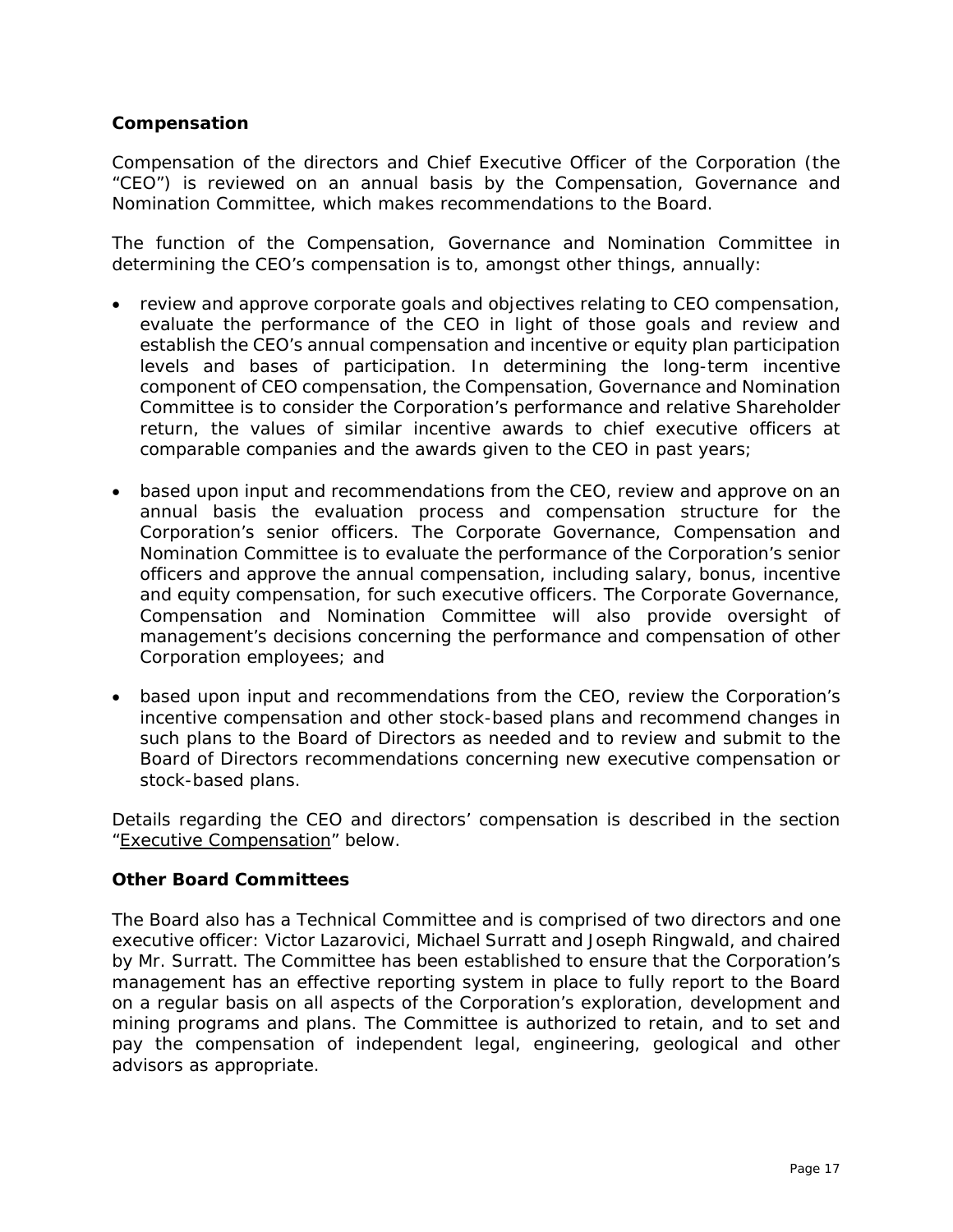#### **Assessment**

The Board monitors the adequacy of information given to directors, communication between the Board and management and the strategic direction and processes of the Board and its committees. This function is carried out by the Corporate Governance, Compensation and Nomination Committee.

#### **EXECUTIVE COMPENSATION**

#### **Compensation Discussion and Analysis**

This Compensation Discussion and Analysis outlines the Corporation's compensation programs and the approach to the compensation provided to the President and CEO, and the Chief Financial Officer of the Corporation ("CFO"). These executive officers are referred to in this Compensation Discussion and Analysis as the "Named Executive Officers" ("NEOs").

This section discloses information with respect to all direct and indirect compensation awarded to, earned by, paid to, or payable to each director and NEO, in any capacity with respect to the Corporation, for, or in connection with, services they have provided to the Corporation or a subsidiary of the Corporation.

Financial information in this Executive Compensation section is, unless otherwise indicated, presented in Canadian dollars.

#### *Compensation Objectives and Elements*

The Corporation's compensation programs are broadly designed to achieve the following objectives:

- to employ, motivate and retain executive officers of sufficiently high calibre to achieve corporate objectives; and
- to maintain the Corporation as a leader among its peer companies by a combination of exploration success, property development, strategic property acquisitions and working in cooperation with its strategic partner to advance its major project, thereby creating increasing value over time for Shareholders.

Therefore the Corporation's compensation programs are aimed at increasing Shareholders' value over time while rewarding efforts to both individuals and teams in achieving the Corporation's objectives.

The overall level of compensation comprises the following three elements that are used by the Corporation to employ, motivate and retain its NEOs:

| <b>Elements of Compensation</b> | Objective                                                                          |
|---------------------------------|------------------------------------------------------------------------------------|
|                                 | Annual base salary / services   To provide a market related competitive base level |
| <b>lfees</b>                    | of pay related to the executives' responsibilities.                                |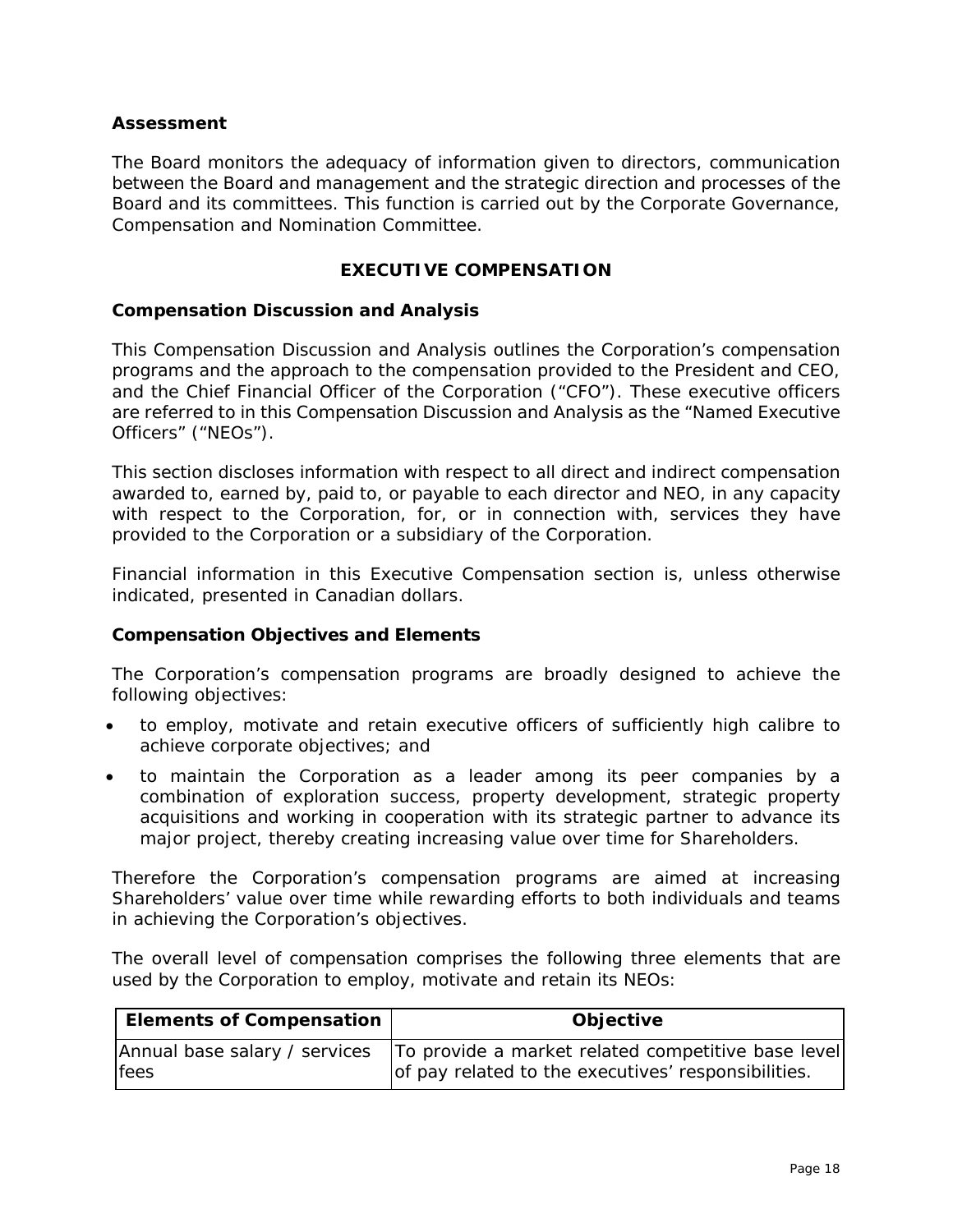| Annual performance bonus      | To reward the executive for extra effort and/or                                                                                |
|-------------------------------|--------------------------------------------------------------------------------------------------------------------------------|
| (discretionary)               | achievement of objectives.                                                                                                     |
| Option grants (discretionary) | To bring the interests of executives and<br>Shareholders into alignment and to retain the<br>services of executives over time. |

#### *How Executive Compensation is Established*

In setting the total compensation package for the NEOs, the Corporate Governance, Compensation and Nomination Committee advises the Board as to what levels of compensation would be appropriate. In so doing, the Committee assists the Board in providing oversight relating to the compensation of the NEOs and other senior management. Specifically, the Corporate Governance, Compensation and Nomination Committee, in accordance with its written charter, has the following mandated duties and responsibilities amongst others relating to the remuneration and compensation of executives:

- review and approve corporate goals and objectives relating to the NEOs' compensation, evaluate the performance of the NEO in light of those goals and review and establish the NEOs' annual compensation;
- based upon input and recommendations from the CEO, to review and approve the evaluation process and compensation structure for the Corporation's senior officers. The Committee will evaluate the performance of the Corporation's senior officers and will approve the annual compensation of such executive officers;
- based upon input and recommendations from the CEO, to review the Corporation's incentive compensation and other stock-based plans and recommend changes in such plans to the Board of Directors as needed; and
- prepare and publish an annual Compensation, Governance and Nomination Committee Report for inclusion in the Corporation's Circular.

## *Risks Associated With Compensation Practices*

The Compensation, Governance and Nomination Committee and the Board of Directors endeavour to avoid risks which might arise from the Corporation's compensation practices in the following manner.

The Board of Directors would not approve levels and forms of compensation which in its opinion would contribute to the undertaking of excessive risk in the pursuit of the Corporation's strategic objectives. In so doing the Board of Directors recognizes that by its nature undertaking mineral exploration and development has a high degree of inherent risk.

The Corporation endeavours to provide a competitive compensation structure which, while designed to instill an entrepreneurial culture within the Corporation, is tempered by the need to maintain risk levels within the risk appetite of the Corporation. In establishing levels and forms of compensation within the Corporation,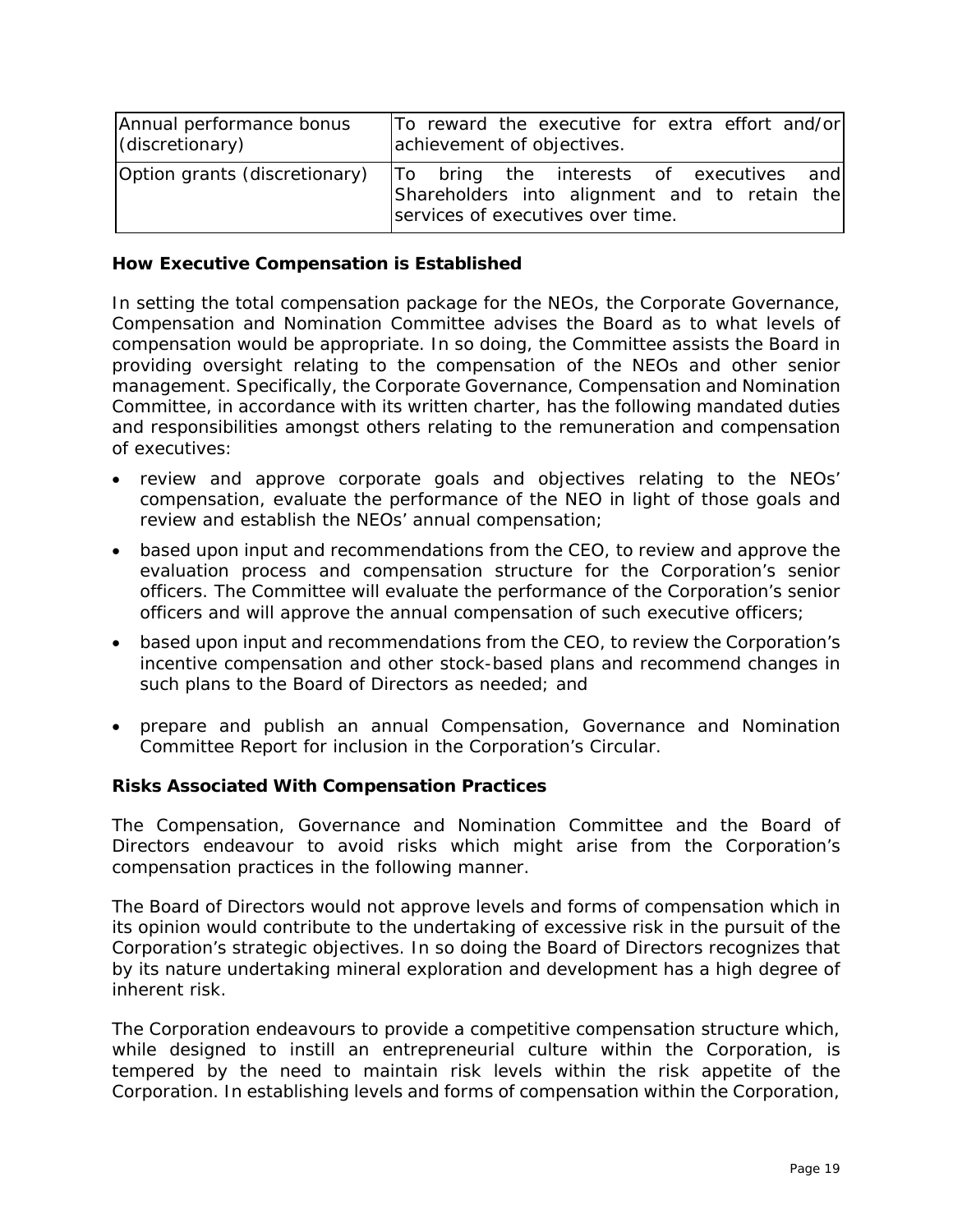compensation levels, forms of compensation and compensation policies prevailing amongst peer companies in the junior mining and exploration sector are reviewed for comparison purposes.

As a result, the Compensation, Governance and Nomination Committee and the Board of Directors are unaware of any material risks arising from the Corporation's compensation practices which would be reasonably likely to have a material adverse effect on the Corporation.

At present, the Board is satisfied that the current Board and executive officer compensation arrangements, being comprised of yearly or hourly fees, as appropriate, share purchase options for directors and salary, bonus and share purchase options for executive officers, adequately reflect the responsibilities and risks involved in being a director or an executive officer of the Corporation.

## *Trading Restrictions*

The Corporation does not have a policy preventing an NEO or a director from engaging in the purchasing of financial instruments designed to offset a decrease in market value of equity securities granted as compensation or held, directly or indirectly, by the NEO or director. Equity securities granted by the Corporation are stock options which are governed by the rules of the Option Plan (as hereinafter defined). Under the rules of Option Plan, the options granted cannot be assigned or transferred.

In accordance with current corporate practice, directors, NEO's and other employees of the Corporation who have access to undisclosed material information relating to the Corporation or its business, are subject to blackout periods during which they are prohibited from trading in securities of the Corporation, including the exercise of stock options. Trading by individuals subject to the blackout period should not commence until at least twenty-four hours after material information is disclosed by news release. The Corporation announces the beginning and end of each blackout period to the individuals concerned.

As an added precaution with respect to trading by directors, NEOs or employees, the Corporation's policy is that no trading in securities of the Corporation shall take place without first checking with the CEO or the CFO to see if a blackout period is in effect.

## **Compensation Governance**

The components of the directors' and executive officers' compensation are the same as those applied to the NEOs, namely annual base salary, annual performance bonus and option grants. The general compensation philosophy of the Corporation for directors and executive officers is to provide a level of compensation that is competitive within the North American marketplace and that will attract and retain individuals with the experience and qualifications necessary for the Corporation to be successful, and to provide long-term incentive compensation which aligns the interest of executives with those of the Shareholders and provide long-term incentives to members of senior management whose actions have a direct and identifiable impact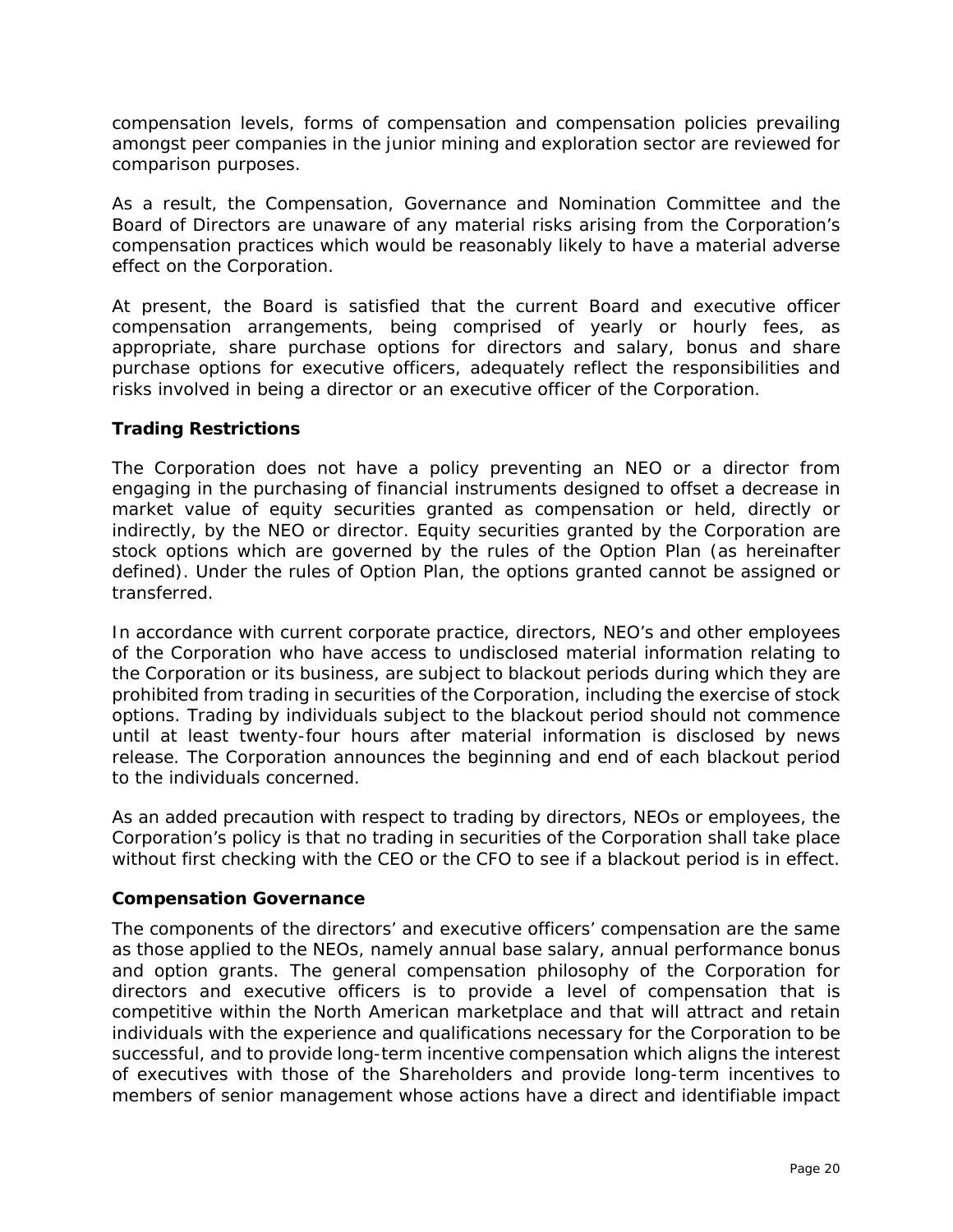on the performance of the Corporation and who have had a material responsibility for long-range strategy development and implementation.

## *The Compensation, Governance and Nomination Committee*

The Corporation has established a Compensation, Governance and Nomination Committee consisting of Victor Lazarovici, Louis Montpellier (Chair) and Christopher Hopkins, all of whom are independent directors.

The role of the Compensation, Governance and Nomination Committee is primarily to administer the Option Plan, to make recommendations to the Board on the remuneration of senior officers and directors of the Corporation and to evaluate the CEO and CEO succession planning. A detailed description of the function of the Compensation, Governance and Nomination Committee is provided in "Executive Compensation - How Executive Compensation is Established" above.

In accordance with its charter, the Compensation, Governance and Nomination Committee reviewed and recommended to the Board the following items during 2017 and up to the date of this Circular:

- the salary levels of senior management;
- the level of bonus to be paid to senior management in relation to management performance;
- $\bullet$  the level of share options to be granted to senior management;
- the level of incentive plan shares to be granted to directors; and
- the acceptance of this report of the Compensation, Governance and Nomination Committee.

#### *Independent Compensation Consultants*

The Compensation, Governance and Nomination Committee is authorized to engage external compensation advisors to assist the Committee in performing its mandated responsibilities.

Prior to the change in management and directors on June 17, 2013, the primary external basis of comparison of compensation paid was a review of executive compensation completed in 2010 by Lane Caputo Compensation Inc. of Calgary, Alberta. The methodology employed by Lane Caputo Compensation Inc. in comparing compensation practices for the senior executives with practices prevailing in similar companies in the junior mining exploration industry was to select a group of peer companies in similar stages of development, with a focus on base metals, operating in similar geographical regions and with similar market capitalization and compare compensation data for these reference companies to compensation levels in the Corporation. External compensation advisers were not retained during 2015 and 2016 and no fees were paid to them, in order to conserve working capital.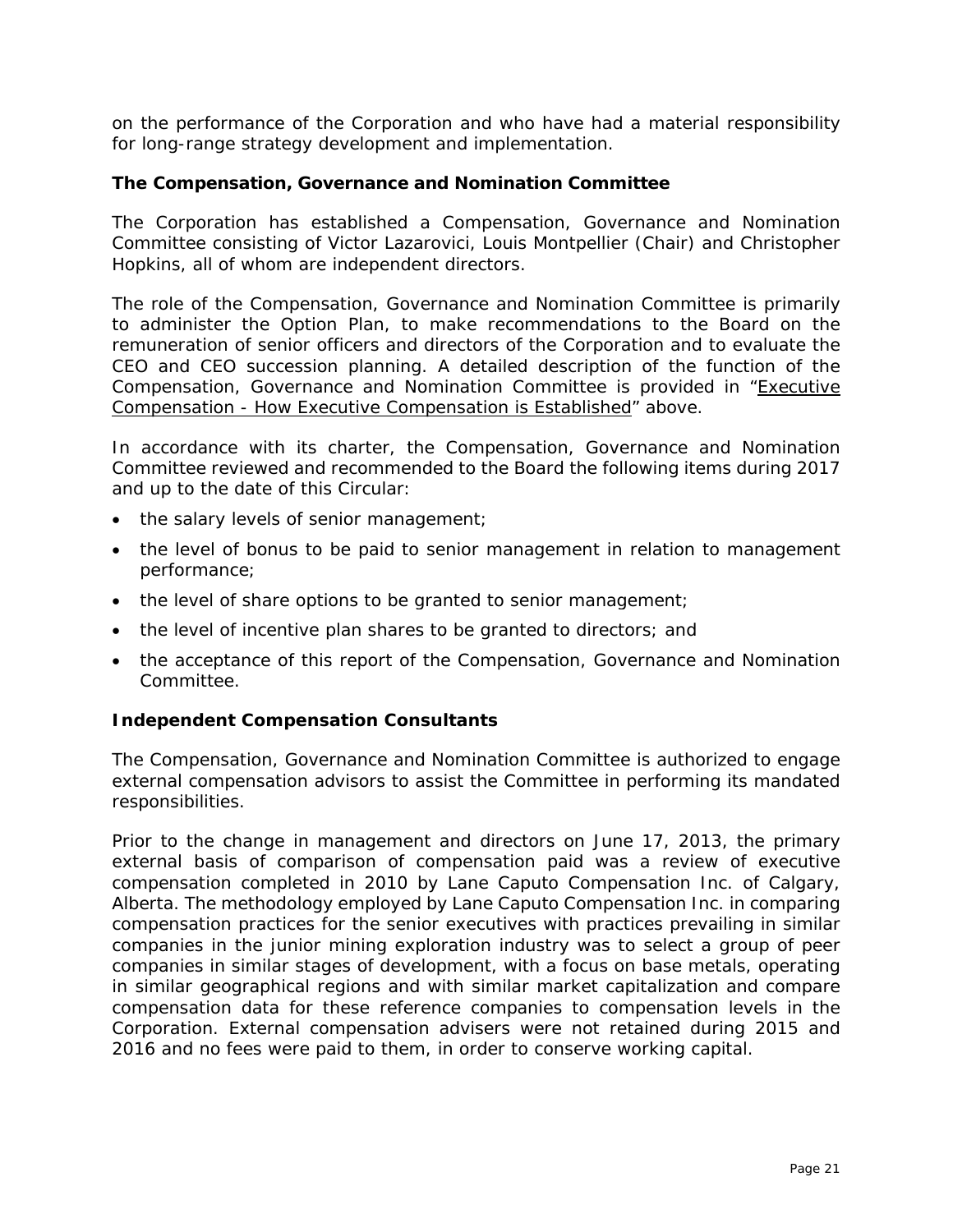Salary levels of senior management in 2017, on an annualized basis, compared to those which prevailed in 2016, were as follows:

|                              |                          | <b>Salary</b> |          |           |
|------------------------------|--------------------------|---------------|----------|-----------|
| Executive                    | Title                    | 2017          | 2016     | Change    |
| Joseph Ringwald (1)          | President and CEO        | \$117,713     | \$59,099 | \$58,614  |
| Robert Suttie <sup>(2)</sup> | IChief Financial Officer | \$36,510      | \$42,520 | (\$6,010) |

#### **Notes**:

- (1) Mr. Ringwald was hired on January 1, 2011. On September 23, 2013, Mr. Ringwald was appointed Interim President and CEO, on a part time basis at a rate of \$150 per hour, and appointed President and CEO on August 25, 2015.
- (2) Mr. Suttie was appointed CFO on September 20, 2013, and is retained through an executive services agreement with Marrelli Support Services Inc. with fees of \$36,510 levied for the year ended December 31, 2017 (2016 - \$42,520).

#### **Compensation Risk Considerations**

The Compensation, Governance and Nomination Committee is responsible for considering, establishing and reviewing executive compensation programs, and whether the programs encourage unnecessary or excessive risk taking. The Corporation believes the programs are balanced and do not motivate unnecessary or excessive risk taking. The Corporation does not currently have a policy that restricts directors or NEOs from purchasing financial instruments, including, for greater certainty, prepaid variable forward contracts, equity swaps, collars, or units of exchange funds that are designed to hedge or offset a decrease in market value of equity. However, to the knowledge of the Corporation, as of the date of hereof, no director or NEO of the Corporation has participated in the purchase of such financial instruments. Base salaries are fixed in amount thus do not encourage risk taking. While annual incentive awards focus on the achievement of short term or annual goals and short term goals may encourage the taking of short-term risks at the expense of long term results, the Corporation's annual incentive award program represents a small percentage of employee's compensation opportunities. Annual incentive awards are based on various personal and company-wide achievements. Such performance goals are subjective and include achieving individual and/or corporate targets and objectives, as well as general performance in day-to-day corporate activities which would trigger the award of a bonus payment to the NEO. The determination as to whether a target has been met is ultimately made by the Board (after receiving recommendations of the Compensation, Governance and Nomination Committee) and the Board reserves the right to make positive or negative adjustments to any bonus payment if they consider them to be appropriate. Funding of the annual incentive awards is capped at the company level and the distribution of funds to the executive officers is at the discretion of the Compensation Committee. Stock option awards are important to further align employees' interests with those of the Shareholders. The ultimate value of the awards is tied to the Corporation's stock price and since awards are staggered and subject to long-term vesting schedules, they help ensure that NEOs have significant value tied in long-term stock price performance.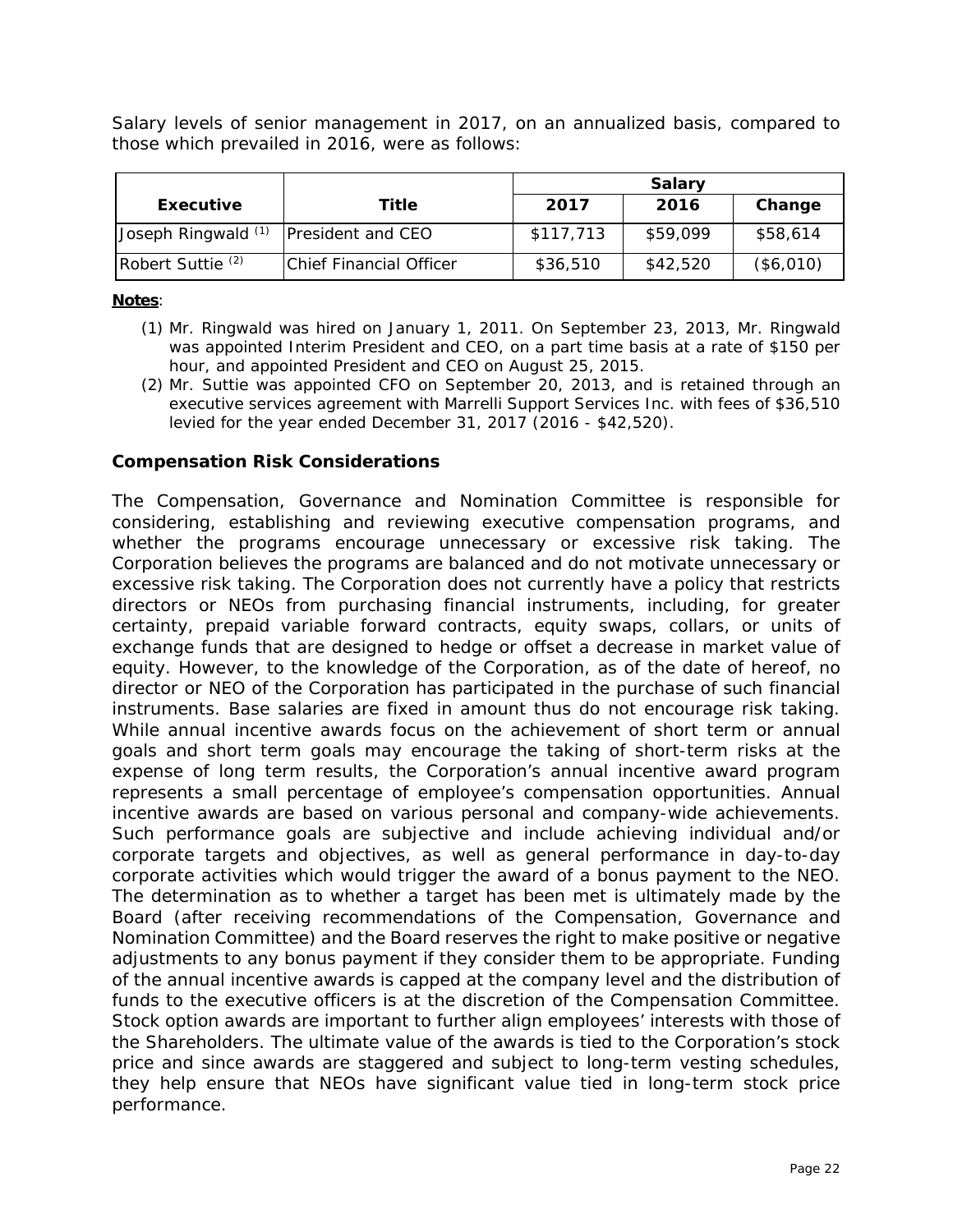#### **Share-Based and Option-Based Awards**

At the annual general meeting held on June 28, 2011, Shareholders approved an equity incentive plan (the "**Equity Incentive Plan**") proposed by the Board, under which deferred share awards could be made. The Equity Incentive Plan was administered by the Compensation, Governance and Nomination Committee and allowed the Corporation to issue fully paid deferred Common Shares to employees, officers and directors in consideration of services rendered to the Corporation. Deferred shares were granted to independent directors prior to September 9, 2012 and no deferred Common Shares were granted to the NEOs or employees. The Board authorized the termination of the Equity Incentive Plan effective March 22, 2013, and the Corporation currently does not have a plan for share-based awards in place.

The Corporation uses the same process to grant option-based award to executive officers and NEOs. This process is described under "Executive Compensation - How Executive Compensation is Established" above. There were 207,000 options granted during 2017.

## **NEO Summary Compensation Table**

The compensation paid to the NEOs during the Corporation's three most recently completed financial years is as set out below:

| <b>Name</b><br>and<br>Principal Dec 31                                                      | Year<br><b>Ended</b> | <b>Salary</b><br>$($ \$) $(1)$ | Share-<br>based<br><b>Awards</b> | Option-<br>based<br>Awards      | Non-equity Incentive Pension All Other<br><b>Plan Compensation</b><br>′\$` |                                              | Value<br>$($ \$) $^{(4)}$ | Comp-<br>ensation | Total<br>Comp-<br>ensation   |
|---------------------------------------------------------------------------------------------|----------------------|--------------------------------|----------------------------------|---------------------------------|----------------------------------------------------------------------------|----------------------------------------------|---------------------------|-------------------|------------------------------|
| <b>Position</b>                                                                             |                      |                                | $($ \$) $(2)$                    | $($ \$)                         | Annual<br><b>Incentive</b><br><b>Plans</b>                                 | Long-term<br><b>Incentive</b><br>Plans $(3)$ |                           | $($ \$)           | $(5)$ (5)                    |
| Joseph<br>Ringwald<br><b>IPresident</b><br>and Chief<br>Executive<br>Officer <sup>(6)</sup> | 2017<br>2016<br>2015 | 117,713<br>59,099<br>115,158   | N/A<br>N/A<br>N/A                | 31,413<br>Nil<br>$50,530^{(8)}$ | Nil<br>Nil<br>Nil                                                          | N/A<br>N/A<br>N/A                            | N/A<br>N/A<br>N/A         | Nil<br>Nil<br>Nil | 149,126<br>59,099<br>165,688 |
| Robert<br>D.B. Suttie<br>Chief<br> Financial<br>Officer <sup>(7)</sup>                      | 2017<br>2016<br>2015 | 36,510<br>42,520<br>42,000     | N/A<br>N/A<br>N/A                | 9.519<br>Nil<br>$50,530^{(8)}$  | Nil<br>Nil<br>Nil                                                          | N/A<br>N/A<br>N/A                            | N/A<br>N/A<br>N/A         | Nil<br>Nil<br>Nil | 46,029<br>42,520<br>92,530   |

#### **Notes**:

- (1) Includes the dollar value of cash and non-cash base salary earned during the financial year covered.
- (2) The Board authorized the termination of the Equity Incentive Plan effective March 22, 2013, and the Corporation does not have a plan for share-based awards in place since then.
- (3) The Corporation does not have a non-equity long-term incentive plan.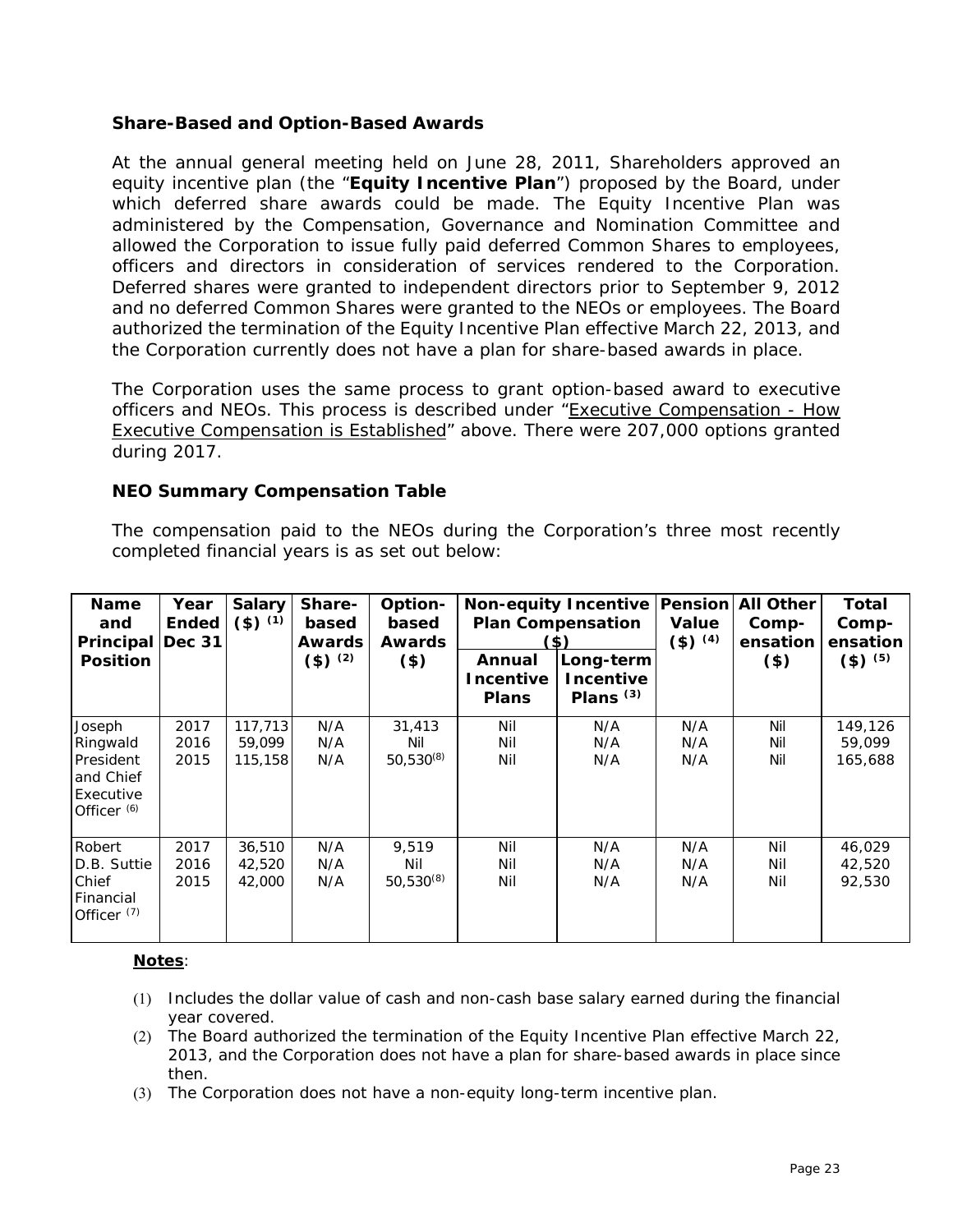- (4) The Corporation does not provide pension benefits to its NEOs.
- (5) These amounts include all amounts for each NEO.
- (6) Mr. Ringwald was hired on January 1, 2011. On September 23, 2013, Mr. Ringwald was appointed Interim President and CEO of the Corporation upon the termination of Mr. Harlan Meade. Mr. Ringwald was engaged on a part time basis at a rate of \$150 per hour.
- (7) Mr. Suttie was appointed Chief Financial Officer on September 20, 2013.
- (8) On February 19, 2015, the Corporation granted an aggregate of 198,000 stock options to directors and senior officers with an expiry date of February 19, 2020 and an exercise price of \$2.01. The stock options were valued at the grant date at \$303,178, using the Black-Scholes option pricing model, based on a risk-free rate of 0.75%, an expected life of 5 years, an expected volatility of 104.46% and an expected dividend yield of 0%. The options vest at a rate 50% upon grant and 25% every six months thereafter.

#### **NEO Incentive Plan Awards**

#### *Outstanding Share-based Awards and Option-based Awards*

The following table sets out all share-based awards and option-based awards outstanding as at December 31, 2017, for each NEO, including awards granted before the most recently completed financial year:

| <b>Name</b>                                                          |                                                                                                |                                                      | <b>Option-based Awards</b>          |                                                                                              |                                                                                                    | <b>Share-based Awards</b>                                                                                   |                                                                                                                           |
|----------------------------------------------------------------------|------------------------------------------------------------------------------------------------|------------------------------------------------------|-------------------------------------|----------------------------------------------------------------------------------------------|----------------------------------------------------------------------------------------------------|-------------------------------------------------------------------------------------------------------------|---------------------------------------------------------------------------------------------------------------------------|
|                                                                      | Number of<br><b>Securities</b><br>Underlying<br><b>Unexercised</b><br><b>Options</b><br>$(\#)$ | Option<br><b>Exercise</b><br><b>Price</b><br>$($ \$) | Option<br><b>Expiration</b><br>Date | <b>Value of</b><br><b>Unexercised</b><br>In-<br>the-Money<br><b>Options</b><br>$($ \$) $(1)$ | Number of<br><b>Shares or</b><br>Units of<br><b>Shares</b><br>that<br>have not<br>vested<br>$(\#)$ | <b>Market</b><br><b>or</b><br>Payout<br>Value of<br><b>Share</b><br>-based<br>Awards<br>that<br>have<br>not | Market or<br>Payout<br>Value of<br><b>Vested</b><br>Share-<br>based<br><b>Awards</b><br>not<br>paid out or<br>distributed |
| Joseph<br>Ringwald -<br>President &<br>Chief<br>Executive<br>Officer | 33,000<br>33,000                                                                               | \$2.01<br>\$1.10                                     | Feb 19<br>2020<br>Jul 13 2022       | N/A<br>13,200                                                                                | N/A<br>N/A                                                                                         | N/A<br>N/A                                                                                                  | N/A<br>N/A                                                                                                                |
| Robert D.B.<br>Suttie -<br>Chief<br>Financial<br>Officer             | 33,000<br>10,000                                                                               | \$2.01<br>\$1.10                                     | Feb 19<br>2020<br>Jul 13 2022       | N/A<br>4,000                                                                                 | N/A<br>N/A                                                                                         | N/A<br>N/A                                                                                                  | N/A<br>N/A                                                                                                                |

## **Note**:

(1) Aggregate dollar amount of in-the-money unexercised options held as at December 31, 2017. This figure is computed based on the difference between the market value of the Common Shares on the TSX Venture Exchange as at December 31, 2017 and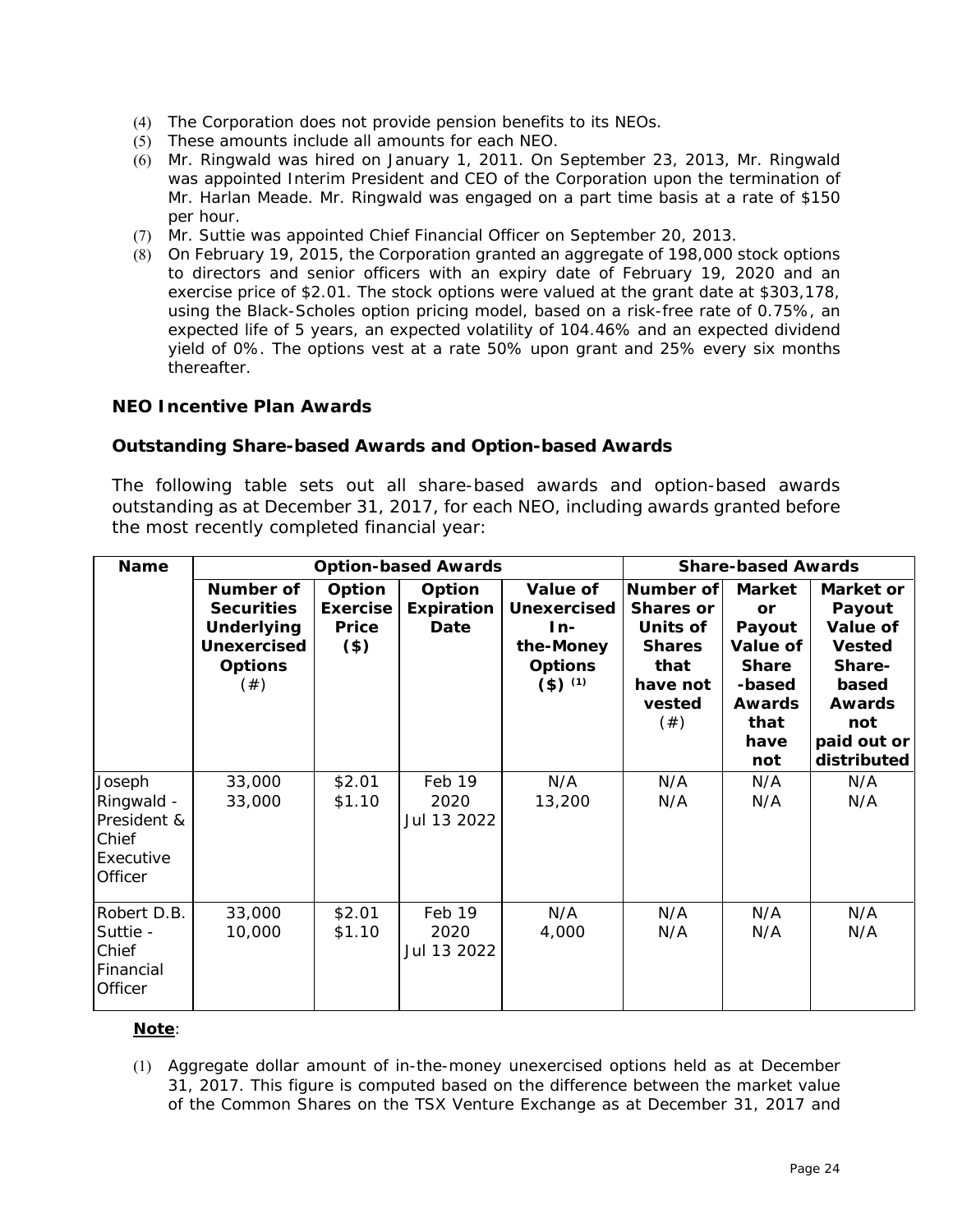the exercise price of the option. The closing price of the Common Shares on the TSX Venture Exchange on December 31, 2017 was \$1.50.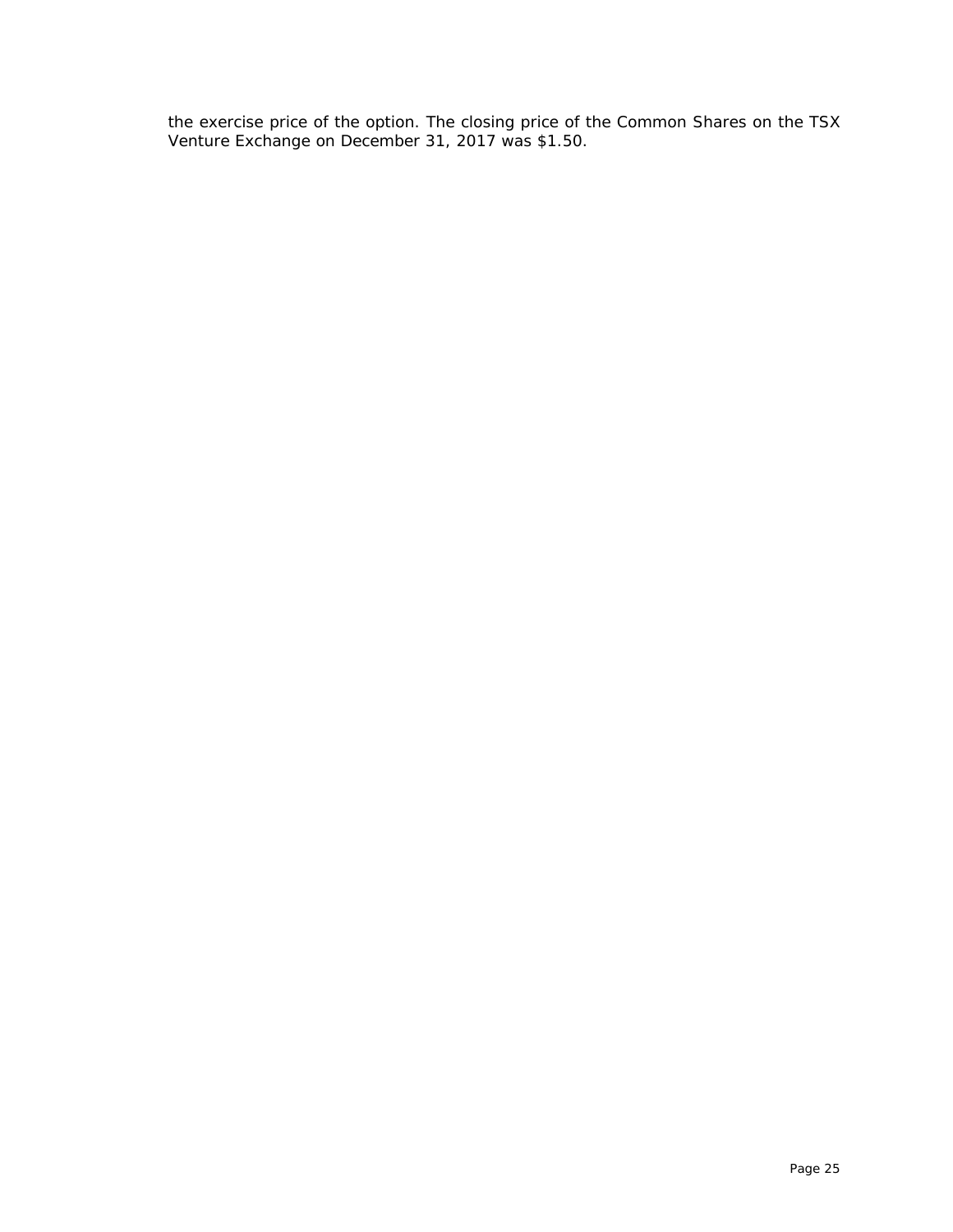## *Incentive Plan Awards - Value Vested or Earned During the Year*

The following table sets out the value of all share-based awards and option-based awards vested or earned during the year December 31, 2017, for each NEO:

| <b>Name</b>                                                 | Option-based<br>Awards -<br><b>Value Vested</b><br>During the<br>Year<br>(\$) (1) | Share-based<br>Awards -<br><b>Value Vested</b><br>During the<br>Year<br>$($ \$) | Non-equity<br><b>Incentive Plan</b><br>Compensation -<br><b>Value Earned</b><br><b>During the Year</b><br>(\$) |
|-------------------------------------------------------------|-----------------------------------------------------------------------------------|---------------------------------------------------------------------------------|----------------------------------------------------------------------------------------------------------------|
| Joseph Ringwald<br>President and Chief Executive<br>Officer | 660                                                                               | N/A                                                                             | N/A                                                                                                            |
| Robert D.B. Suttie<br><b>Chief Financial Officer</b>        | 200                                                                               | N/A                                                                             | N/A                                                                                                            |

#### **Note**:

(1) Aggregate dollar value that would have been realized if the options had been exercised on the vesting date (computed based on the difference between the market price of the Common Shares at exercise and the exercise price of the options on the vesting date).

#### **Pension Plan Benefits**

The Corporation has no pension plan benefits (including defined benefit plan, defined contribution plan or deferred compensation plan) for its officers, employees or directors.

#### **Termination and Change of Control Benefits**

The Corporation has no contracts, agreements, plans or arrangements that provide for payments to an NEO at, following or in connection with any termination (whether voluntary, involuntary or constructive), resignation, retirement, a change of control of the Corporation or a change in an NEO's responsibilities.

#### **DIRECTOR COMPENSATION**

Directors' compensation is set at a level to be competitive with comparable companies in industry taking into account the amount of work required from each director in discharging his duties as Chairman of the Corporation, director, board committee member or chairman of a board committee.

#### **Board of Directors**

Directors were paid a flat annual stipend of \$25,000 per director. Additional fees are not paid for serving on committees.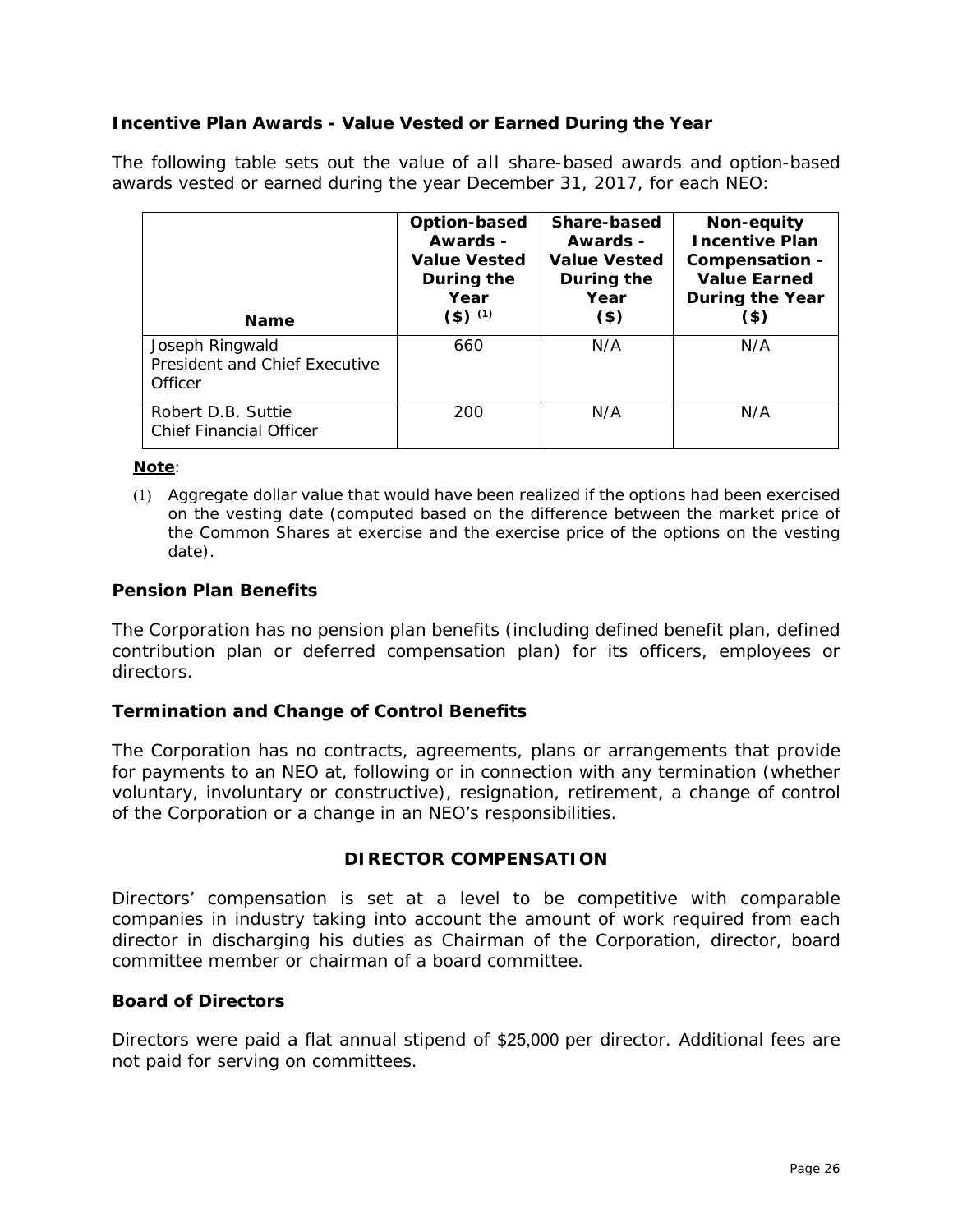Christopher Hopkins (Chair) Louis Montpellier (Chair) Michael Surratt Christopher Hopkins Louis Montpellier **Victor Lazarovici** 

Audit Committee **Governance, Compensation & Nomination Committee** 

Technical, Environmental, Health & Safety Committee Michael Surratt (Chair) Victor Lazarovici Joseph Ringwald

In addition, directors who serve on an ad hoc committee formed for a specific purpose and to be dissolved when the specific purpose has been achieved or the committee is no longer required, may receive an additional fee established by the Compensation, Governance & Nomination Committee.

#### **Director Compensation Table**

The compensation provided to the directors, for the Corporation's most recently completed financial year of December 31, 2017, is as set out below:

| <b>Name</b>                        | Fees<br>Earned<br>(1)<br>$($ \$) | Share-<br><b>Based</b><br><b>Awards</b><br>$(2)$ (\$) | Option-<br><b>Based</b><br><b>Awards</b><br>$($ \$) | Non-equity Pension<br><b>Incentive</b><br>Plan<br>Comp-<br>ensation<br>(\$) | Value<br>$($ \$) <sup>(3)</sup> | <b>All Other</b><br>Comp-<br>ensation<br>(\$) | <b>Total</b><br>$($ \$) |
|------------------------------------|----------------------------------|-------------------------------------------------------|-----------------------------------------------------|-----------------------------------------------------------------------------|---------------------------------|-----------------------------------------------|-------------------------|
| Victor Lazarovici                  | 25,000                           | Nil                                                   | 31,413                                              | Nil                                                                         | Nil                             | Nil                                           | 56,413                  |
| Jad Fakhry <sup>(4)</sup>          | 11,401                           | Nil                                                   | Nil                                                 | Nil                                                                         | Nil                             | Nil                                           | 11,401                  |
| Jeremy Link <sup>(4)</sup>         | 11,401                           | Nil                                                   | Nil                                                 | Nil                                                                         | Nil                             | Nil                                           | 11,401                  |
| Louis Montpellier                  | 25,000                           | Nil                                                   | 31,413                                              | Nil                                                                         | Nil                             | Nil                                           | 56,413                  |
| Christopher Hopkins <sup>(4)</sup> | 13,599                           | Nil                                                   | 31,413                                              | Nil                                                                         | Nil                             | Nil                                           | 45,012                  |
| Michael Surratt                    | 13,599                           | Nil                                                   | 31,413                                              | Nil                                                                         | Nil                             | Nil                                           | 45,012                  |

#### **Notes**:

- (1) Includes all fees awarded, earned, paid or payable in cash for services as a director, including annual retainer fees, committee, chair, and meeting fees.
- (2) The Board authorized the termination of the Equity Incentive Plan effective March 22, 2013, and the Corporation does not have a plan for share-based awards in place since then.
- (3) The Corporation does not provide pension benefits to its directors.
- (4) At the Annual and Special Meeting of Shareholders of the Corporation on June 14th, 2017, Messrs. Fakhry and Link resigned as Directors of the Corporation, creating two (2) vacancies on the Board, and Messrs. Hopkins and Surratt were elected to the Board of Directors to fill the vacancies.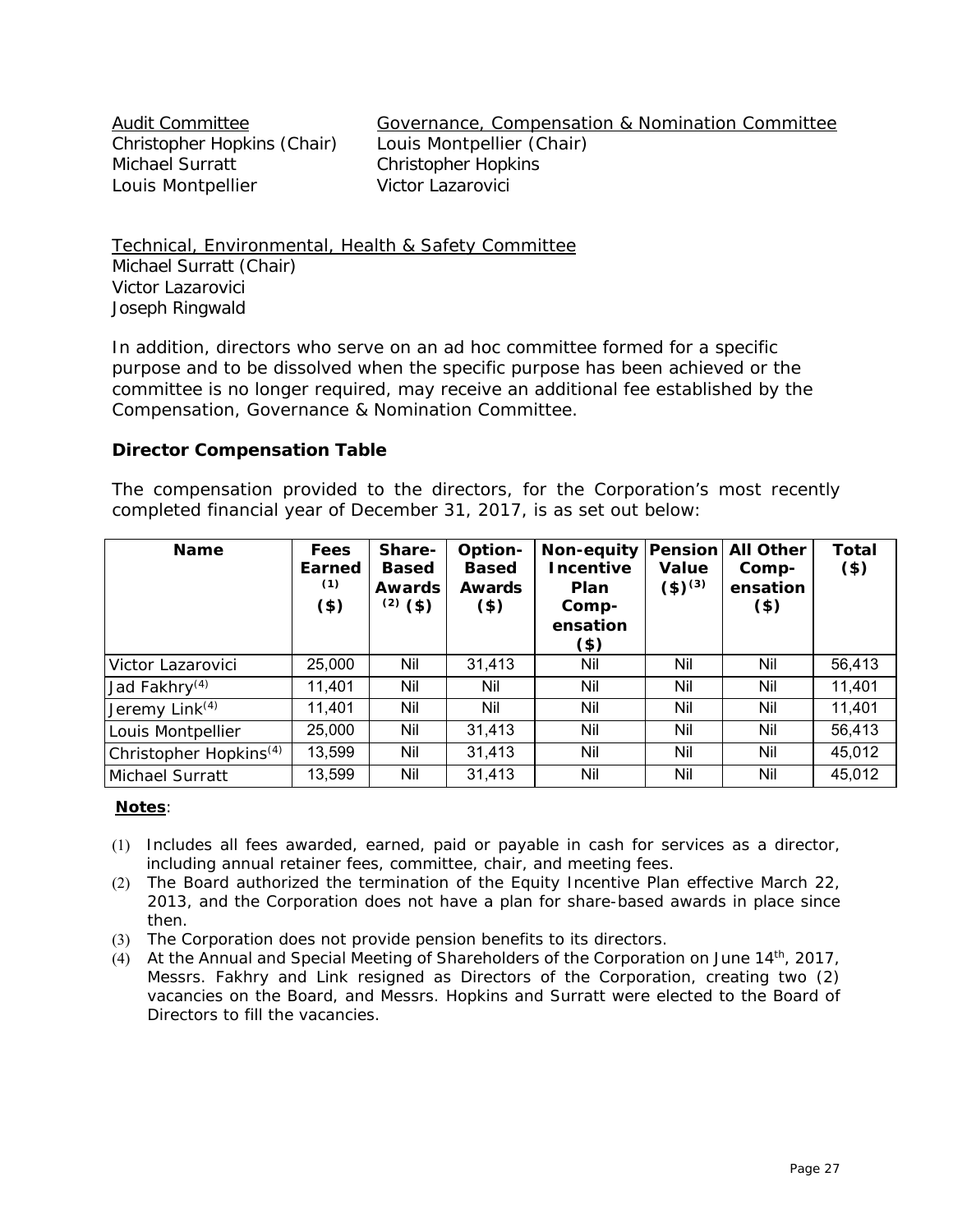## **Share-Based Awards, Option-Based Awards and Non-Equity Incentive Plan Compensation**

The following table sets forth particulars of all awards outstanding for each director who is not a NEO of the Corporation as at the end of the financial year ended December 31, 2017, including awards granted before the most recently completed financial year:

| <b>Name</b>            |                                                                                              |                                                      | <b>Option-based Awards</b>   | <b>Share-based Awards</b>                                                         |                                                                                                                    |                                                                                                           |                                                                                                                                          |
|------------------------|----------------------------------------------------------------------------------------------|------------------------------------------------------|------------------------------|-----------------------------------------------------------------------------------|--------------------------------------------------------------------------------------------------------------------|-----------------------------------------------------------------------------------------------------------|------------------------------------------------------------------------------------------------------------------------------------------|
|                        | Number of<br><b>Securities</b><br>Underlying<br><b>Unexercised</b><br><b>Options</b><br>(# ) | Option<br><b>Exercise</b><br><b>Price</b><br>$($ \$) | Option<br>Expiration<br>Date | Value of<br><b>Unexercised</b><br>In-<br>the-Money<br><b>Options</b><br>$(5)$ (1) | Number of<br><b>Shares or</b><br>Units of<br><b>Shares</b><br>that<br><b>Have Not</b><br><b>Vested</b><br>$^{(+)}$ | Market or<br>Payout<br>Value of<br>Share-<br>based<br>Awards<br>that Have<br><b>Not Vested</b><br>$($ \$) | Market or<br>Payout<br>Value of<br><b>Vested</b><br>Share-<br>based<br><b>Awards Not</b><br>Paid out or<br><b>Distributed</b><br>$($ \$) |
| Victor<br>Lazarovici   | 33,000<br>33,000                                                                             | 1.10<br>2.01                                         | Jul 13 2022<br>Feb 19 2020   | 13,200<br>Nil                                                                     | Nil                                                                                                                | Nil                                                                                                       | Nil                                                                                                                                      |
| Christopher<br>Hopkins | 33,000                                                                                       | 1.10                                                 | Jul 13, 2022                 | 13,200                                                                            | Nil                                                                                                                | Nil                                                                                                       | Nil                                                                                                                                      |
| Louis<br>Montpellier   | 33,000<br>33,000                                                                             | 1.10<br>1.35                                         | Jul 13 2022<br>Aug 25, 2020  | 13,200<br>4,950                                                                   | Nil                                                                                                                | Nil                                                                                                       | Nil                                                                                                                                      |
| Michael<br>Surratt     | 33,000                                                                                       | 1.10                                                 | Jul 13 2022                  | 13,200                                                                            | Nil                                                                                                                | Nil                                                                                                       | Nil                                                                                                                                      |

#### **Note**:

(1) Aggregate dollar amount of in-the-money unexercised options held as at December 31, 2017. This figure is computed based on the difference between the market value of the Common Shares on the TSX Venture Exchange as at December 31, 2017 and the exercise price of the option. The closing price of the Common Shares on the TSX Venture Exchange on December 31, 2017 was \$1.50.

#### **SECURITIES AUTHORIZED FOR ISSUANCE UNDER EQUITY COMPENSATION PLANS**

The Corporation has an option plan which was initially approved by the Shareholders on May 12, 2008. Subsequent amendments were approved by the Board and Shareholders. Shareholders approved the last amendment on June 14, 2017. For further disclosure on the Option Plan, see "Continuation of the Stock Option Plan".

The following table sets out equity compensation plan information as at the Corporation's financial year end of December 31, 2017: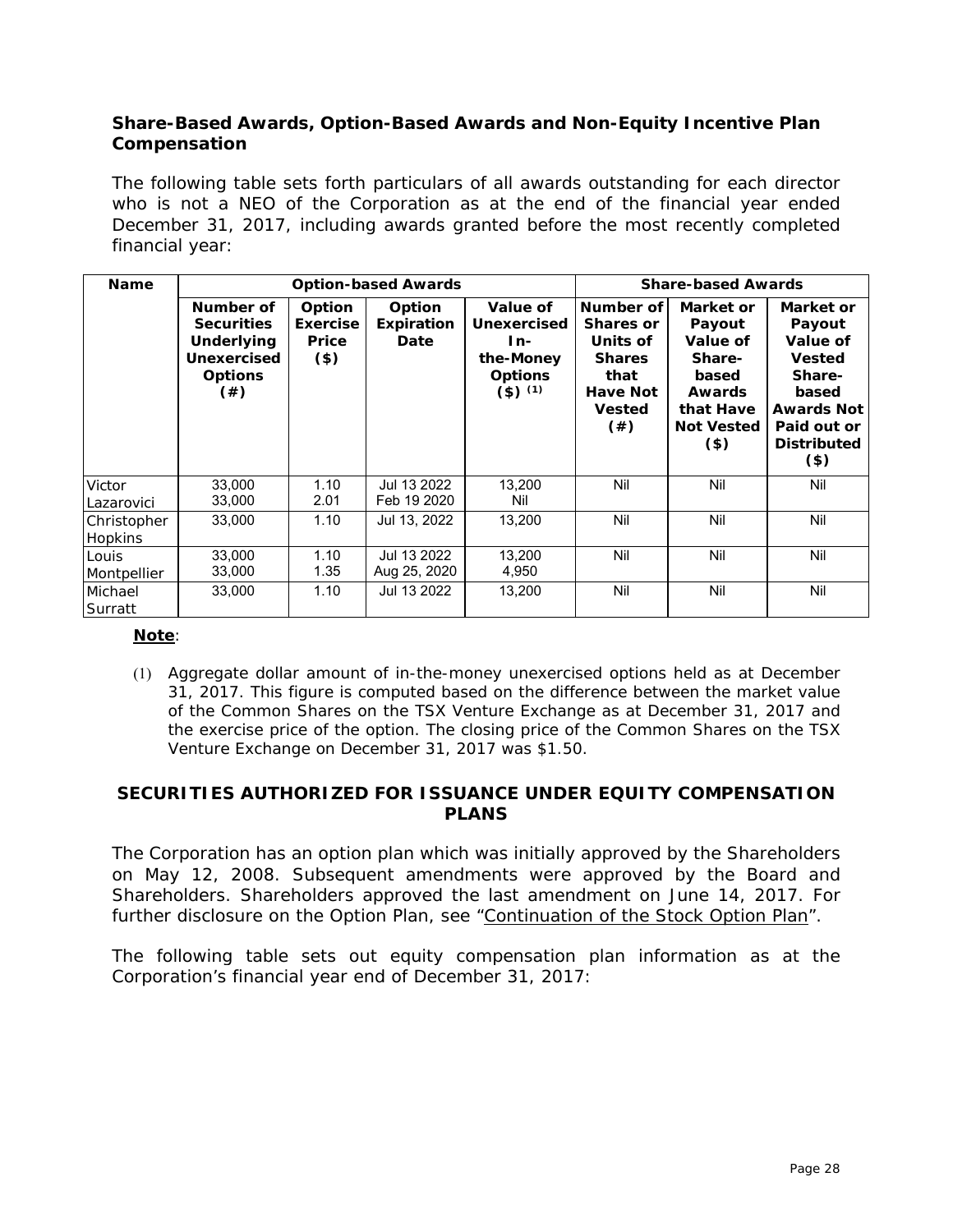## **Equity Compensation Plan Information**

| <b>Plan Category</b>                                                       | Number of<br>Securities to<br>be Issued Upon<br>Exercise<br>of Outstanding<br>Options,<br><b>Warrants and</b><br><b>Rights</b><br>(A) | Weighted-average<br>Exercise<br><b>Price of Outstanding</b><br><b>Options, Warrants</b><br>and Rights<br>(B) | <b>Number of Securities</b><br>Remaining<br><b>Available for Future</b><br><b>Issuance</b><br><b>Under Equity</b><br>Compensation<br><b>Plans (Excluding</b><br>securities<br><b>Reflected in Column A)</b><br>(C) |
|----------------------------------------------------------------------------|---------------------------------------------------------------------------------------------------------------------------------------|--------------------------------------------------------------------------------------------------------------|--------------------------------------------------------------------------------------------------------------------------------------------------------------------------------------------------------------------|
| Equity compensation plans<br>approved by<br>securityholders <sup>(1)</sup> | 339,000                                                                                                                               | \$1.40                                                                                                       | 55,105                                                                                                                                                                                                             |
| Equity compensation plans<br>not approved by security<br>holders           | Nil                                                                                                                                   | Nil                                                                                                          | Nil                                                                                                                                                                                                                |
| Total                                                                      | 339,000                                                                                                                               | \$1.40                                                                                                       | 55,105                                                                                                                                                                                                             |

#### **Note**:

(1) An aggregate of 10% of the Corporation's issued Common Shares is available on a rolling basis for grants of options under the Option Plan.

## **INDEBTEDNESS OF DIRECTORS AND EXECUTIVE OFFICERS**

No current or former director, executive officer or employee, or any proposed management nominee for election as a director of the Corporation, nor any of their respective associates or affiliates, is, or has been at any time since the beginning of the last completed financial year of the Corporation, indebted to the Corporation or any of its subsidiary, nor has any such person been indebted to any other entity where such indebtedness is a subject of a guarantee, support agreement, letter of credit or other similar arrangement or understanding provided by the Corporation or any of its subsidiaries.

#### **INTEREST OF INFORMED PERSONS IN MATERIAL TRANSACTIONS**

For the purposes of this Circular "informed person" means:

- (a) a director or executive officer of the Corporation;
- (b) a director or executive officer of a person or company that is itself an informed person or subsidiary of the Corporation;
- (c) any person or company who beneficially owns, or controls or directs, directly or indirectly, voting securities of the Corporation or a combination of both carrying more than 10% of the voting rights attached to all outstanding voting securities of the Corporation other than voting securities held by the person or company as underwriter in the course of a distribution; and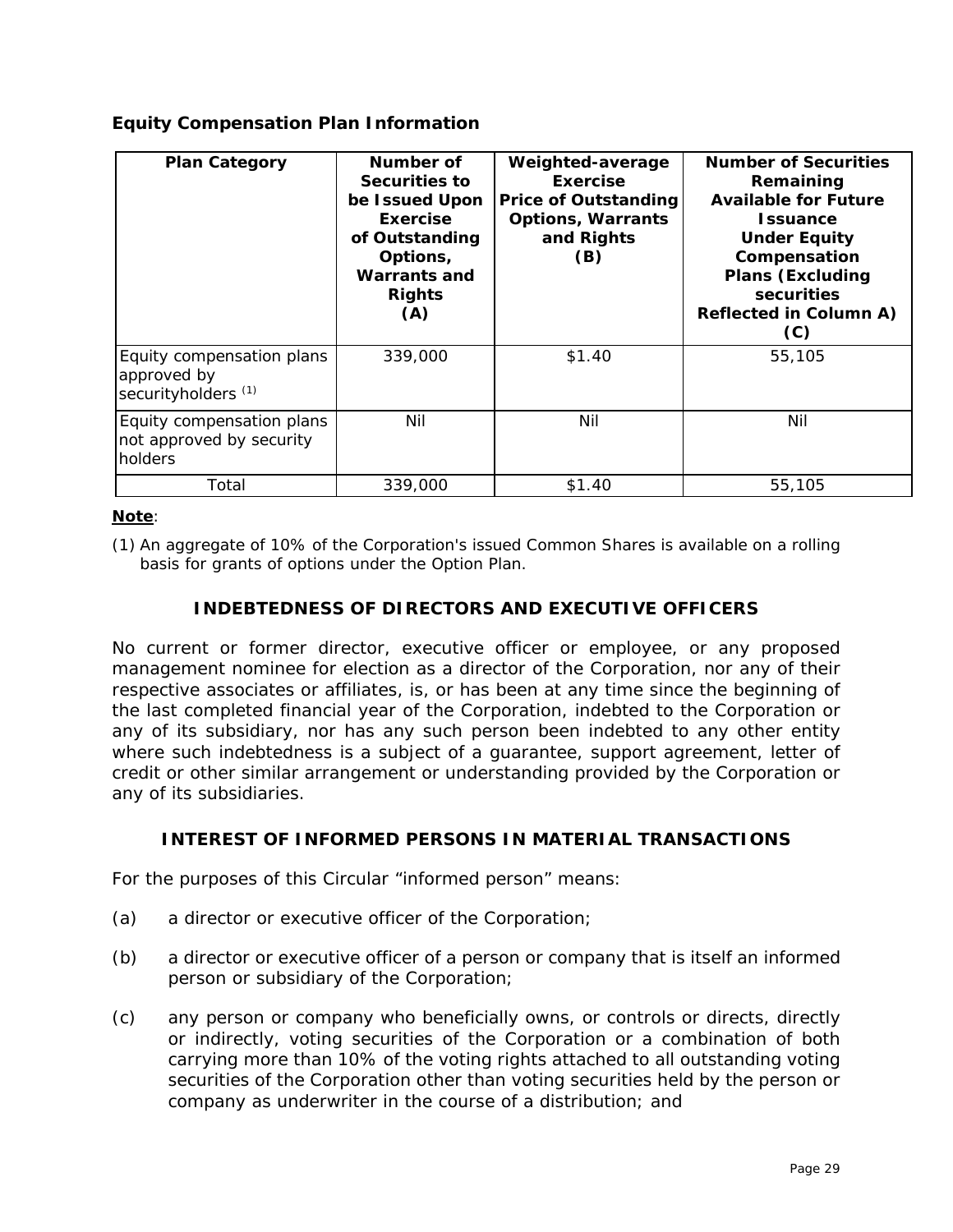(d) the Corporation, if it has purchased, redeemed or otherwise acquired any of its securities, for so long as it holds any of its securities.

Other than as set out in this Circular, no informed person, no proposed director of the Corporation and no associate or affiliate of any such informed person or proposed director, has any material interest, direct or indirect, in any transaction since the commencement of the Corporation's most recently completed financial year or in any proposed transaction which has materially affected or would materially affect the Corporation or any of its subsidiaries.

#### **MANAGEMENT CONTRACTS**

Except as set out herein, there are no management functions of the Corporation or any of its subsidiaries, which are to any substantial degree performed by a person or company other than the directors or executive officers of the Corporation or its subsidiary.

## **CONTINUATION OF THE OPTION PLAN**

#### **General Description**

The Corporation has an option plan which was initially approved by the Shareholders on May 12, 2008. Subsequent amendments were approved by the Board and Shareholders. Shareholders approved the last amendment on June 14, 2017 (the "**Plan**"). The Plan is the Corporation's only equity compensation plan. As of the date of this Circular, the Corporation has 339,000 options outstanding to purchase Common Shares.

The Plan provides for the acquisition of Common Shares by directors, officers, employees or consultants of the Corporation, or any affiliated entity of the Corporation, for the purpose of advancing the interests of the Corporation through the motivation, attraction and retention of key employees and directors and to secure for the Corporation and the Shareholders the benefits inherent in the ownership of Common Shares by key employees and directors, it being generally recognized that stock option plans can aid in attracting, retaining and encouraging employees and directors due to the opportunity offered to them to acquire a proprietary interest in such company.

#### **Stock Option Plan Approval**

The TSX-V requires all listed companies with a 10% rolling stock option plan to obtain annual shareholder approval of such a plan. Shareholders will be asked at the Meeting to vote on a resolution to approve, for the ensuing year, the Plan.

The Plan provides that the Board of Directors of the Corporation may from time to time, in its discretion, grant to directors, officers, employees and consultants of the Corporation, or any subsidiary of the Corporation, the option to purchase common shares. The Plan provides for a floating maximum limit of 10% of the outstanding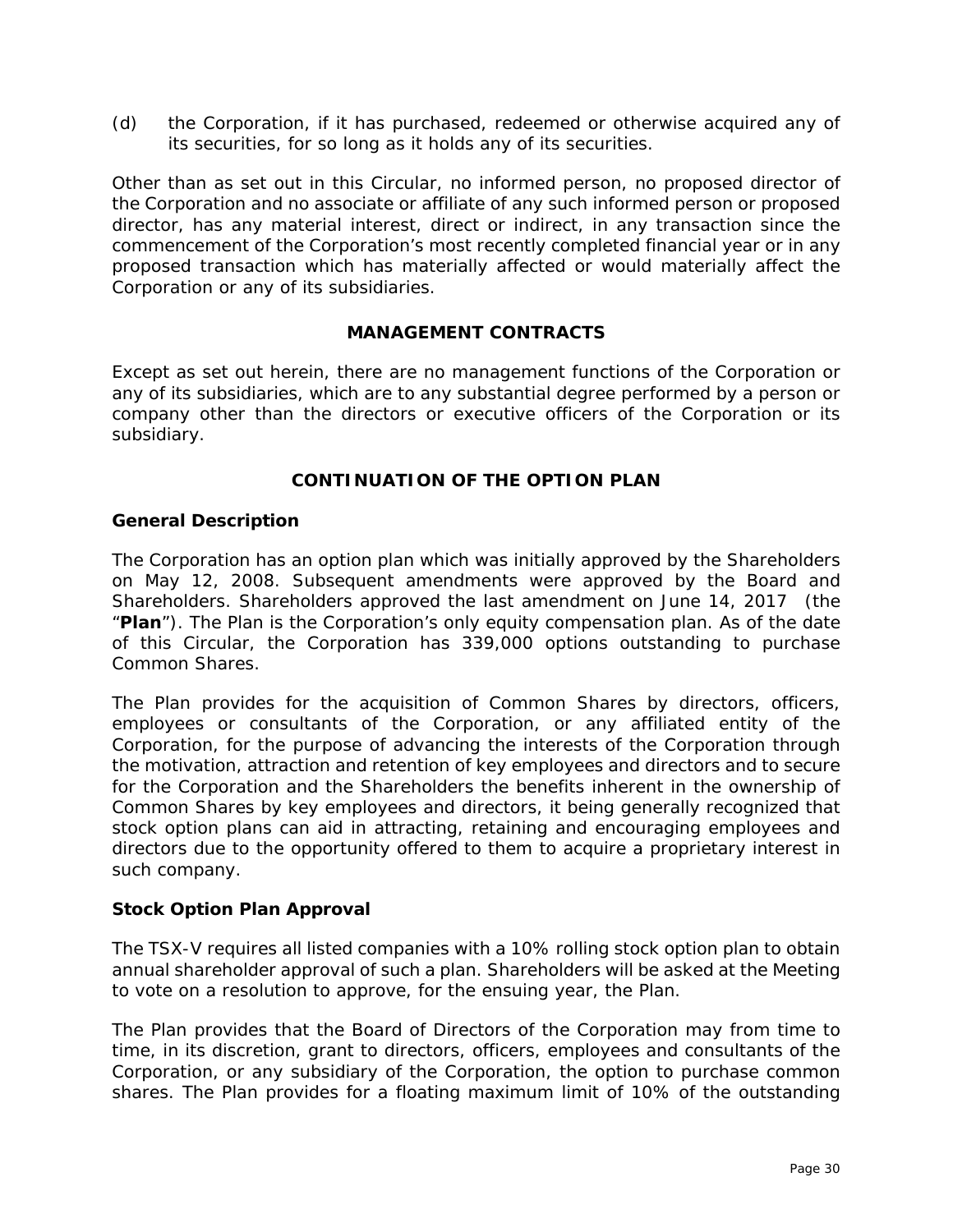Common Shares as permitted by the policies of the TSX-V. As at the date hereof, this represents 526,605 options to purchase Common Shares available under the Plan.

Outstanding options to purchase a total of 339,000 Common Shares have been issued to directors, officers, employees and consultants of the Corporation and remain outstanding. As at the date hereof, the number of options to purchase Common Shares remaining available for issuance under the Plan is 187,605.

The full text of the Plan is attached hereto as Schedule "B".

#### **Shareholder Approval for the Plan**

Shareholders will be asked to consider and, if deemed advisable, to pass an ordinary resolution approving the Plan (the "**Stock Option Plan Resolution**"), which, to be effective, must be passed by not less than a majority of the votes cast by the holders of Common Shares present in person, or represented by proxy, at the Meeting.

**The Board recommends that Shareholders vote FOR the Stock Option Plan Resolution. Unless the Shareholder has specifically instructed in the form of proxy or voting instruction form that the Common Shares represented by such proxy or voting instruction form are to be voted against the Stock Option Plan Resolution, the persons named in the proxy or voting instruction form will vote FOR the Stock Option Plan Resolution.** 

#### **ADDITIONAL INFORMATION**

Additional information concerning the Corporation is available online at www.sedar.com. Financial information concerning the Corporation is provided in the Corporation's comparative financial statements and auditors' report thereon, and Management's Discussion & Analysis for the financial year ended December 31, 2016. Copies of these documents may be obtained from SEDAR at www.sedar.com under the Corporation's profile and upon request from the Corporation at the above noted address and contact numbers on the first page of this Circular, attention Mr. Joseph Ringwald. Copies of documents may be obtained free of charge by Shareholders of the Corporation.

#### **OTHER MATTERS**

The Board is not aware of any other matters which it anticipates will come before the Meeting as of the date of mailing of this Circular.

The contents of this Circular and its distribution to Shareholders have been approved by the Board of the Corporation.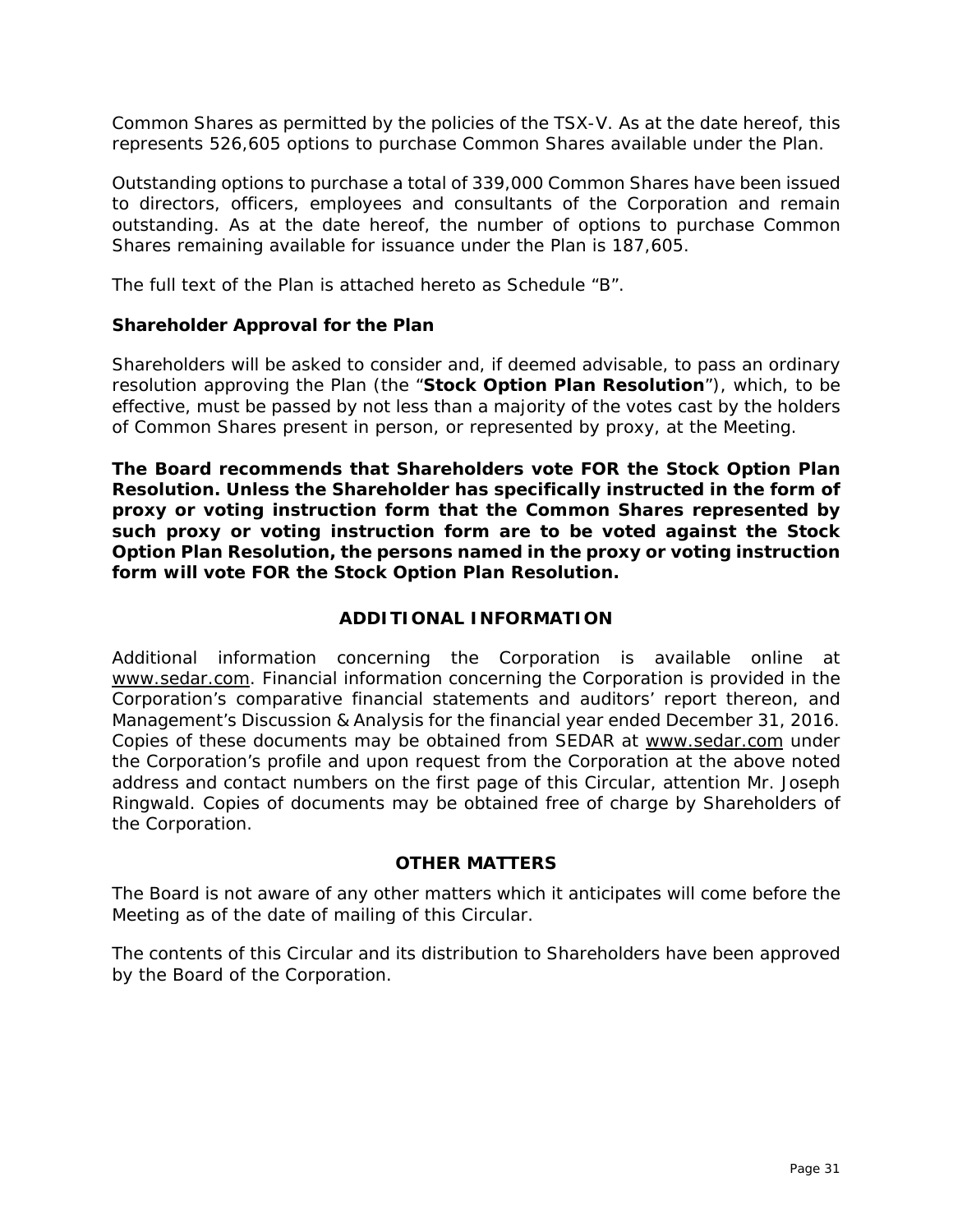DATED this 14<sup>th</sup> day of August, 2018, at Toronto, Ontario

## **BY ORDER OF THE BOARD OF DIRECTORS OF SCOZINC MINING LTD.**

"*Joseph P. Ringwald*" Joseph P. Ringwald, P.Eng, FCIM President & Chief Executive Officer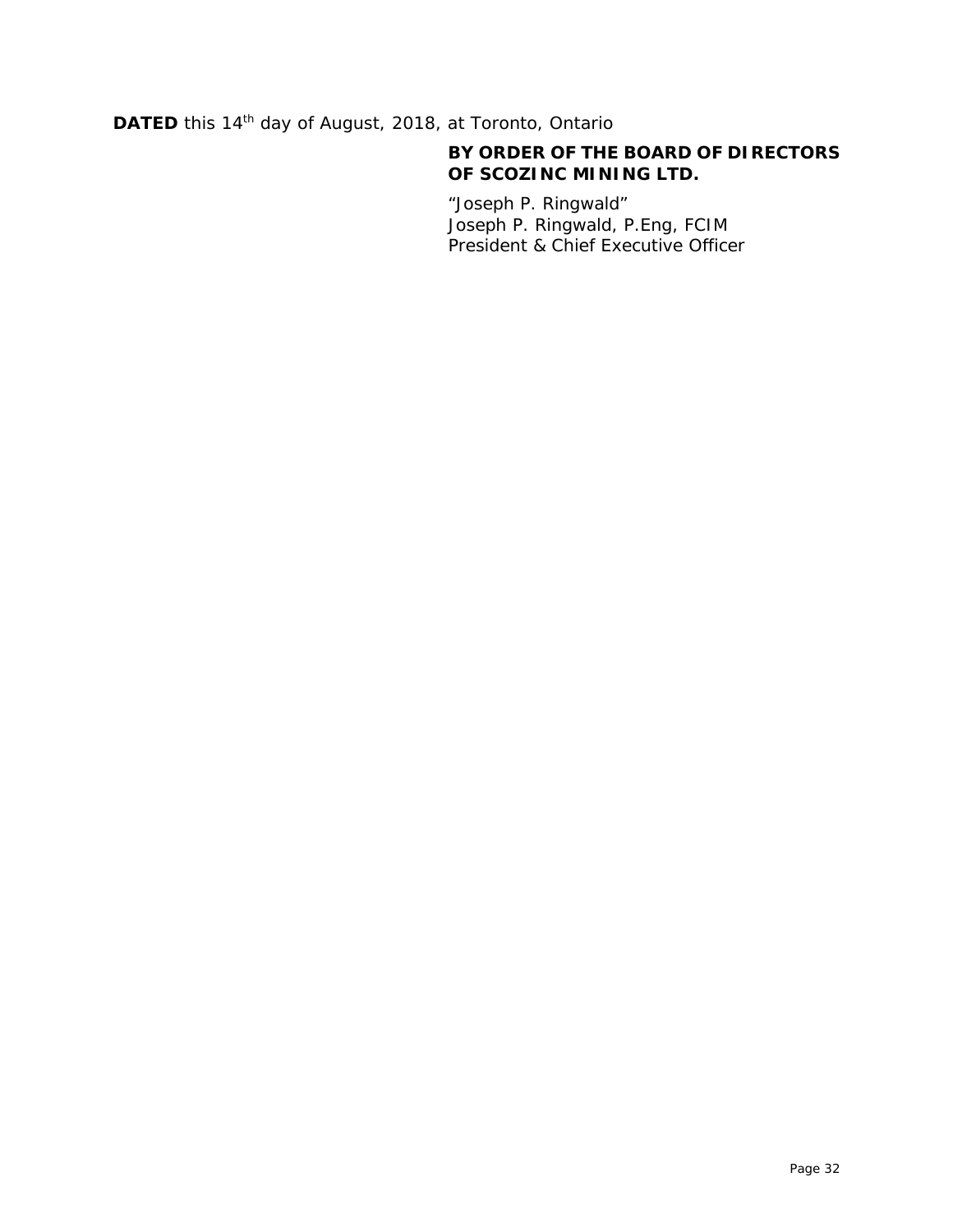## **Schedule "A"**

#### **AUDIT COMMITTEE CHARTER**

#### **Role and Objective**

The Audit Committee (the "Committee") is a committee of the board of directors (the "Board") of ScoZinc Mining Ltd. (the "Corporation" or the "Company) to which the Board has delegated its responsibility for oversight of the nature and scope of the annual audit, management's reporting on internal accounting standards and practices, financial information and accounting systems and procedures, financial reporting and statements and recommending, for approval of the Board, the audited financial statements, interim financial statements and other mandatory disclosure releases containing financial information. The primary objectives of the Committee are as follows:

- 1. To assist directors to meet their responsibilities (especially for accountability) in respect of the preparation and disclosure of the financial statements of the Corporation and related matters;
- 2. To provide better communication between directors and external auditors;
- 3. To enhance the external auditor's independence;
- 4. To increase the credibility and objectivity of financial reports; and
- 5. To strengthen the role of the outside directors by facilitating in-depth discussions between directors on the Committee, management and external auditors.

#### **Membership of Committee**

- 1. Provided the Corporation is not a Venture Issuer, the Committee shall be comprised of at least three (3) directors of the Corporation, none of whom are members of management of the Company and all of whom are "unrelated directors" (as such term is used in the Report of the Toronto Stock Exchange on Corporate Governance in Canada) and "independent" (as such term is used in National Instrument 52-110 — Audit Committees ("NI 52-110").
- 2. Unless otherwise designated by the Board, the members of the Committee shall elect a Chairman from among the members and the Chair shall preside at all meetings of the Committee.
- 3. Provided the Company is not a Venture Issuer, all of the members of the Committee shall be "financially literate." The Board has adopted the definition for "financial literacy" used in NI 52-110.

#### **Mandate and Responsibilities of Committee**

1. It is the responsibility of the Committee to oversee the work of the external auditors, including resolution of disagreements between management and the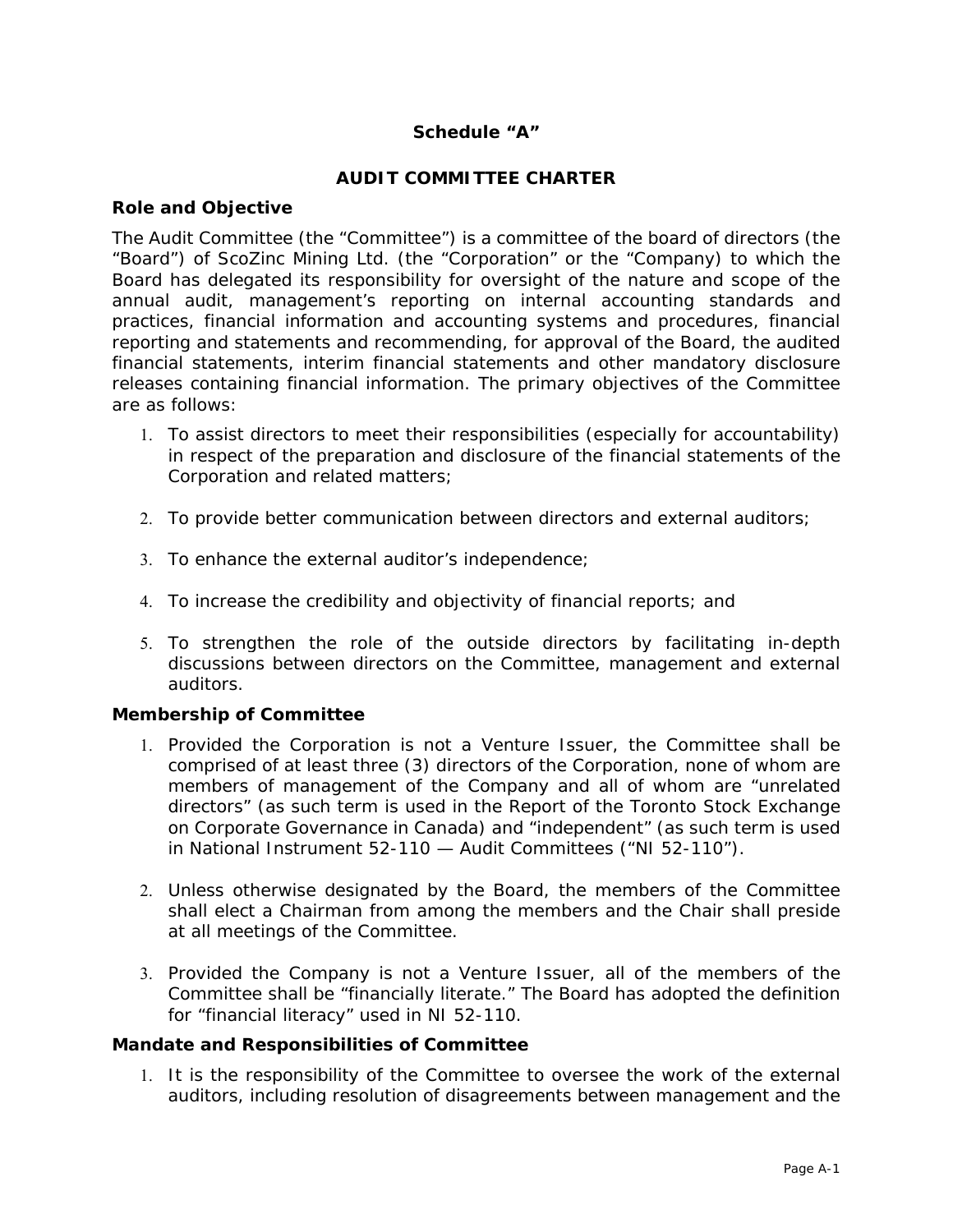external auditors regarding financial reporting.

- 2. It is the responsibility of the Committee to satisfy itself on behalf of the Board with respect to the adequacy of the Company's Internal Control Systems for:
	- identifying, monitoring and mitigating business risks; and
	- ensuring compliance with legal, ethical and regulatory requirements.
- 3. It is a primary responsibility of the Committee to review the annual and interim financial statements of the Company and related management's discussion and analysis ("MD&A") prior to their submission to the Board for approval. The process should include but not be limited to:
	- reviewing changes in accounting principles and policies, or in their application, which may have a material impact on the current or future years' financial statements;
	- reviewing significant accruals, reserves or other estimates such as the ceiling test calculation;
	- reviewing any "related party" transactions, with related party having the meaning ascribed to it by Canadian securities regulations;
	- reviewing accounting treatment of unusual or non-recurring transactions;
	- ascertaining compliance with covenants under loan agreements;
	- reviewing disclosure requirements for commitments and contingencies;
	- reviewing adjustments raised by the external auditors, whether or not included in the financial statements;
	- reviewing unresolved differences between management and the external auditors; and
	- obtaining explanations of significant variances with comparative reporting periods.
- 4. The Committee is to review the financial statements, prospectuses, MD&A, annual information forms ("AIF") and all public disclosure documents containing audited or unaudited financial information (including, without limitation, any press releases disclosing earnings or financial results) before release and prior to Board approval. The Committee must be satisfied that adequate procedures are in place for the review of the Company's disclosure of all other financial information and shall periodically assess the accuracy of those procedures.
- 5. With respect to the appointment of external auditors by the Board, the Committee shall:
	- recommend to the Board the appointment of the external auditors;
	- recommend to the Board the terms of engagement of the external auditor, including the compensation of the auditors and a confirmation that the external auditors shall communicate directly to the Committee;
	- on an annual basis, review and discuss with the external auditors all significant relationships such auditors have with the Corporation to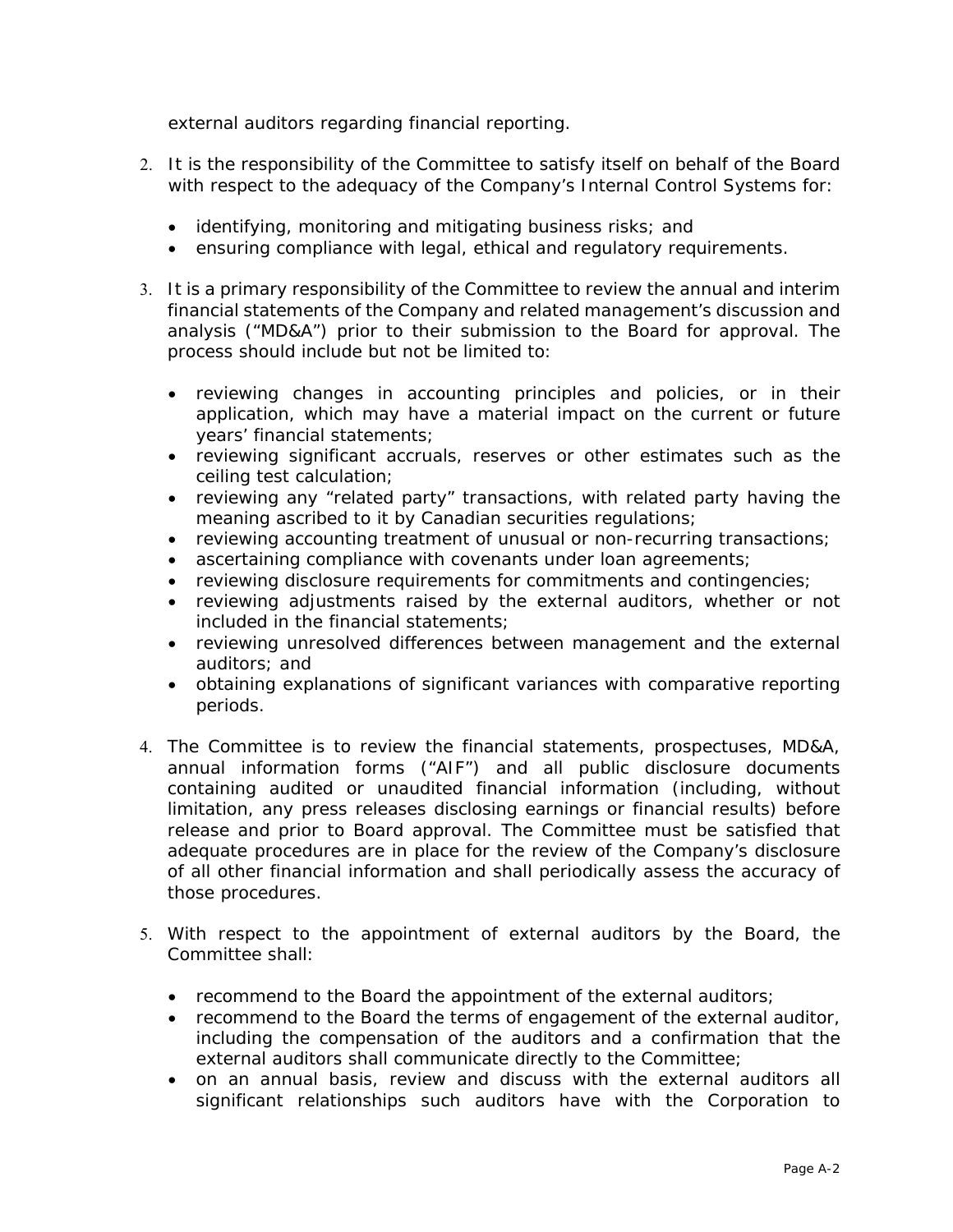determine the auditors' independence;

- when there is to be a change in auditors, review the issues related to the change and the information to be included in the required notice to securities regulators of such change; and
- review and approve any non-audit services to be provided to the Company or its subsidiaries by the external auditors and consider the impact on the independence of such auditors. The Committee may delegate to one or more members the authority to approve non–audit services, provided that the member report to the Committee at the next scheduled meeting such preapproval and the member comply with such other procedures as may be established by the Committee from time to time.
- 6. Review with external auditors (and internal auditor if one is appointed by the Company) their assessment of the internal controls of the Company, their written reports containing recommendations for improvement, and management's response and follow-up to any identified weaknesses. The Committee shall also review annually with the external auditors their audit plan and, upon completion of the audit, their reports upon the financial statements of the Company and its subsidiaries.
- 7. The Committee shall review risk management policies and procedures of the Company (i.e., hedging, litigation and insurance).
- 8. The Committee shall establish a procedure for:
	- the receipt, retention and treatment of complaints received by the Company regarding accounting, internal accounting controls or auditing matters; and
	- the confidential, anonymous submission by employees of the Company of concerns regarding questionable accounting or auditing matters.
- 9. The Committee may engage independent counsel and other advisors as it determines necessary to carry out its duties. The Committee has the authority to set, and have the Company pay, the compensation for any advisors engaged by the Committee. The Committee shall review and approve the Company's hiring policies regarding employees and former employees of the present and former external auditors of the Company.
- 10. The Committee shall have the authority to investigate any financial activity of the Company. All employees of the Company are to cooperate as requested by the Committee.
- 11. The Committee may retain persons having special expertise and/or obtain independent professional advice to assist in filling their responsibilities at the expense of the Company without any further approval of the Board.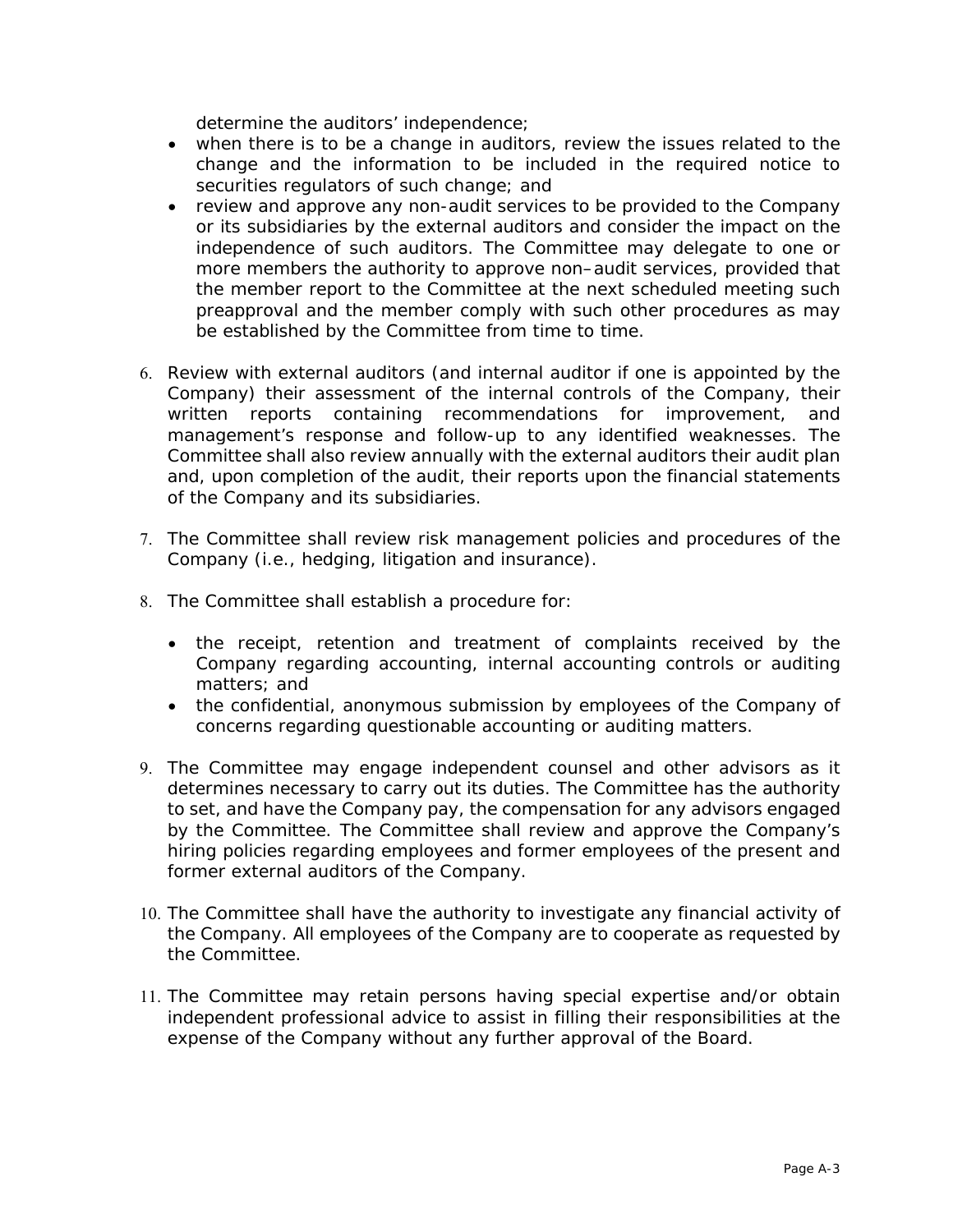#### **Meetings and Administrative Matters**

- 1. At all meetings of the Committee every question shall be decided by a majority of the votes cast. In case of an equality of votes, the Chairman of the meeting shall not be entitled to a second or casting vote.
- 2. The Chair shall preside at all meetings of the Committee, unless the Chair is not present, in which case the members of the Committee present shall designate from among the members present the Chair for purposes of the meeting.
- 3. A quorum for meetings of the Committee shall be a majority of its members, and the rules for calling, holding, conducting and adjourning meetings of the Committee shall be the same as those governing the Board unless otherwise determined by the Committee or the Board.
- 4. Meetings of the Committee should be scheduled to take place at least four times per year. Minutes of all meetings of the Committee shall be taken. The Chief Financial Officer shall attend meetings of the Committee, unless otherwise excused from all or part of any such meeting by the Chairman.
- 5. The Committee shall meet with the external auditor at least once per year (in connection with the preparation of the year end financial statements) and at such other times as the external auditor and the Committee consider appropriate.
- 6. Agendas, approved by the Chair, shall be circulated to Committee members along with background information on a timely basis prior to the Committee meetings.
- 7. The Committee may invite such officers, directors and employees of the Corporation as it may see fit from time to time to attend at meetings of the Committee and assist thereat in the discussion and consideration of the matters being considered by the Committee.
- 8. Minutes of the Committee will be recorded and maintained and circulated to directors who are not members of the Committee or otherwise made available at a subsequent meeting of the Board.
- 9. The Committee may retain persons having special expertise and/or obtain independent professional advice to assist in fulfilling its responsibilities at the expense of the Company.
- 10. Any members of the Committee may be removed or replaced at any time by the Board and shall cease to be a member of the Committee as soon as such member ceases to be a director. The Board may fill vacancies on the Committee by appointment from among its members. If and whenever a vacancy shall exist on the Committee, the remaining members may exercise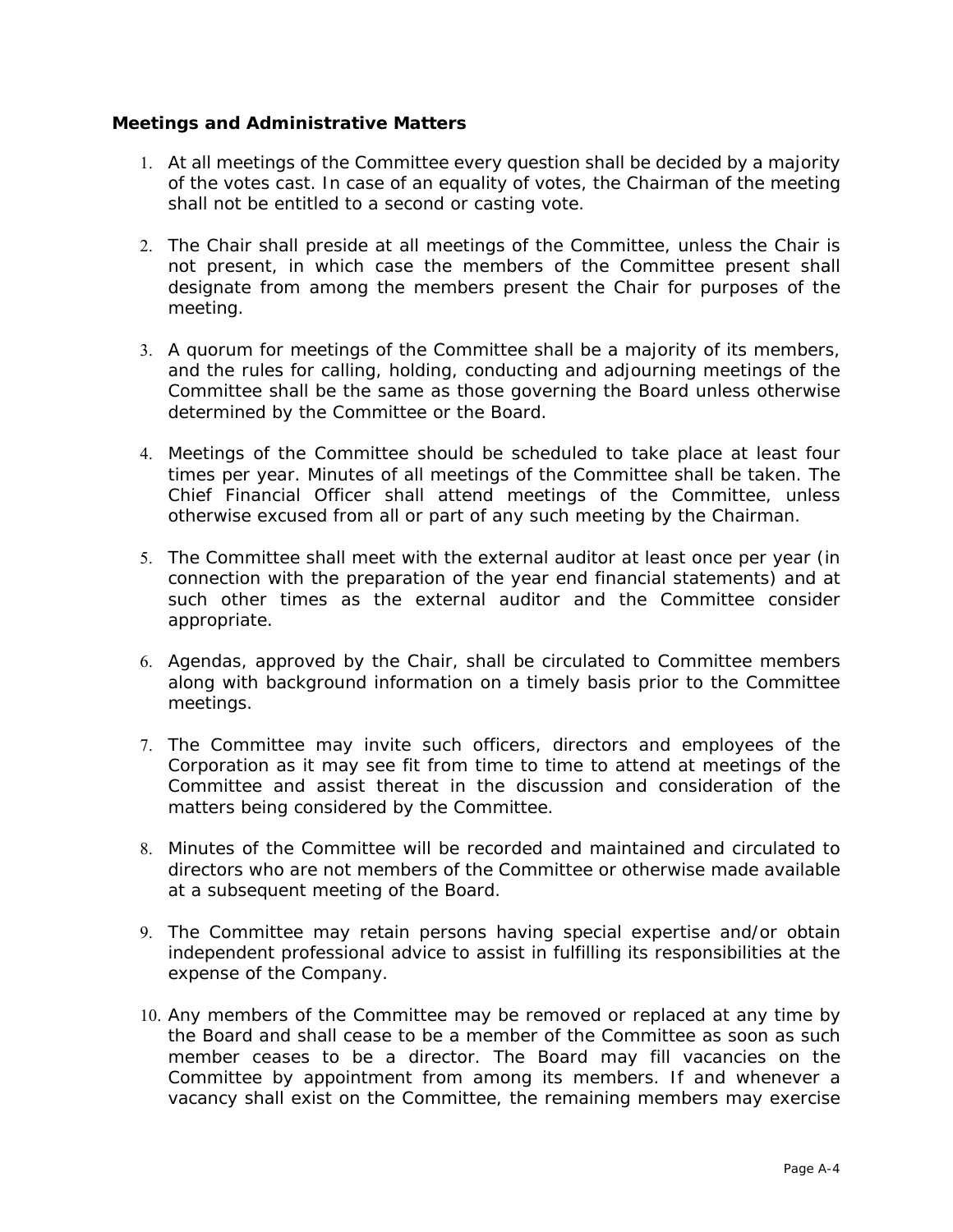all its powers so long as a quorum remains. Subject to the foregoing, each member of the Committee shall hold such office until the close of the next annual meeting of shareholders following appointment as a member of the Committee.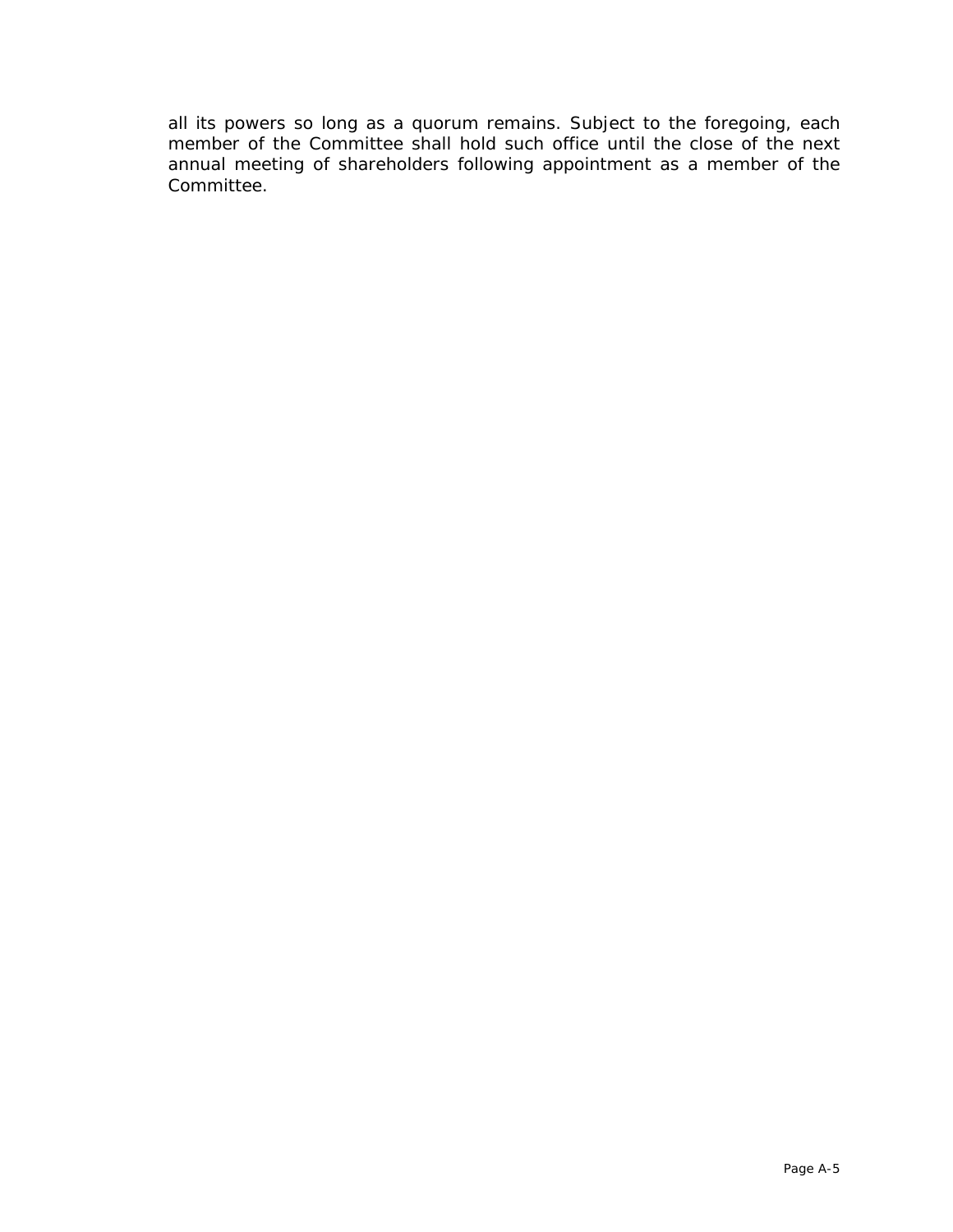#### **Schedule "B"**

## **SCOZINC MINING LTD.**

## **(the "Corporation")**

## **STOCK OPTION PLAN**

#### *Dated for reference May 12, 2008 as amended and restated on August 14, 2018*

#### **1. INTERPRETATION**

**1.1 Defined Terms** - For the purposes of this Plan, the following terms shall have the following meanings:

- (a) **"Associate"** shall have the meaning ascribed to such term in the British Columbia *Securities Act*, as amended from time to time;
- (b) **"Blackout Period"** means a period during which an Eligible Person is restricted from trading in securities of the Corporation pursuant to the terms of Section 3.5 of the Corporation's Corporate Disclosure Policy;
- (c) **"Board"** means the Board of Directors of the Corporation;
- (d) **"Change in Control"** means:
	- (i) a takeover bid (as defined in the British Columbia Securities Act, which is successful in acquiring Shares of the Corporation;
	- (ii) the change of control of the Board resulting from the election by the members of the Corporation of less than a majority of the persons nominated for election by management of the Corporation;
	- (iii) the sale of all or substantially all the assets of the Corporation;
	- (iv) the sale, exchange or other disposition of a majority of the outstanding Shares of the Corporation in a single or series of related transactions;
	- (v) the dissolution of the Corporation's business or the liquidation of its assets;
	- (vi) a merger, amalgamation or arrangement of the Corporation in a transaction or series of transactions in which the Corporation's shareholders receive less than 51 % of the outstanding shares of the new or continuing Corporation; or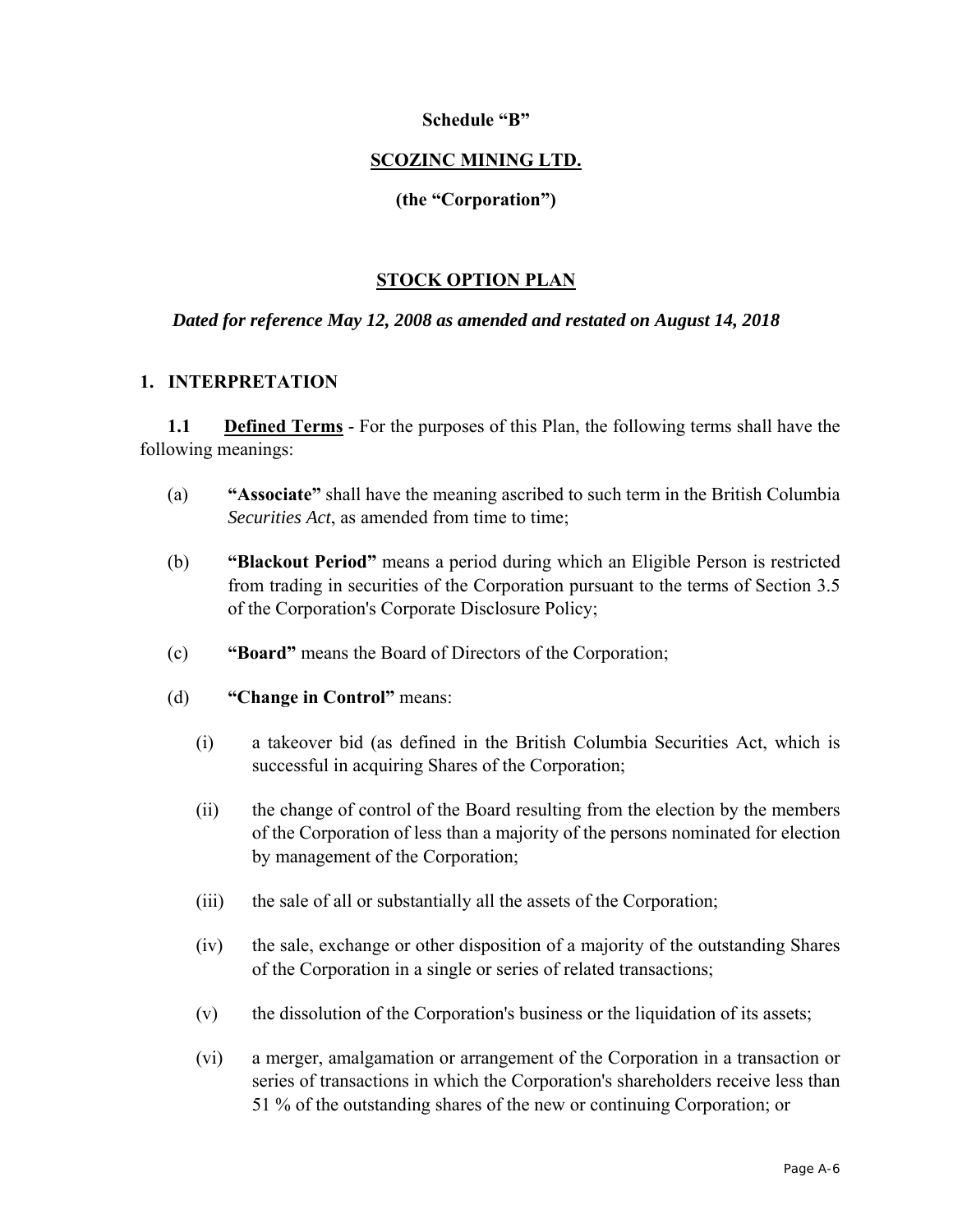- (vii) the acquisition, directly or indirectly, through one transaction or a series of transactions, by any Person, of an aggregate of more than 50% of the outstanding Shares.
- (e) **"Committee"** means a committee of the Board appointed in accordance with this Plan, or if no such committee is appointed, the Board itself;
- (f) **"Consultant"** means an individual or Consultant Company, other than an Employee or director of the Corporation, that:
	- (i) is engaged to provide on a bona fide basis, consulting, technical, management or other services to the Corporation or a Related Company, other than services provided in relation to a distribution;
	- (ii) provides the services under a written contract between the Corporation or a Related Company and the individual or the Consultant Company;
	- (iii) in the reasonable opinion of the Corporation, spends or will spend a significant amount of time and attention on the affairs and business of the Corporation or a Related Company; and
	- (iv) has a relationship with the Corporation or a Related Company that enables the individual to be knowledgeable about the business and affairs of the Corporation.
- (g) **"Consultant Company"** means for an individual Consultant, a company or partnership of which the individual is an employee, shareholder or partner;
- (h) **"Corporation"** means ScoZinc Mining Ltd., a company incorporated under the laws of British Columbia;
- (i) **"Date of Grant"** means the date on which a grant of an Option is effective;
- (j) **"Disability"** means a medically determinable physical or mental impairment expected to last for a continuous period of not less than 12 months which causes an individual to be unable to engage in any substantial gainful activity;
- (k) **"Disinterested Shareholder Approval"** means an ordinary resolution approved by a majority of the votes cast by all shareholders of the Corporation at a shareholders' meeting, excluding votes attaching to the Shares beneficially owned by Insiders to whom Options may be issued under the Plan and Associates of those persons;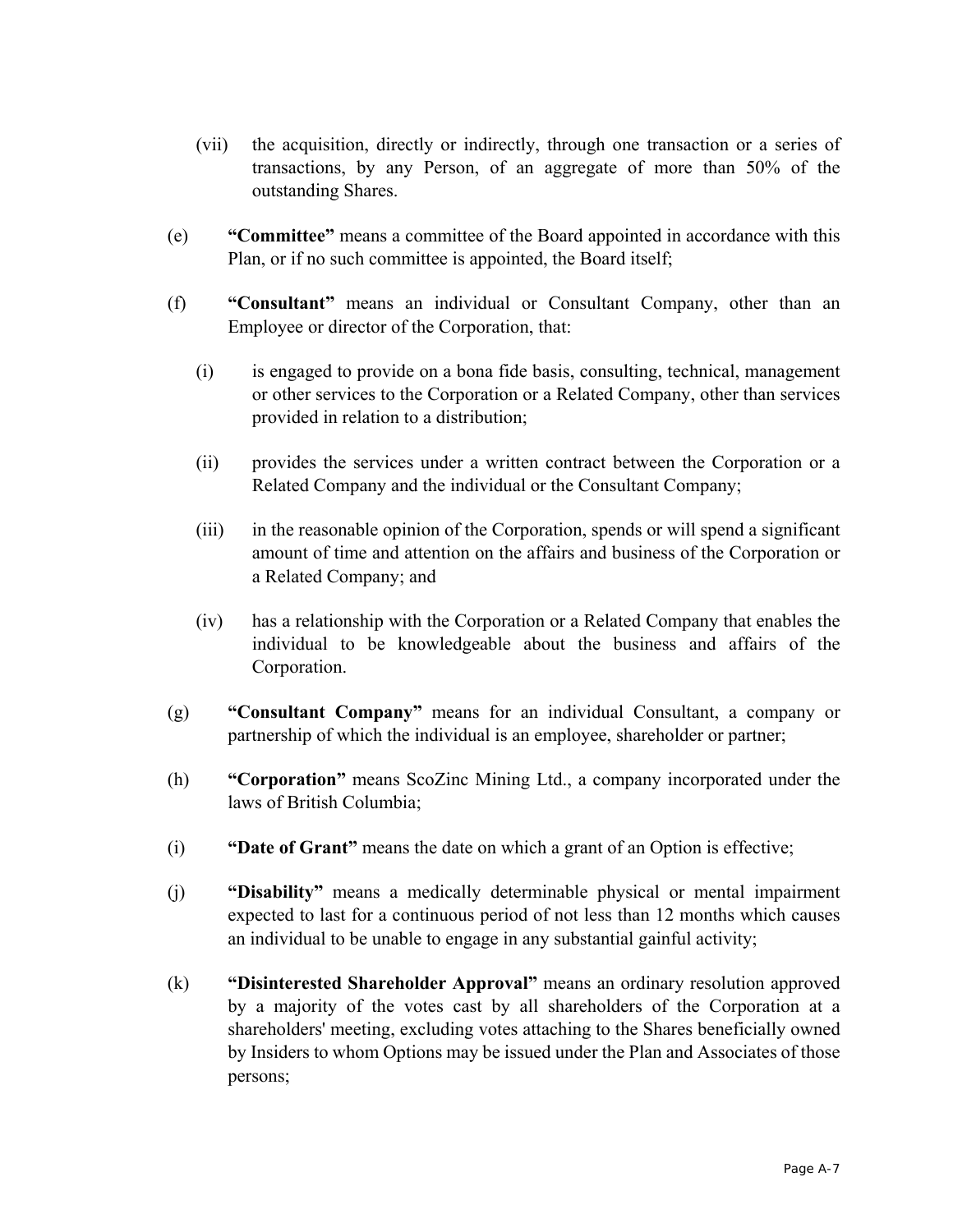- (l) **"Effective Date"** means the effective date of this Plan, which is the day of its approval by the shareholders of the Corporation;
- (m) **"Eligible Persons"** means:
	- (i) an Employee, senior officer or director of the Corporation or any Related Company,
	- (ii) a Management Company Employee;
	- (iii) a Consultant or a Consultant Company, or
	- (iv) an issuer, all of the voting securities of which are beneficially owned by one or more of the persons referred to in (i) above.

## (n) **"Employee"** means:

- (i) an individual who is considered an employee under the Income Tax Act (i.e. for whom income tax, employment insurance and CPP deductions must be made at source),
- (ii) an individual who works full-time for the Corporation or a Related Company, providing services normally provided by an employee and who is subject to the same control and direction by the Corporation or a Related Company over the details and methods of work as an employee of the Corporation or a Related Company, but for whom income tax deductions are not made at source,
- (iii) an individual who works for the Corporation or Related Company, on a continuing and regular basis for a minimum amount of time per week, providing services normally provided by an employee and who is subject to the same control and direction by the Corporation or a Related Company over the details and methods of work as an employee of the Corporation or Related Company, but for whom income tax deductions are not made at source.
- (o) **"Exchange Act"** means the United States Securities Exchange Act of 1934, as amended;
- (p) **"Fair Market Value"** means where the Shares are listed for trading on a stock exchange or over the counter market, the last closing price of the Shares before the Date of Grant on the stock exchange or over the counter market which is the principal trading market for the Shares, as may be determined for such purpose by the Committee, provided that, so long as the Shares are listed only on the TSX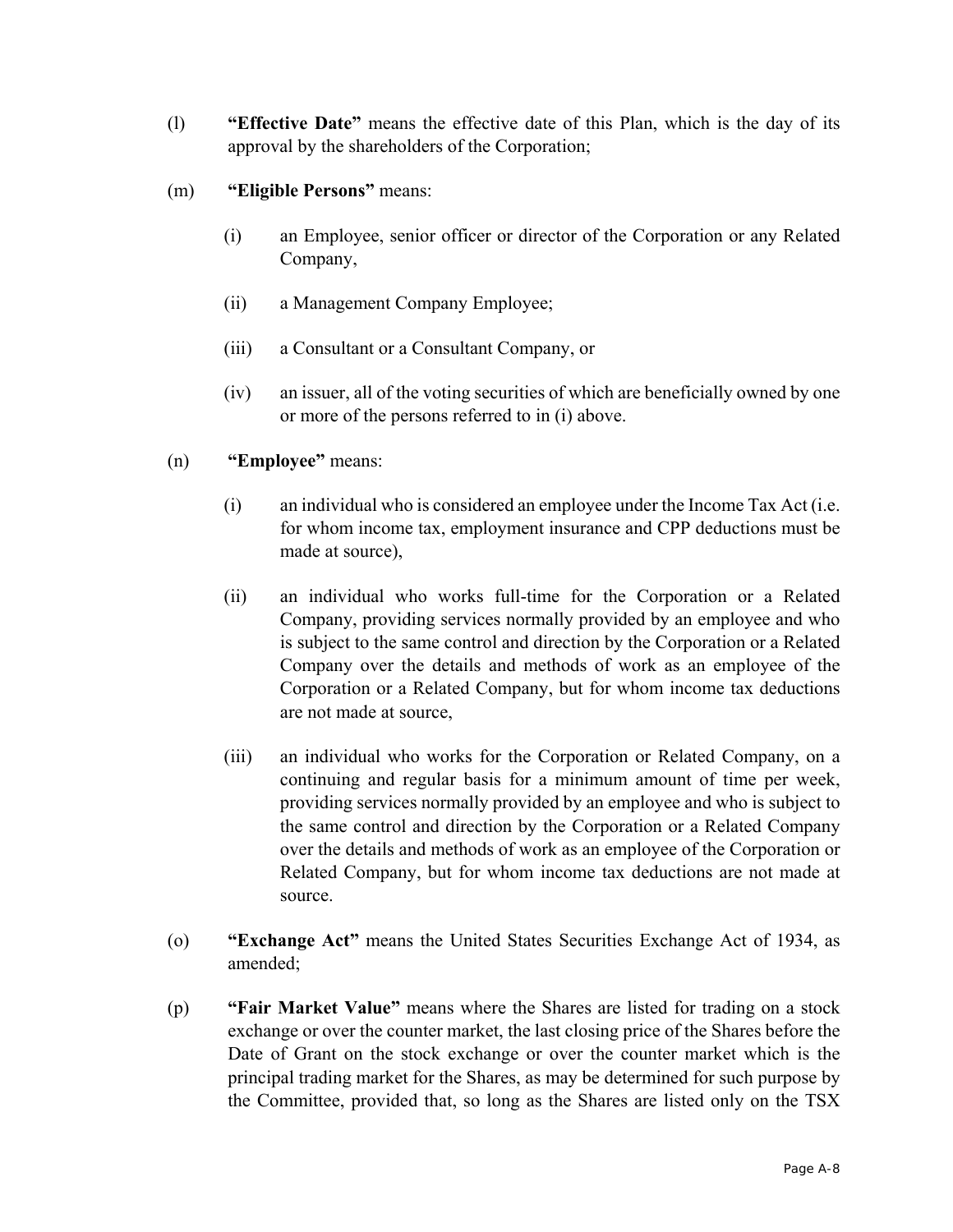Venture Exchange the "fair market value" shall not be lower than the last closing price of the Shares before the Date of Grant less the maximum discount, if any, permitted under the policies of the TSX Venture Exchange;

- (q) **"Former Plan"** means any stock option plan previously adopted by the Corporation;
- (r) **"Guardian"** means the guardian, if any, appointed for an Optionee;
- (s) **"Insider"** shall have the meaning ascribed to such term in the British Columbia Securities Act, as amended from time to time;
- (t) **"Investor Relations Activities"** means any activities or oral written communications, by or on behalf of the Corporation or shareholder of the Corporation, that promote or reasonably could be expected to promote the purchase or sale of securities of the Corporation, but does not include:
	- (i) the dissemination of information provided, or records prepared, in the ordinary course of business of the Corporation:
		- (A)to promote the sale of products or services of the Corporation, or
		- (B) to raise public awareness of the Corporation,

that cannot reasonably be considered to promote the purchase or sale of securities of the Corporation;

- (ii) activities or communications necessary to comply with the requirements of
	- (A) applicable securities laws,
	- (B) rules and policies of the TSX Venture Exchange or the by-laws, rules or other regulatory instruments of any other self regulatory body or exchange having jurisdiction over the Corporation;
- (iii) communications by a publisher of, or writer for, a newspaper, magazine or business or financial publication, that is of general and regular paid circulation, distributed only to subscribers to it for value or to purchasers of it, if
	- (A)the communication is only through the newspaper, magazine or publication and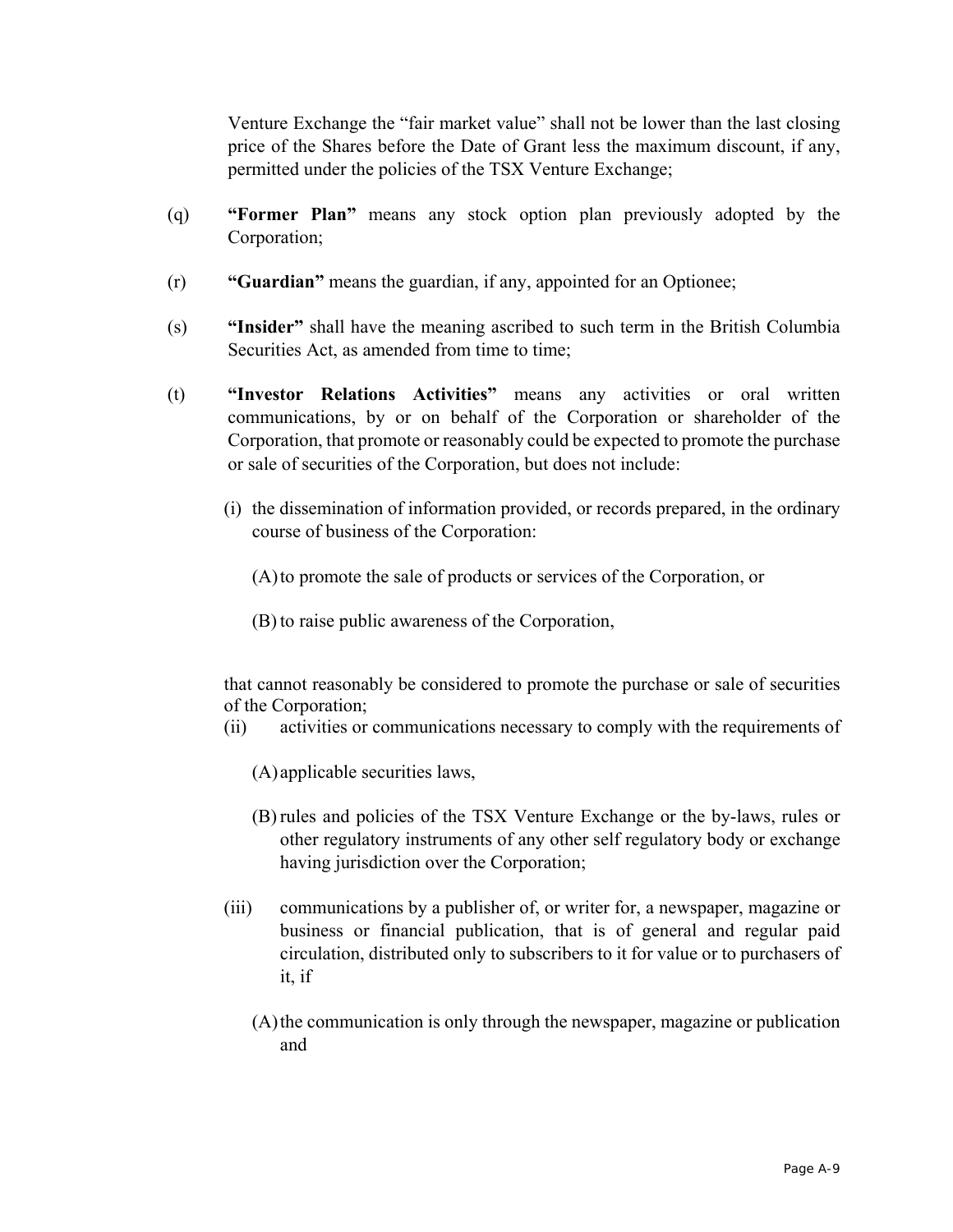- (B) the publisher or writer receives no commission or other consideration other than for acting in the capacity of publisher or writer; or
- (iv) activities or communications that may be otherwise specified by the TSX Venture Exchange;
- (u) **"Management Company Employee"** means an individual employed by a Person providing management services to the Corporation, including, but not limited to an employee of Expatriate Resources Ltd. or its successors, if the individual is not induced to purchase by expectation of employment or continued employment with either the Corporation or the Person providing the management services, which management services are required for the ongoing successful operation of the business enterprise of the Corporation but excluding a person or company engaged in Investor Relations Activities;
- (v) **"Option"** means an option to purchase Shares granted pursuant to the terms of this Plan;
- (w)**"Option Price"** means the exercise per Share for an Option which shall be expressed in Canadian funds or in the United States dollar equivalent thereof;
- (x) **"Optionee"** means a person to whom an Option has been granted;
- (y) **"Person"** means a natural person, company, government, or political subdivision or agency of a government; and where two or more Persons act as a partnership, limited partnership, syndicate or other group for the purpose of acquiring, holding or disposing of securities of an issuer, such syndicate or group shall be deemed to be a Person;
- (z) **"Plan"** means this Stock Option Plan of the Corporation;
- (aa) **"Qualified Successor"** means a person who is entitled to ownership of an Option upon the death of an Optionee, pursuant to a will or the applicable laws of descent and distribution upon death;
- (bb) **"Related Company"** shall mean a company which is an affiliate of the Corporation as the term "affiliate" is defined in Section I (2) of the British Columbia Securities Act, as amended from time to time;
- (cc) **"Service Provider"** means a Person who is a bona fide director, Employee, Management Company Employee, Consultant or Consultant Company, and also includes a company, 100% of the share capital of which is beneficially owned by one or more Service Providers;
- (dd) **"Shares"** means the common shares in the capital of the Corporation;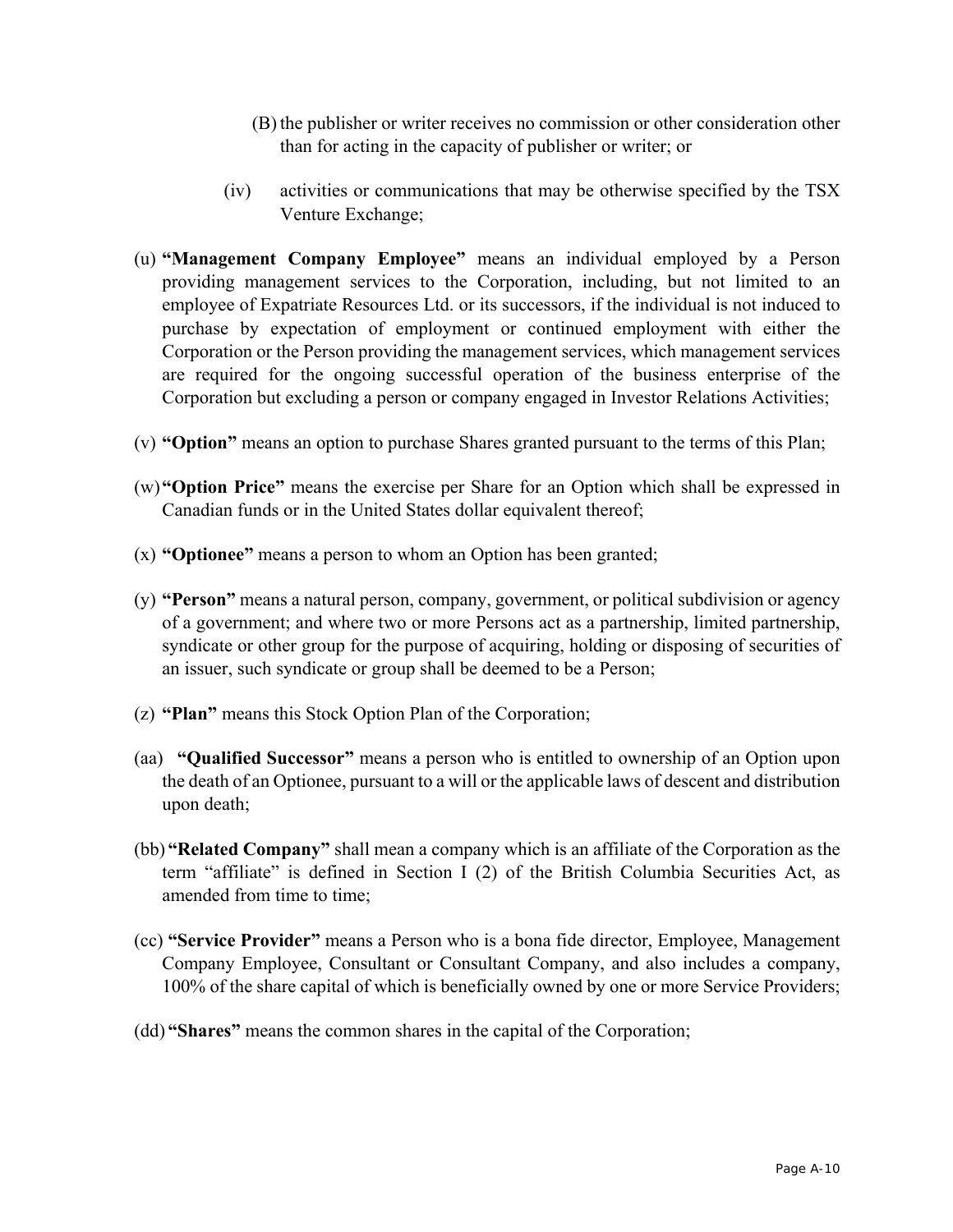(ee) **"Stock Option Certificate"** means a written certificate from the Corporation to an Optionee, specifying the terms of the Option being granted to the Optionee under the Plan; and

(ff) **"Term"** means the period of time during which an Option may be exercised.

## **2. STATEMENT OF PURPOSE**

**2.1 Principal Purposes** - The principal purposes of the Plan are to provide the Corporation with the advantages of the incentive inherent in share ownership on the part of employees, officers, directors, and consultants responsible for the continued success of the Corporation; to create in such individuals a proprietary interest in, and a greater concern for, the welfare and success of the Corporation; to encourage such individuals to remain with the Corporation; and to attract new employees, officers, directors and consultants to the Corporation.

**2.2 Benefit to Shareholders** - The Plan is expected to benefit shareholders by enabling the Corporation to attract and retain personnel of the highest caliber by offering such personnel an opportunity to share in any increase in value of the Shares resulting from their efforts.

## **3. ADMINISTRATION**

**3.1 Board or Committee** - The Plan shall be administered by the Board or by a Committee appointed in accordance with Section 3.2 below.

**3.2 Appointment of Committee** - The Board may at any time appoint a Committee, consisting of not less than three of its members, to administer the Plan on behalf of the Board in accordance with such terms and conditions as the Board may prescribe, consistent with this Plan. Once appointed, the Committee shall continue to serve until otherwise directed by the Board. From time to time, the Board may increase the size of the Committee and appoint additional members, remove members (with or without cause) and appoint new members in their place, fill vacancies however caused, or remove all members of the Committee and thereafter directly administer the Plan. In the absence of the appointment of a Committee by the Board, then the Board shall administer the Plan.

**3.3 Quorum and Voting** - A majority of the members of the Committee shall constitute a quorum, and, subject to the limitations in this Part 3, all actions of the Committee shall require the affirmative vote of members who constitute a majority of such quorum. No member of the Committee who is a director to whom an Option may be granted may participate in the decision to grant such Option (but any such member may be counted in determining the existence of a quorum at any meeting of the Committee in which action is taken with respect to the granting of an Option to him).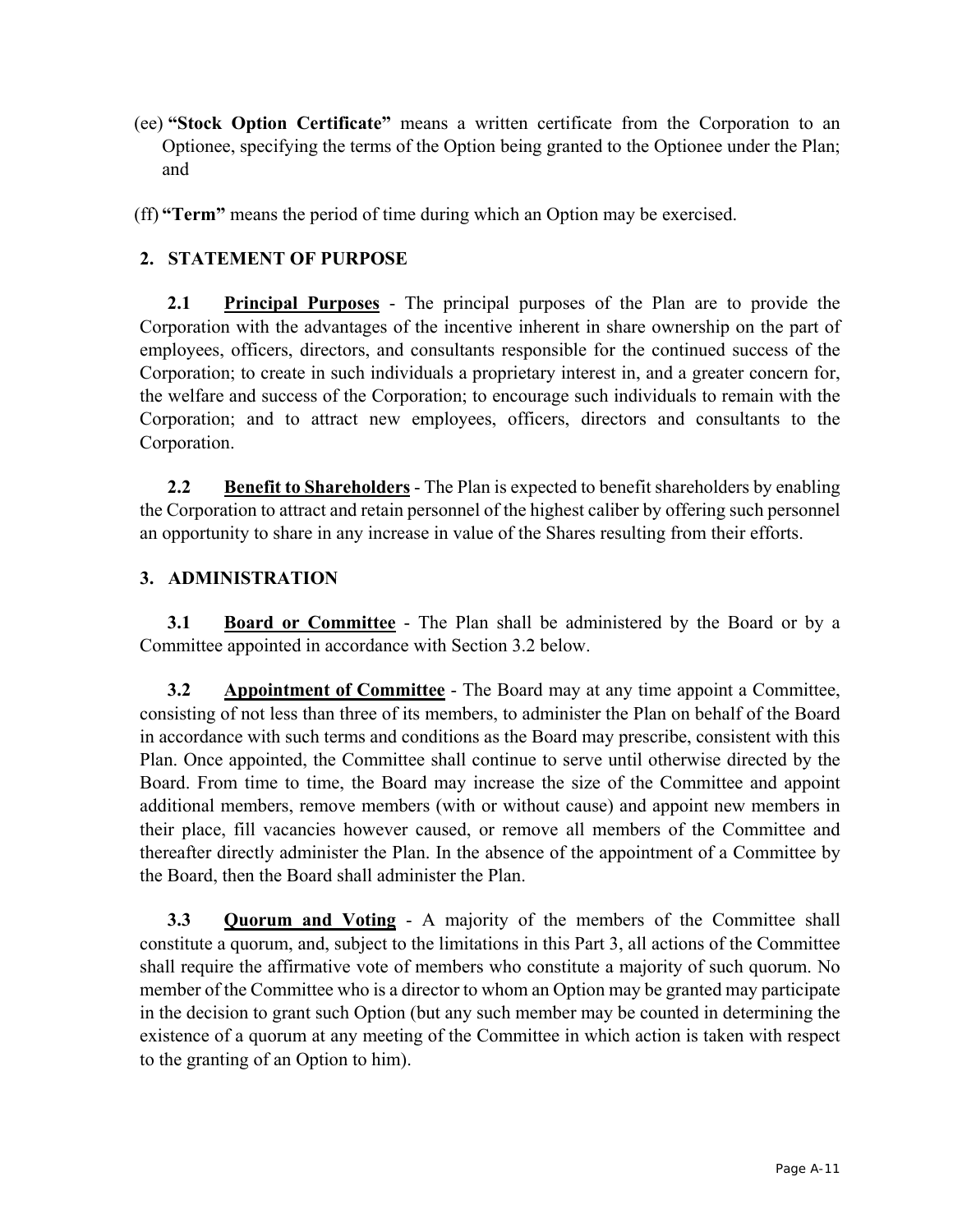**3.4 Powers of Committee** - Any Committee appointed under Section 3.2 above shall have the authority to review the following matters in relation to the Plan and to make recommendations thereon to the Board:

- (a) administration of the Plan in accordance with its terms;
- (b) determination of all questions arising in connection with the administration, interpretation, and application of the Plan, including all questions relating to the value of the Shares;
- (c) correction of any defect, supply any information or reconcile any inconsistency in the Plan in such manner and to such extent as shall be deemed necessary or advisable to carry out the purposes of the Plan;
- (d) prescription, amendment and rescission of the rules and regulations relating to the administration of the Plan;
- (e) determination of the duration and purpose of leaves of absence from employment which may be granted to Optionees without constituting a termination of employment for purposes of the Plan;
- (f) with respect to the granting of Options:
	- (i) determination of the Eligible Persons to whom Options shall be granted, based on the eligibility criteria set out in this Plan,
	- (ii) determination of the terms and provisions of the Stock Option Certificate which shall be entered into with each Optionee ( which need not be identical with the terms of any other Stock Option Certificate),
	- (iii) amendment of the terms and provisions of an Stock Option Certificate, provided the Board obtains:

(A)the consent of the Optionee; and

(B) the approval of any stock exchange on which the Corporation is listed,

- (iv) determination of when Options shall be granted,
- (v) determination of the number of Shares subject to each Option, and, where applicable, whether or not to grant Options for the issuance of flow-through Shares,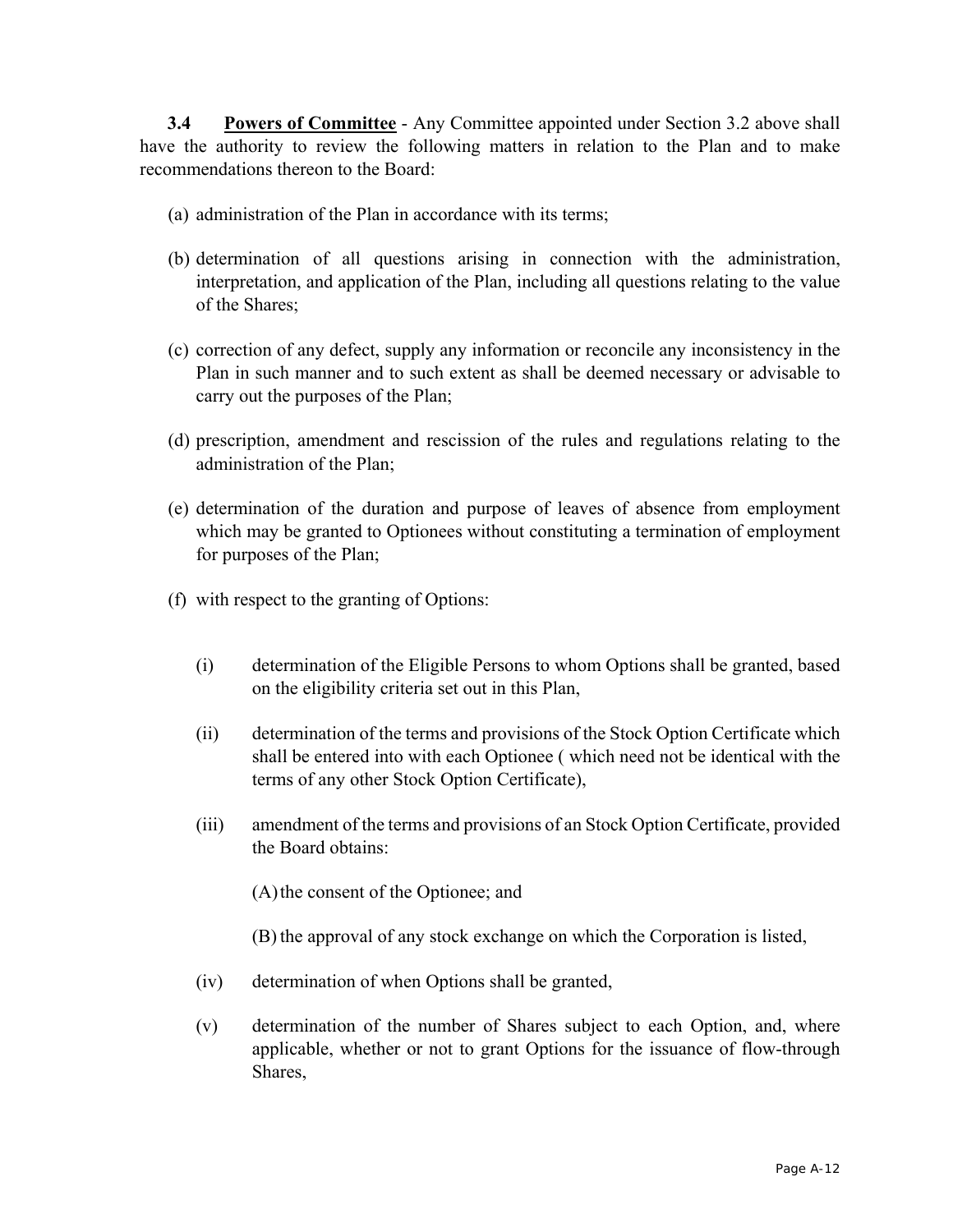- (vi) determination of the vesting schedule, if any, for the exercise of such Option, and
- (g) other determinations necessary or advisable for administration of the Plan.

**3.5 Obtain Approvals** - The Board will obtain any regulatory or shareholder approvals which may be required pursuant to applicable securities laws or the rules of any stock exchange or over the counter market on which the Shares are listed.

**3.6 Administration by Committee** - The Committee shall have all powers necessary or appropriate to accomplish its duties under this Plan. In addition, the Committee's administration of the Plan shall in all respects be consistent with the policies and rules of any stock exchange or over the counter market on which the Shares are listed.

# **4. ELIGIBILITY**

**4.1 Eligibility for Options** - Options may be granted to any Eligible Person. In accordance with the policies of the TSX Venture Exchange in effect as at the date of establishment of the Plan by the Board, the grant of Options under the Plan is subject to the following limitations:

- (a) the Options granted under the Plan shall not result at any time in:
	- i. The number of Shares reserved for issuance pursuant to Options granted to Insiders exceeding 10% of the issued and outstanding Shares; or
	- ii. The grant to Insiders within a 12-month period, of a number of Options exceeding 10% of the Shares,

unless the Corporation has obtained Disinterested Shareholder Approval in connection therewith.

- (b) the aggregate number of Shares reserved for issuance pursuant to the Plan, shall not exceed 5% of the issued Shares ( determined at the Date of Grant of an Option) to any one Eligible Person in a 12 month period, unless the Corporation has obtained the requisite Disinterested Shareholder Approval;
- (c) the aggregate number of Options which may be granted to any one Consultant in any 12 month period shall not exceed 2% of the issued Shares at the Date of Grant of the Option to such Consultant; and
- (d) the aggregate number of Options which may be granted to persons employed to provide Investor Relations Activities shall not exceed 2% of the issued Shares at the Date of Grant of such Option.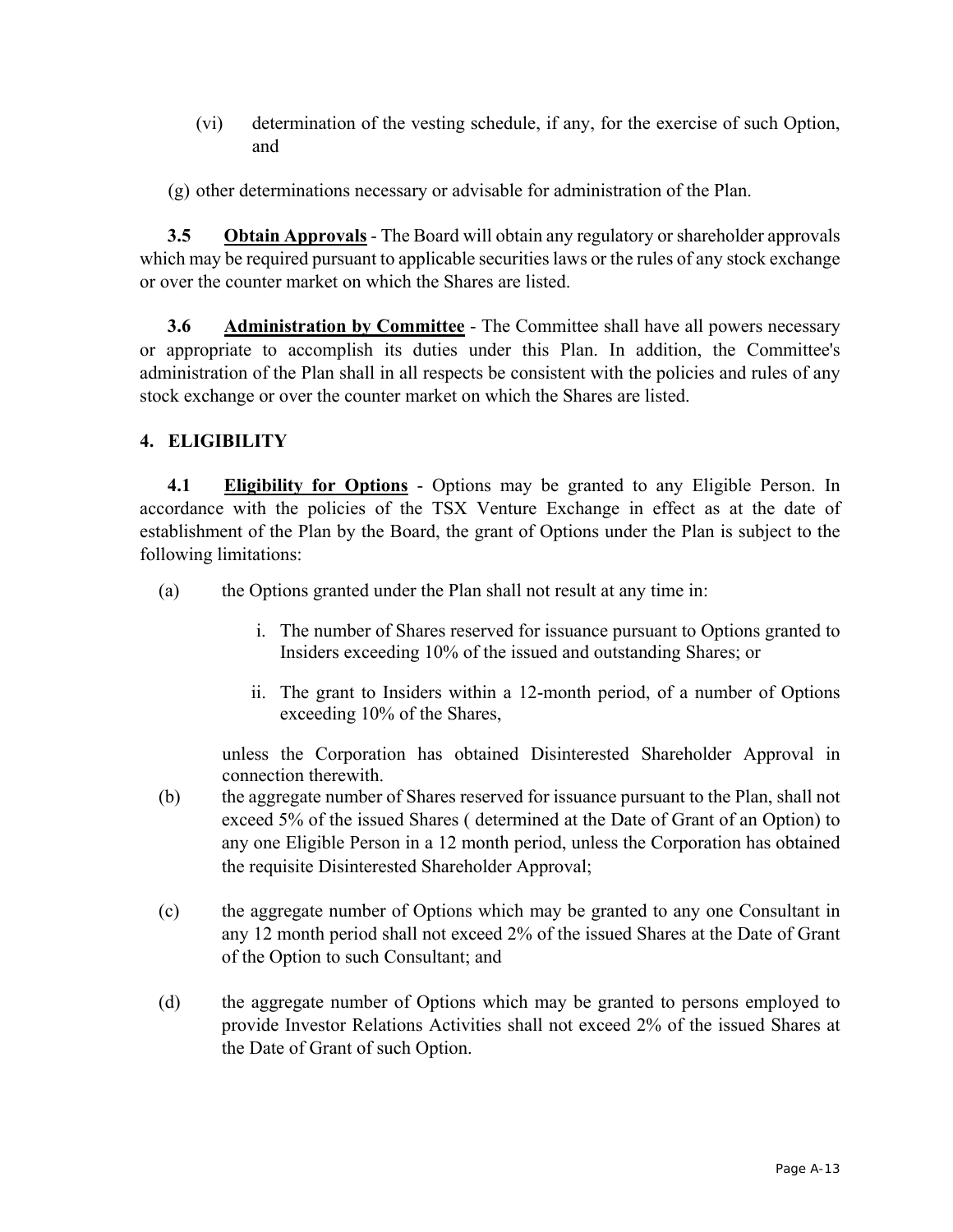**4.2 Insider Eligibility for Options** - Notwithstanding Section 4.1 hereof, grants of Options to Insiders shall be subject to the policies of the TSX Venture Exchange.

**4.3 No Violation of Securities Laws** - No Option shall be granted to any Optionee unless the Committee has determined that the grant of such Option and the exercise thereof by the Optionee will not violate the securities law of the jurisdiction in which the Optionee resides.

# **5. SHARES SUBJECT TO THE PLAN**

**5.1 Number of Shares** - The maximum number of Shares issuable under the Plan is that number which is equal to 10% of the issued Shares on a non-diluted basis as at the Date of Grant of any Option, on a rolling basis, less the number of Shares that have been allocated to any other share compensation arrangement of the Corporation. The Committee, from time to time, may grant Options to purchase Shares under the Plan to be made available from authorized, but unissued, Shares. The maximum number of Shares issuable under the Plan shall be adjusted, where necessary, to take account of the events referred to in Part 10 hereof.

**5.2 Expiry of Option** - If an Option expires or terminates for any reason without having been exercised in full, the unpurchased Shares subject thereto shall again be available for the purposes of the Plan.

**5.3 Reservation of Shares** - The Corporation will at all times reserve for issuance and keep available such number of Shares as shall be sufficient to satisfy the requirements of the Plan.

## **6. OPTION TERMS**

**6.1 Stock Option Certificate** - With respect to each Option to be granted to an Optionee, the Board shall specify the following terms in the Stock Option Certificate issued by the Corporation to the Optionee:

- (a) the number of Shares subject to option pursuant to such Option;
- (b) the Date of Grant;
- (c) the Term, provided that the length of the Term shall in no event be greater than ten years following the Date of Grant;
- (d) the Option Price, provided that the Option Price shall not be less than the Fair Market Value of the Shares on the Date of Grant;
- (e) subject to Section 6.2 below, any vesting schedule upon which the exercise of an Option is contingent;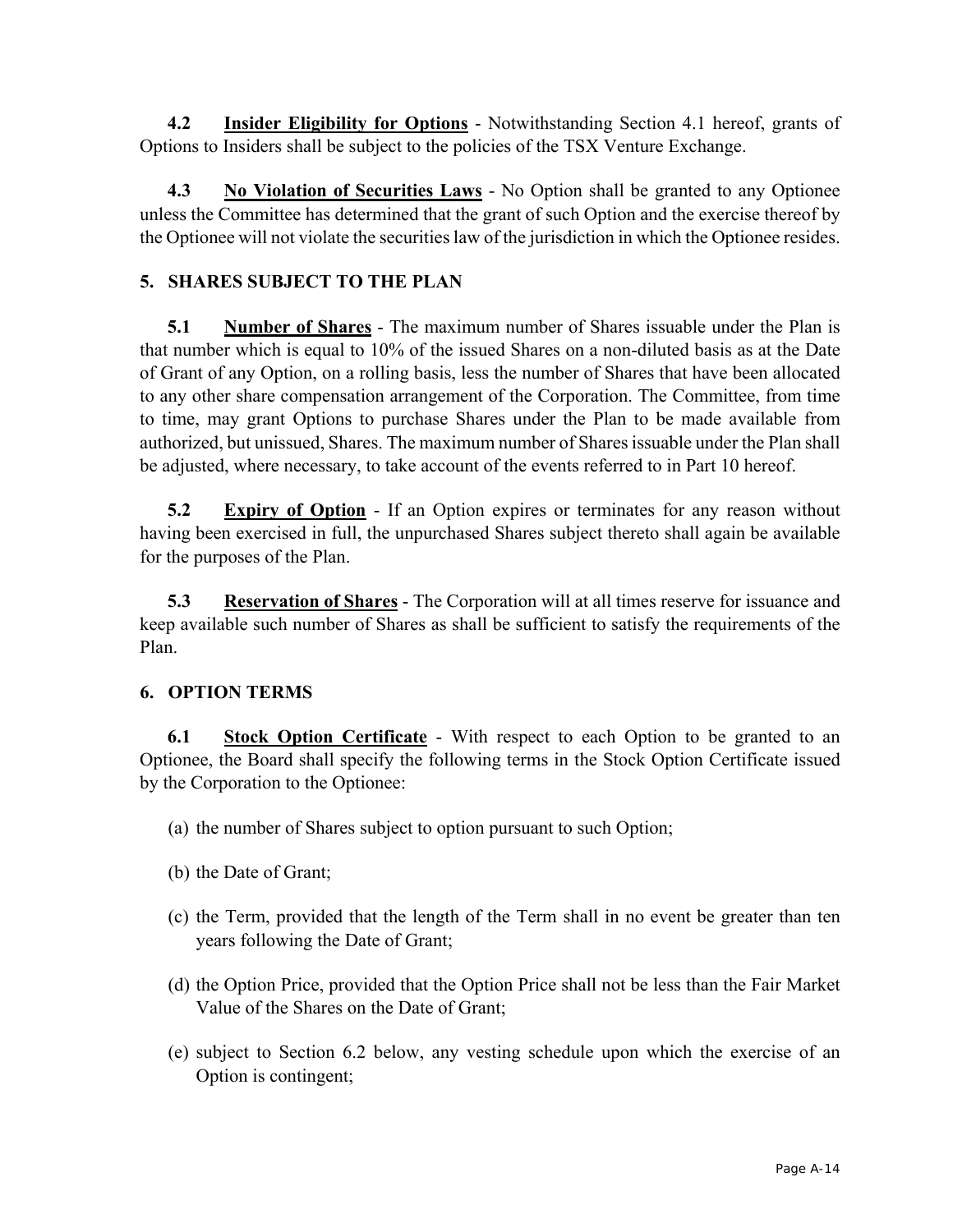- (f) if the Optionee is an Employee, Consultant or Management Company Employee, a representation by the Corporation and the Optionee that the Optionee is a bona fide Employee, Consultant or Management Company Employee, as the case may be, of the Corporation or a Related Company; and
- (g) such other terms and conditions as the Committee deems advisable and are consistent with the purposes of this Plan.

**6.2 Vesting of Options** - The Board, as applicable, shall have complete discretion to set the terms of any vesting schedule for each Option granted, including, without limitation, discretion to:

- (a) permit partial vesting in stated percentage amounts based on the Term of such Option; and
- (b) permit full vesting after a stated period of time has passed from the Date of Grant;

provided that, with respect to Options issued to Consultants performing Investor Relations Activities, such Options must vest in stages of no less than over a 12 month period from the Date of Grant with no more than one quarter of the Options vesting in any three month period.

**6.3 Amendments to Options** - Amendments to the terms of previously granted Options are subject to regulatory approval, if required. If required by the TSX Venture Exchange, Disinterested Shareholder Approval shall be required for any reduction in the Option Price of a previously granted Option if the Optionee is an Insider of the Corporation at the time of the proposed reduction in the Option Price.

**6.4 Uniformity** - Except as expressly provided herein, nothing contained in this Plan shall require that the terms and conditions of Options granted under the Plan be uniform.

# **7. EXERCISE OF OPTION**

**7.1 Method of Exercise** - Subject to any limitations or conditions imposed upon an Optionee pursuant to the Stock Option Certificate or Part 6 hereof, an Optionee may exercise an Option by giving written notice thereof to the Corporation at its principal place of business.

**7.2 Compliance with U.S. Securities Laws** - As a condition to the exercise of an Option, the Board or Committee may require the Optionee to represent and warrant in writing at the time of such exercise that the Shares are being purchased only for investment and without any then-present intention to sell or distribute such Shares. At the option of the Board or Committee, a stop-transfer order against such Shares may be placed on the stock books and records of the Corporation, and a legend indicating that the stock may not be pledged, sold or otherwise transferred unless an opinion of counsel is provided stating that such transfer is not in violation of any applicable law or regulation, may be stamped on the certificates representing such Shares in order to assure an exemption from registration. The Board or Committee also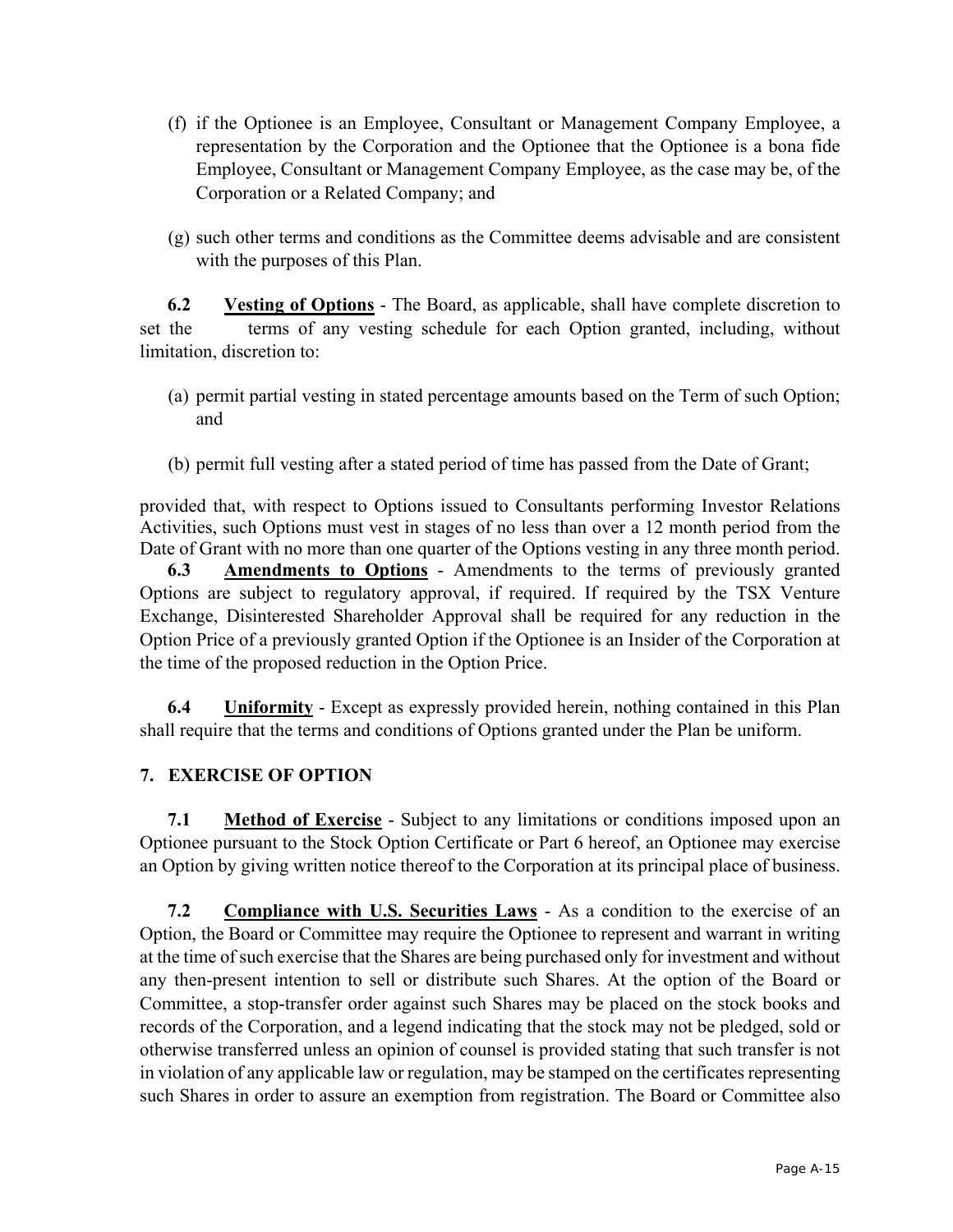may require such other documentation as may from time to time be necessary to comply with United States' federal and state securities laws. The Corporation has no obligation to undertake registration of Options or the Shares issuable upon the exercise of the Options.

**7.3 Payment of Option Price** - The notice described in Section 7.1 shall be accompanied by full payment of the aggregate Option Price to the extent the Option is so exercised. Such payment shall be in lawful money (Canadian funds) by cheque, wire transfer or bank order.

**7.4 Issuance of Share Certificates** - Not later than the third business day after exercise of an Option in accordance with Sections 7.1 and 7.3 hereof, the Corporation shall issue and deliver to the Optionee a certificate or certificates evidencing the Shares with respect to which the Option has been exercised. Until the issuance of such certificate or certificates, no right to vote or receive dividends or any other rights as a shareholder shall exist with respect to such Shares, notwithstanding the exercise of the Option. No adjustment will be made for a dividend or other right for which the record date is prior to the date the certificate is issued, except as provided by Part 10 hereof.

**7.5 Tax Withholding and Procedures** - Notwithstanding anything else contained in this Plan, the Corporation may, from time to time, implement such procedures and conditions as it determines appropriate with respect to the withholding and remittance of taxes imposed under applicable law, or the funding of related amounts for which liability may arise under such applicable law. Without limiting the generality of the foregoing, an Optionee who wishes to exercise an Option must, in addition to following the procedures set out in this Part 7 and elsewhere in this Plan, and as a condition of exercise:

- (a) deliver a certified cheque, wire transfer or bank draft payable to the Corporation for the amount determined by the Corporation to be the appropriate amount on account of such taxes or related amounts; or
- (b) otherwise ensure, in a manner acceptable to the Corporation (if at all) in its sole and unfettered discretion, that the amount will be securely funded;

and must in all other respects follow any related procedures and conditions imposed by the Corporation.

# **8. TRANSFERABILITY OF OPTIONS**

**8.1 Non-Transferable** - Except as provided otherwise in this Part 8, Options are nonassignable and non-transferable.

**8.2 Death of Optionee** - Subject to Section 8.3, if the employment of an Optionee as an Employee of, or the services of a Consultant providing services to, the Corporation or any Related Company, or the employment of an Optionee as a Management Company Employee, or the position of the Optionee as a director or senior officer of the Corporation or any Related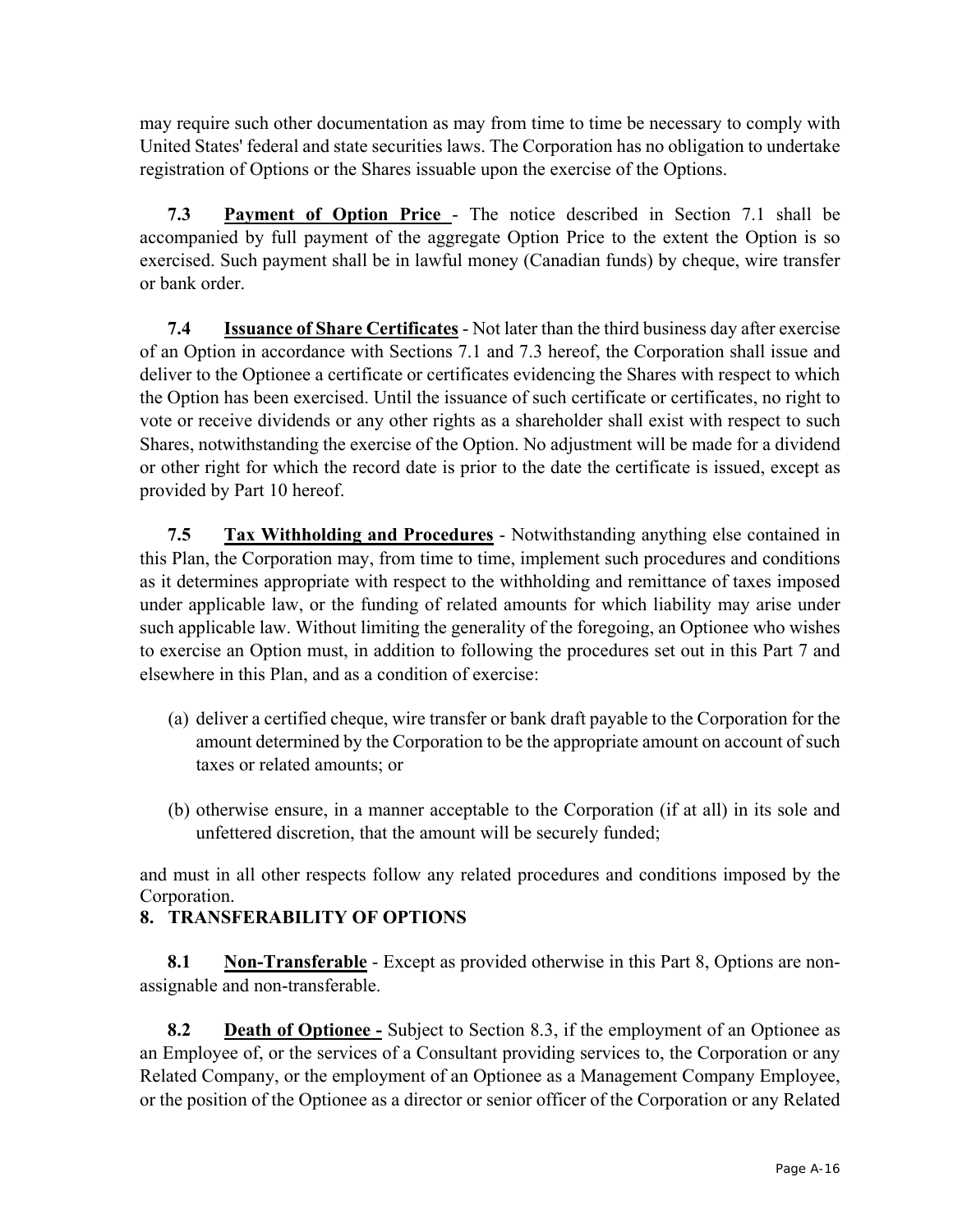Company, terminates as a result of his or her death, any Options held by such Optionee shall pass to the Qualified Successor of the Optionee, and shall be exercisable by the Qualified Successor until the earlier of a period of one year following the date of such death and the expiry of the Term of the Option.

**8.3 Disability of Optionee** - If the employment of an Optionee as an Employee of, or the services of a Consultant providing services to, the Corporation or any Related Company, or the employment of an Optionee as a Management Company Employee, or the position of the Optionee as a director or senior officer of the Corporation or any Related Company, is terminated by reason of such Optionee's Disability, any Option held by such Optionee that could have been exercised immediately prior to such termination of service shall be exercisable by such Optionee, or by his Guardian, for a period of 90 days following the termination of service of such Optionee except where the Optionee is engaged in Investor Relations Activities, in which case it shall be for a period of 30 days following the termination of service of such Optionee providing Investor Relations Activities. If such Optionee dies within that 90 or 30 day period (as applicable), any Option held by such Optionee that could have been exercised immediately prior to his or her death shall pass to the Qualified Successor of such Optionee, and shall be exercisable by the Qualified Successor until the earlier of a period of one year following the death of such Optionee and the expiry of the Term of the Option.

**8.4 Vesting** - Options held by a Qualified Successor or exercisable by a Guardian shall, during the period prior to their termination, continue to vest in accordance with any vesting schedule to which such Options are subject.

**8.5 Deemed Non-Interruption of Employment** - Employment shall be deemed to continue intact during any military or sick leave or other bona fide leave of absence if the period of such leave does not exceed 90 days or, if longer, for so long as the Optionee's right to reemployment with the Corporation or any Related Company is guaranteed either by statute or by contract. If the period of such leave exceeds 90 days and the Optionee's reemployment is not so guaranteed, then his or her employment shall be deemed to have terminated on the ninety-first day of such leave.

## **9. TERMINATION OF OPTIONS**

**9.1 Termination of Options** - To the extent not earlier exercised or terminated in accordance with section 8 above, an Option shall terminate at the earliest of the following dates:

- (a) subject to Section 10.7, the termination date specified for such Option in the Stock Option Certificate;
- (b) where the Optionee's position as an Employee, a Consultant, a director or a senior officer of the Corporation or any Related Company or as a Management Company Employee is terminated for just cause, the date of such termination for just cause;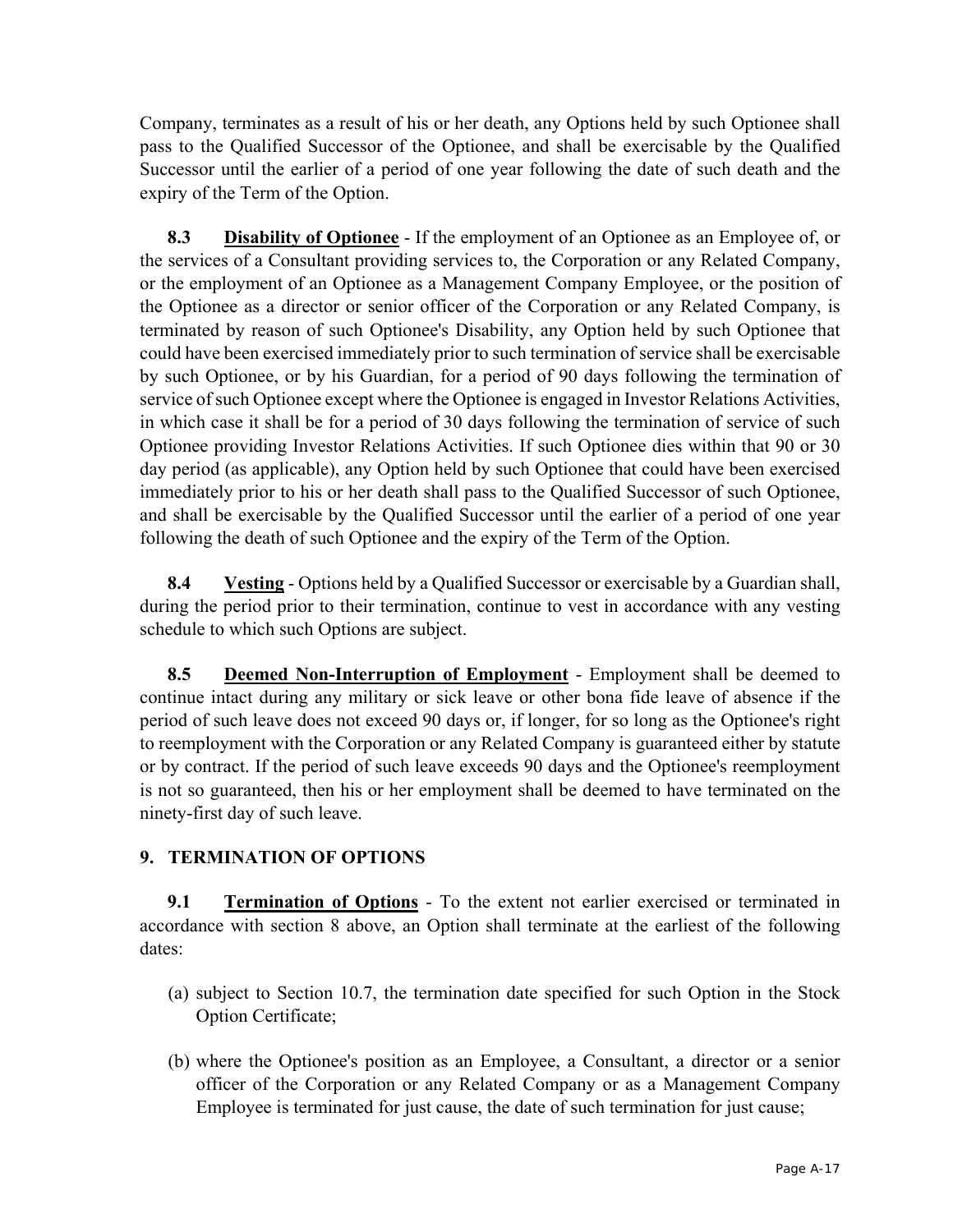- (c) an Option granted to any Service Provider will expire 90 days ( or such other time, not to exceed one year, as shall be determined by the Board as at the Date of Grant or agreed to by the Board and the Optionee at any time prior to expiry of the Option) after the date the Optionee ceases to be employed by or provide services to the Corporation, and only to the extent that such Option was vested at the date the Optionee ceased to be so employed by or to provide services to the Corporation; and
- (d) the date of any sale, transfer, assignment or hypothecation, or any attempted sale, transfer, assignment or hypothecation, of such Option in violation of Section 8.1 above.

**9.2 Lapsed or Cancelled Options** - If Options are cancelled, surrendered, terminated or have expired without being exercised in whole or in part, new Options may be granted under the Plan covering the Shares not purchased under such lapsed Options. If an Option has been cancelled and, within one year, the Corporation grants a new Option to the same Optionee, the granting of the new Option is subject to the terms and conditions of the policies of the TSX Venture Exchange relating to the amendment of stock options.

## **10. ADJUSTMENTS TO OPTIONS**

**10.1 Alteration in Capital Structure** - If there is any change in the Shares through or by means of a declaration of stock dividends of the Shares or consolidations, subdivisions or reclassifications of the Shares, or otherwise, the number of Shares available under the Plan, the Shares subject to any Option and the Option Price therefor shall be adjusted proportionately by the Board and, if required, approved by the TSX Venture Exchange or any other stock exchange having authority over the Corporation or the Plan, and such adjustment shall be effective and binding for all purposes of the Plan.

**10.2 Effect of Amalgamation, Merger or Arrangement** - If the Corporation amalgamates, merges or enters into a plan of arrangement with or into another corporation, any Shares receivable on the exercise of an Option shall be converted into the securities, property or cash which the Optionee would have received upon such amalgamation, merger or arrangement if the Optionee had exercised his Option immediately prior to the record date applicable to such amalgamation, merger or arrangement, and the exercise price shall be adjusted proportionately by the Board and such adjustment shall be binding for all purposes of the Plan.

**10.3 Acceleration on Change of Control** - Upon a Change in Control, subject to the approval by the TSX Venture Exchange or any other stock exchange having authority over the Corporation or the Plan, all Options shall become immediately exercisable, notwithstanding any contingent vesting provisions to which such Options may have otherwise been subject.

**10.4 Acceleration of Date of Exercise** - Subject to the approval by the TSX Venture Exchange or any other stock exchange having authority over the Corporation or the Plan, the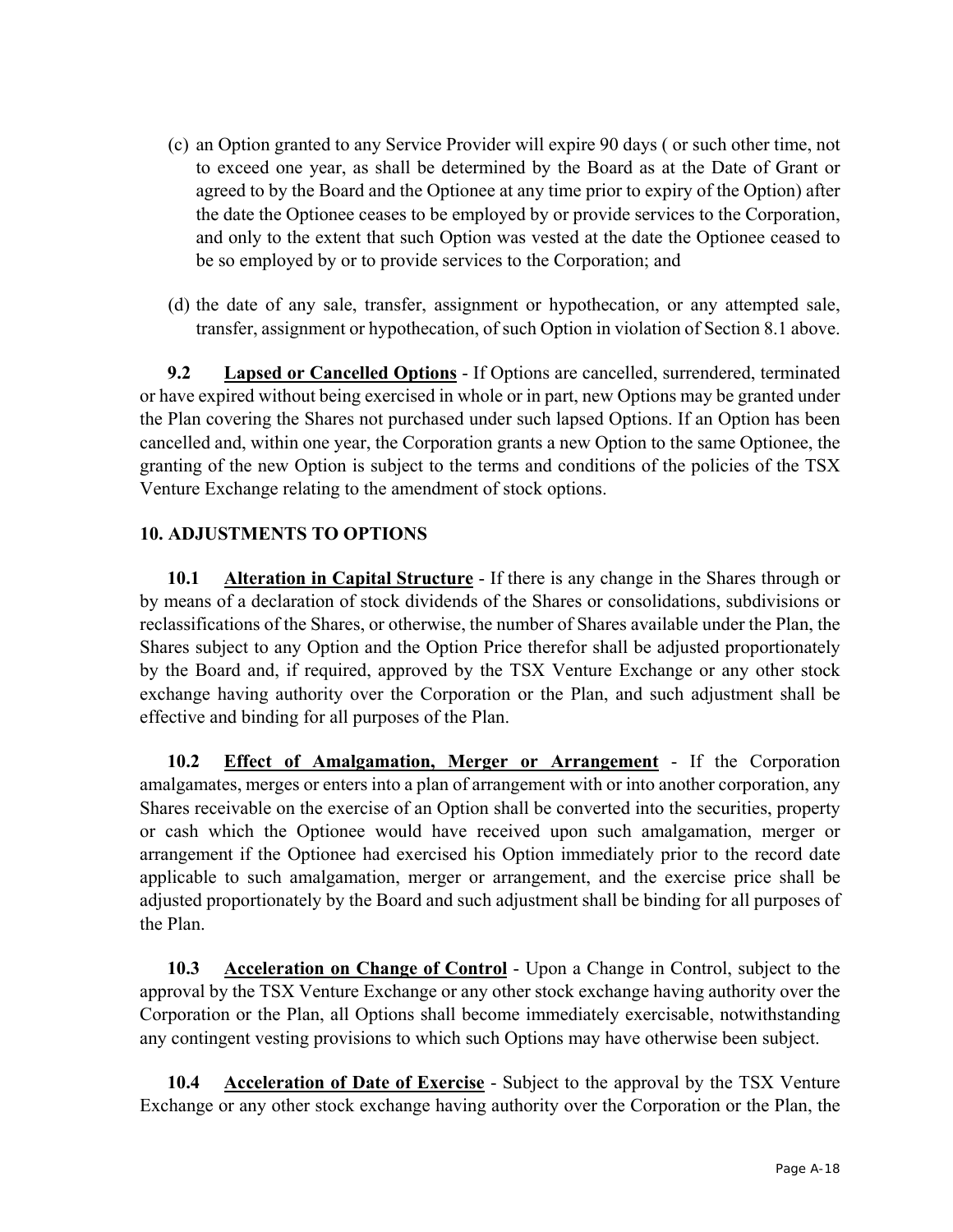Board shall have the right to accelerate the date of vesting of any portion of any Option which remains unvested.

**10.5 Determinations to be Made By Board** - Adjustments and determinations under this Part 10 shall be made by the Board, whose decisions as to the adjustments or determination which shall be made, and the extent thereof, shall be final, binding, and conclusive.

**10.6 Effect of a Take-over** - If a bona fide offer (the "Offer") for Shares is made to an Optionee or to shareholders generally or to a class of shareholders which includes the Optionee, which Offer constitutes a take-over bid within the meaning of section 92 of the British Columbia Securities Act, as amended from time to time, the Corporation shall, immediately upon receipt of notice of the Offer, notify each Optionee of full particulars of the Offer, whereupon any Option held by an Optionee may be exercised in whole or in part by the Optionee so as to permit the Optionee to tender the Shares received upon such exercise (the "Optioned Shares") to the Offer. If:

- (a) the Offer is not completed within the time specified therein; or
- (b) all of the Optioned Shares tendered by the Optionee pursuant to the Offer are not taken up and paid for by the offeror pursuant thereto;

the Optioned Shares or, in the case of clause (b) above, the Optioned Shares that are not taken up and paid for, may be returned by the Optionee to the Corporation and reinstated as authorized but unissued shares and with respect to such returned Optioned Shares, the Option shall be reinstated as if it had not been exercised. If any Optioned Shares are returned to the Corporation under this Part, the Corporation shall refund the exercise price to the Optionee for such Optioned Shares.

**10.7 Expiry of An Option During a Blackout Period** - If the term of an Option ends during a Blackout Period or other trading restriction imposed by the Corporation, then the expiry date of the Option shall be automatically extended to the tenth  $(10<sup>th</sup>)$  business day following the date of the relevant Blackout Period or other trading restriction imposed by the Corporation is lifted, terminated or removed.

# **11. TERMINATION AND AMENDMENT OF PLAN**

**11.1 Power of Board to Terminate or Amend Plan** - Subject to the acceptance of the TSX Venture Exchange, the Board may terminate, suspend or amend the terms of the Plan; provided, however, that, except as provided in Part 10, the Board may not do any of the following without obtaining, within 12 months either before or after the Board's adoption of a resolution authorizing such action, approval by the affirmative votes of the holders of a majority of the voting securities of the Corporation present, or represented, and entitled to vote at a meeting duly held in accordance with the applicable corporate laws, and, where required, by way of Disinterested Shareholder Approval, or by the written consent of the holders of a majority of the securities of the Corporation entitled to vote: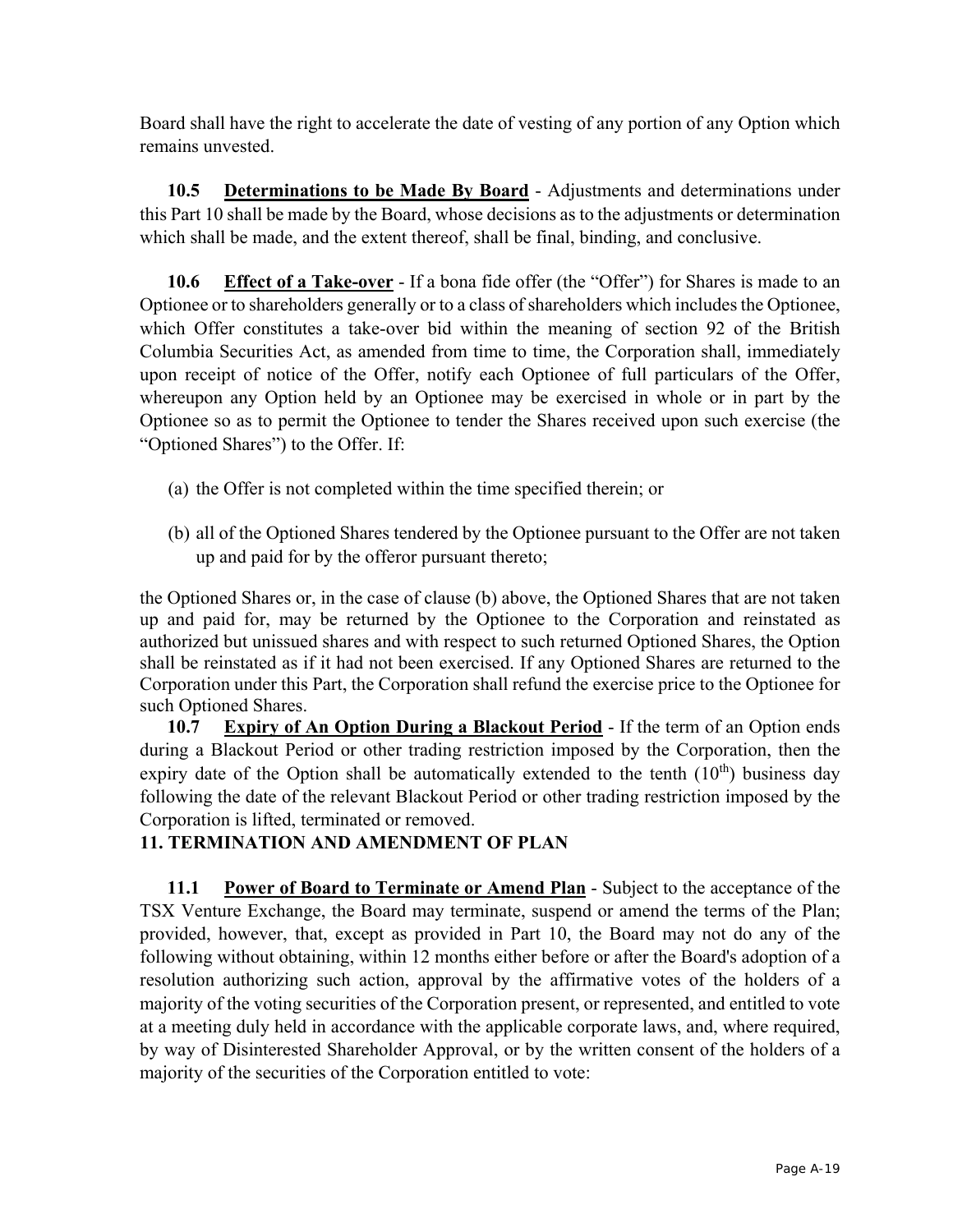- (a) increase the aggregate number of Shares which may be issued under the Plan;
- (b) materially modify the requirements as to eligibility for participation in the Plan; or
- (c) materially increase the benefits accruing to participants under the Plan,

however, the Board may amend the terms of the Plan to comply with the requirements of any applicable regulatory authority, or as a result in the changes in the policies of the TSX Venture Exchange relating to incentive stock options, without obtaining the approval of the Corporation's shareholders.

**11.2 No Grant During Suspension of Plan** - No Option may be granted during any suspension, or after termination, of the Plan. Amendment, suspension or termination of the Plan shall not, without the consent of the Optionee, alter or impair any rights or obligations under any Option previously granted.

**11.3 Annual Approval by Shareholders** - This Plan is subject to approval by the shareholders of the Corporation at each annual general meeting of the Corporation. If the Plan is not approved by the shareholders at any annual general meeting of the Corporation, then the Plan shall continue with respect to all Options then outstanding, however, the Committee shall not grant any new Options under the Plan until such time as the Plan is approved by the shareholders.

## **12. CONDITIONS PRECEDENT TO ISSUANCE OF SHARES**

**12.1 Compliance with Laws** - Shares shall not be issued with respect to an Option unless the exercise of such Option and the issuance and delivery of such shares shall comply with all relevant provisions of law, including, without limitation, any applicable United States' state securities laws, the Securities Act of 1933, as amended, the Exchange Act, the rules and regulations thereunder and the requirements of any stock exchange or automated interdealer quotation system of a registered national securities association upon which such Shares may then be listed, and such issuance shall be further subject to the approval of counsel for the Corporation with respect to such compliance, including the availability of an exemption from registration for the issuance and sale of such shares. The inability of the Corporation to obtain from any regulatory body the authority deemed by the Corporation to be necessary for the lawful issuance and sale of any Shares under this Plan, or the unavailability of an exemption from registration for the issuance and sale of any Shares under this Plan, shall relieve the Corporation of any liability with respect to the non-issuance or sale of such Shares.

## **13. HOLD PERIODS**

**13.1 Hold Period Legends** – If required by the TSX Venture Exchange policies or applicable securities laws, Options and any Shares issued under Options will be legended with the appropriate hold period.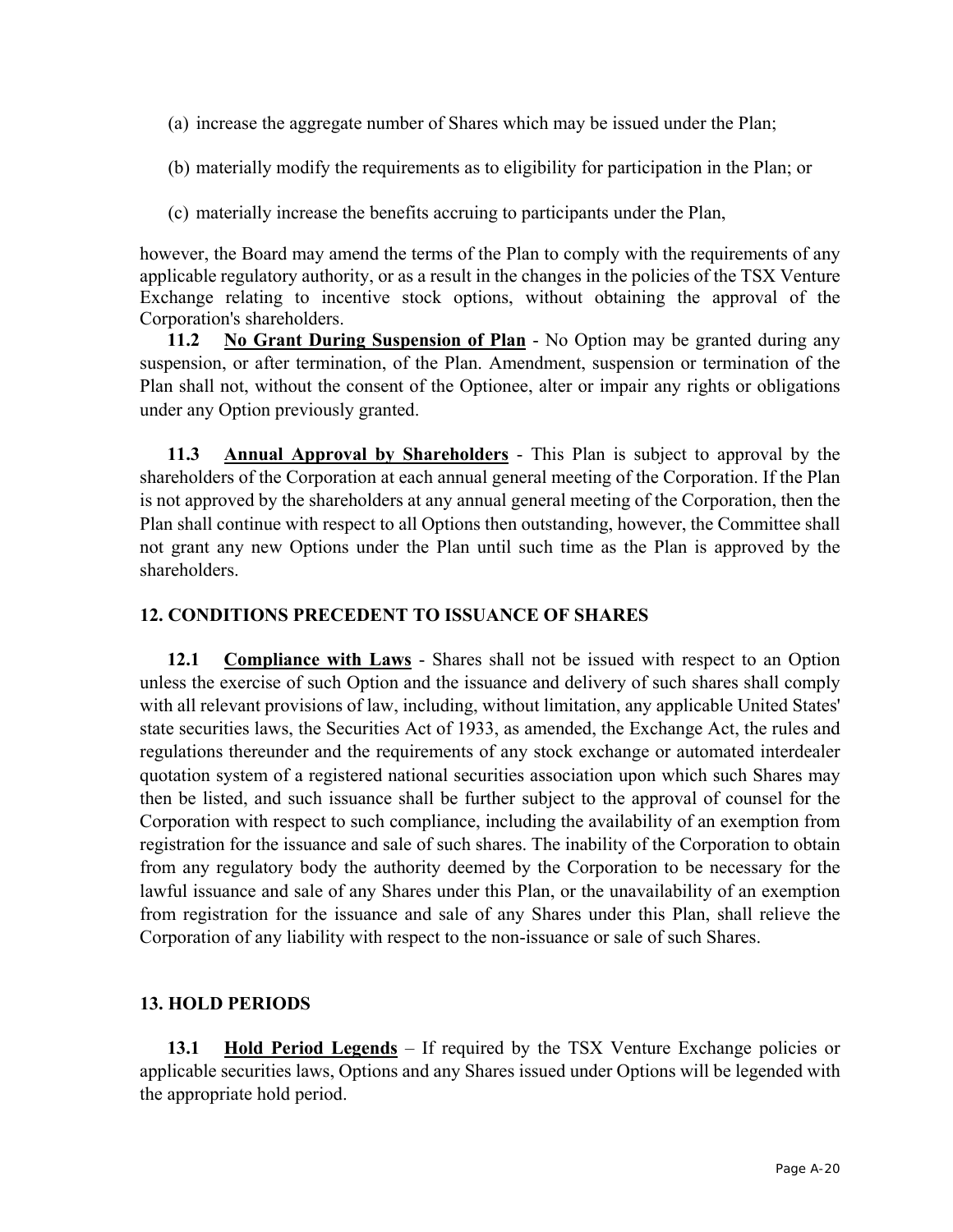**13.2 TSX Venture Exchange Hold Period –** In addition to any resale restrictions under applicable securities laws and any other circumstance for which the TSX Venture Exchange hold period may apply, when Options are granted to Insiders all such Options and any Shares issued under the Options exercised prior to the expiry of the TSX Venture Exchange hold period will be legended with the appropriate hold period pursuant to the wording set out in Policy 3.2 – *Filing Requirements and Continuous Disclosure* commencing on the Date of Grant of an Option.

## **14. USE OF PROCEEDS**

**14.1 Use of Proceeds** - Proceeds from the sale of Shares pursuant to the Options granted and exercised under the Plan shall constitute general funds of the Corporation and shall be used for general corporate purposes, or as the Board otherwise determines.

## **15. NOTICES**

**15.1 Notices** - All notices, requests, demands and other communications required or permitted to be given under this Plan and the Options granted under this Plan shall be in writing and shall be either served personally on the party to whom notice is to be given, in which case notice shall be deemed to have been duly given on the date of such service; telefaxed, in which case notice shall be deemed to have been duly given on the date the telefax is sent; or mailed to the party to whom notice is to be given, by first class mail, registered or certified, return receipt requested, postage prepaid, and addressed to the party at his or its most recent known address, in which case such notice shall be deemed to have been duly given on the tenth postal delivery day following the date of such mailing.

## **16. MISCELLANEOUS PROVISIONS**

**16.1 No Obligation to Exercise** - Optionees shall be under no obligation to exercise Options granted under this Plan.

**16.2 No Obligation to Retain Optionee** - Nothing contained in this Plan shall obligate the Corporation or any Related Company to retain an Optionee as an employee, officer, director, or consultant for any period, nor shall this Plan interfere in any way with the right of the Corporation or any Related Company to reduce such Optionee's compensation.

**16.3 Binding Agreement** - The provisions of this Plan and each Stock Option Certificate with an Optionee shall be binding upon such Optionee and the Qualified Successor or Guardian of such Optionee.

**16.4 Use of Terms** - Where the context so requires, references herein to the singular shall include the plural, and vice versa, and references to a particular gender shall include either or both genders.